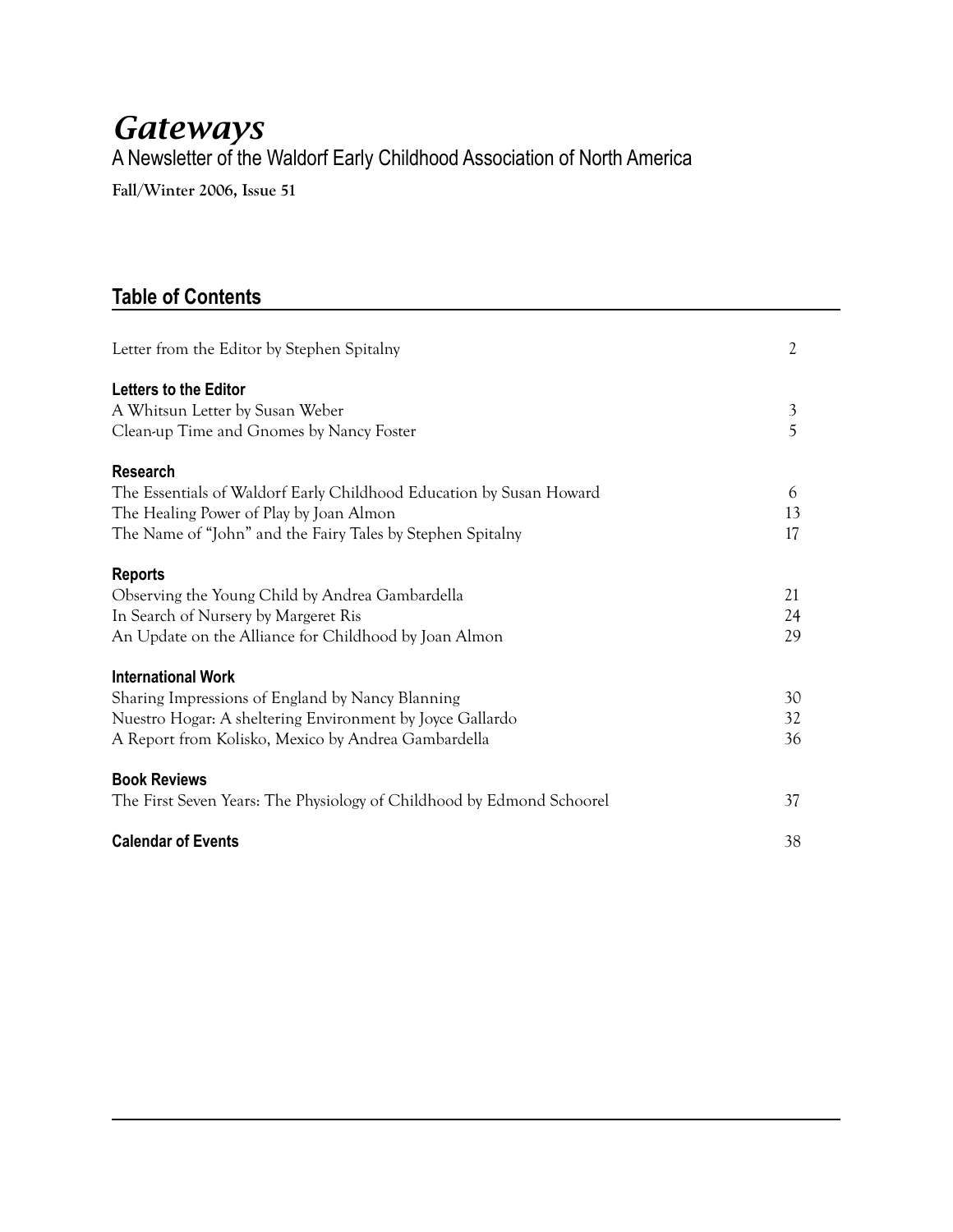# *From the Editor*

#### **Stephen Spitalny**

Just after Michaelmas this year, I visited Sequoia National Park and stood in front of the world's largest living thing. It is a huge sequoiadendron giganteum (sequoia tree) that has been named "General Sherman." Standing there is a very humbling experience, both because of the immensity of the tree, and also its age. It is nearly three thousand years old. I had a powerful feeling that this tree and its sisters and brothers were silent witnesses to all that has come to pass during their lifetimes. The strange thing was that they weren't completely silent as I stood there. What they said was articulated by a teenage boy standing near me. He said, "They are probably looking at us and asking, 'How could you let these things happen in the world? Why are you people so strong AND so stupid?'"

The trees are watching, and they are wondering when we human beings will wake up.

Johannes Hemleben once offered seven tree meditations. The Saturnine tree (of which sequoia is one) speaks thus:

O, Man, feel the responsibility for the need of your time, and of all mankind, With inner devotion take hold of the work that life puts before you.

This Michaelic mood of serving the world, both humanity and the natural world, with intelligence and devotion is what is called for. Not just the trees, but all of nature is asking us to step forward and take responsibility for our own actions and to prevent further destruction of all kinds to our brethren and the earth, our home.

Human beings are so clever and so powerful. It is essential that a balance is found and conscience shines brightly. Michael also waits for us to step forward. And then nature and Michael both become helpers in the work of transformation, both personal and planetary. We have so much ability and faculty; let's exercise our moral muscle, too.

Meadows speaks, in Christopher Fry's A Sleep of Prisoners:

The human heart can go to the lengths of God, Dark and cold we may be, but this

Is no winter now. The frozen misery Of centuries breaks, cracks, begins to move, The thunder is the thunder of the floes, The thaw, the flood, the upstart spring. Thank God our time is now when wrong Comes up to face us everywhere, Never to leave us till we take The longest stride of soul men ever took. Affairs are now soul size. The enterprise is exploration into God. Where are you going? It takes So many thousand years to wake, But will you wake for pity's sake….

The mighty call of our time is to wake up to the social needs of the world and do something. Every little step is a step. It's obvious that is the main work with the children and their parents. And to wake up to the needs of the earth.

As kindergarten teachers, we can be examples for adults in our institutions as well. What about walking to school? Or bike riding? How many of us drive by ourselves in a car each day? What if we brought the dishes to faculty meeting, and brought them home to wash so there would be no need for paper plates, etc. All of our actions do have an effect, a result, a consequence.

Where are we going and can we wake up? I hope so. So much is counting on it. Picture ripples in a pond. Make ripples! Daily ripples. We have to be awake to make the choices that create those ripples, and become aware of the results of our actions and then our choices are sounder.

I am reminded of what Professor Dumbledore said to Harry Potter in The Chamber of Secrets (Yes, I read all the Harry Potter books); "It's our choices, Harry, that show what we truly are, far more than our abilities."

This issue is filled with much to provoke thinking and offers perspectives on various aspects of the work with the young child. The fall bounty of this issue offers much to read as the weather gets cool. To describe all of its wonderful contents would take up the whole issue. Nonetheless, I mention the following: Susan Howard has written a chapter for an upcoming book on mentoring,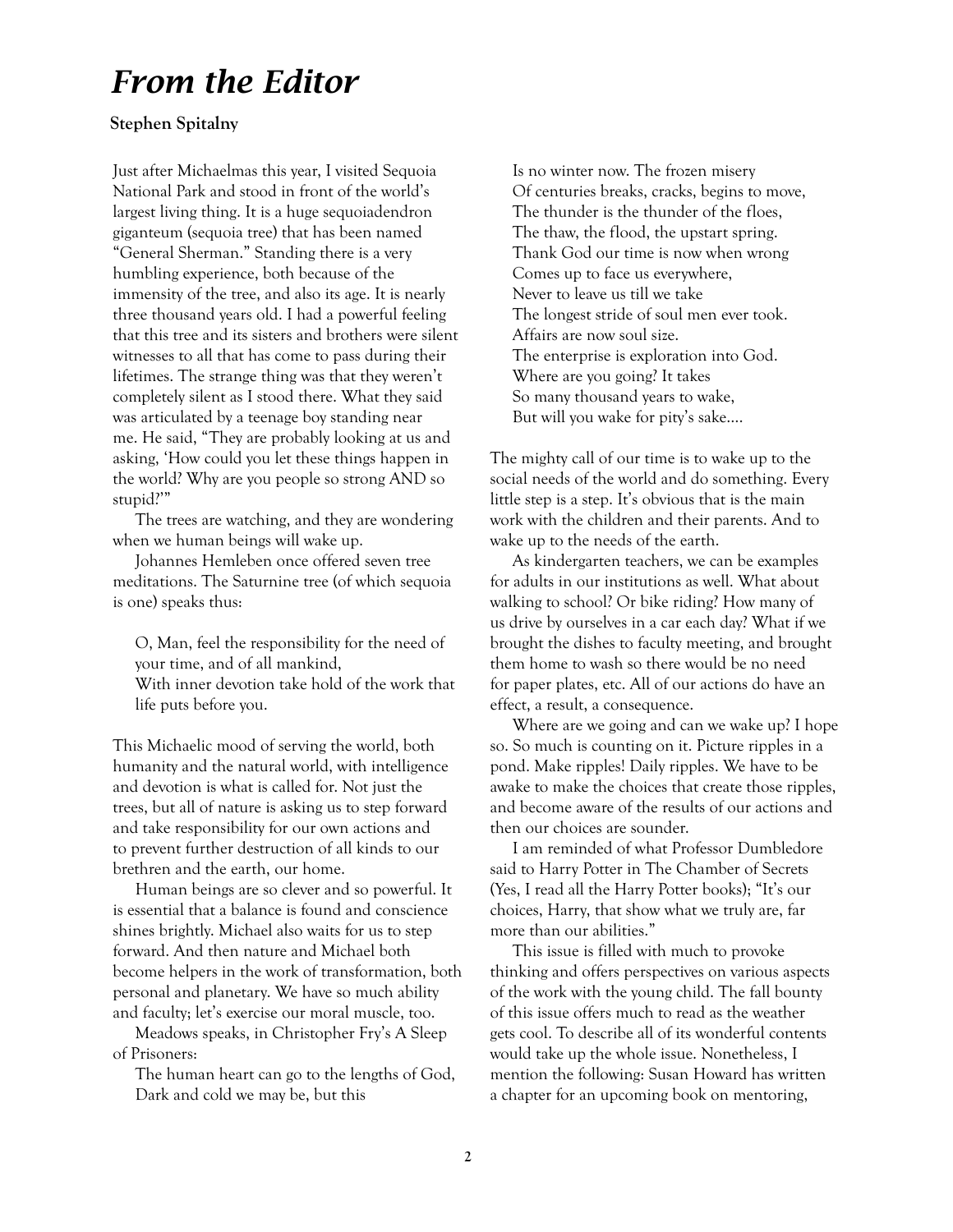and it is an overview to consider what a Waldorf early childhood program looks like. What are the essentials? Joan Almon again offers considerations on the play of the child to enrich our thinking and observing. She has also submitted an update on the work of the Alliance for Childhood. Joyce Gallardo visited a Pikler-type center for at-risk children in Equador and she shares her experiences with us here. Andrea Gambardella shares her thoughts on observing children from the perspective of the four lower senses. And we have conference reports, comments by readers in response to past articles and more. What a wealth fills our pages this issue. I have again offered some thoughts in the realm of fairy tales in hopes that it will stimulate the reader to share insights of her or his own. Please send me your comments, questions and your own articles around this theme of fairy tales.

And please send me your articles, questions and comments about any other aspects of the work with

### *A Whitsun Letter* **Susan Weber**

I am writing to share my delight in reading about Ruth Ker's work with older children in the kindergarten. Her descriptions took me back immediately to my mixed-age kindergarten teaching years, and memories of individual children arose over and over.

But my greatest joy was not in these memories, as wonderful as they are. My delight was in Ruth's delicate tapestry of the subtle elements of a Waldorf early childhood program for older children. One after another, Ruth articulates, with living examples, the pedagogical elements of Waldorf early childhood education. These gossamer threads shine with the radiance of the life forces and powers of true imagination that identify such a program. Her equanimity, positivity and openness to what the children in her care need, to the subtle processes of human development that the older kindergarten child undergoes, are the hallmark of the blessing that this education can bestow upon the incarnating individuality. **Ruth's understanding of rhythm and breathing, her inclusion of the fruits of the past decade's study of remedial education, movement** 

the young child. Your thoughts could be included next time. Thanks to all who have submitted articles; the ones we were able to use as well as the ones we had no room for or that just didn't seem to fit with the rest of the contents of this issue. Thanks for all the articles you all are working on at the moment as well!

#### *LETTERS TO THE EDIITOR*

**education, the contemporary situation for children in their process of incarnation – all these underlie the description in her article. But they are all invisible, because like every master teacher, Ruth has made the work her own through the penetration of the daily details as she has thoughtfully studied, observed, and reflected upon the most fundamental principles of Waldorf education.**

**I emphasize this point because I believe that Ruth's article unknowingly addresses a deep concern of my own, the current tendency toward divisiveness among practitioners of Waldorf early childhood education. Rather than one stream arising out of our observation and study of the nature of the human being, his life between death and rebirth and death once again, we now hear and speak of Pikler- or RIE-influenced programs, of "hybrid" programs, to name a few. I suggest that rather than look for labels to differentiate approaches, that we look instead to the whole, to the fundamental sources of Waldorf early childhood education, and then determine whether our work as teachers is**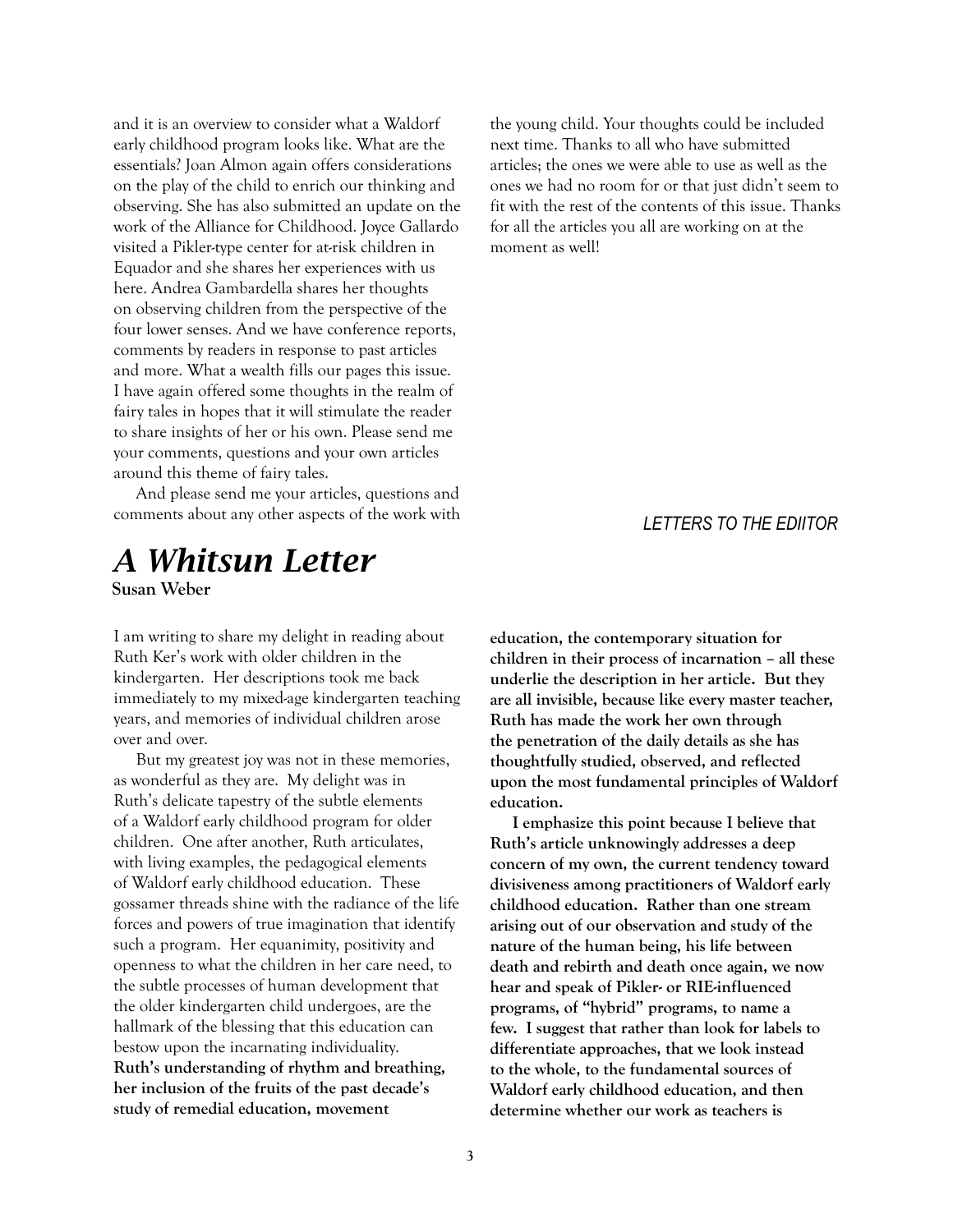**striving in this direction. Whether our work is with infants, toddlers, three-, four-, five- or sixyear-olds; whether we are providing out of our best insights providing care for the mornings, full days, fuller days; whether we work at home, within an established Waldorf school or a new initiative, in another setting altogether; whether we begin the day indoors or out – none of this is in any way the defining characteristic of our work. Let us not be distracted by the material external picture of our individual working situations. Without the fine soul — touching that Rudolf Steiner describes in the teachers' meditations, without carrying the profound picture of the nature of the human being that he describes, none of our work is Waldorf education. And if we do work out of these places, all of our work is Waldorf early childhood education.**

**Let us put aside the question of caring for infants outside the home for once and for all. Let us, rather, discover through courageous observation and study how we can best support the family in which such care is needed. Let us truly engage in the cultural conditions of our times to see what families actually experience in their daily lives.There are Michaelic individuals throughout the earth who work on behalf of the incarnating human being, who have tremendous insights to offer to us as Waldorf educators. It is our privilege and responsibility when possible to meet them, to develop working relationships with them. These opportunities serve us well to extend our insights, to offer contrasts that enable us to become clearer about essential elements of our understanding and practices. To close our door to new ideas out of fear — whatever that fear may be — will not strengthen the Waldorf movement. I have heard Suzanne Down for many years quote Adola MacWilliam, acclaimed curative educator: "Don't say 'no', say 'oh!'"** 

 **I believe that Adola is merely offering us each an admonition to practice the fundamental exercises of which Steiner tells us that if anthroposophists worked with these only, in sufficient intensity, no further esoteric teaching would be necessary. So doing will open our hearts as well as our thoughts. These capacities will enable creative, non-judgmental discourse to arise among us as colleagues, and also with the parents of the children in our care and with the parents who are** 

**considering bringing their children into our care.**  Just as we fully anticipate that an architect working out of the stream of anthroposophy will be firmly grounded in the traditions of architecture through time as well as in the contemporary insights of other practitioners; just as Jaimen MacMillan has crafted a rich approach to movement that has enriched the experience of Waldorf students throughout North America and beyond through his depth of understanding of many, many forms of movement; just as our anthroposophical physicians study far beyond the bounds of Rudolf Steiner's work and make good use of allopathic approaches when they are needed, let us too find interest in the various insights of early childhood educators who work outside of Waldorf education. Let us find our own insights and questions through the exploration of their work, as we all the while deepen our understanding of the human being out of the insights of anthroposophy.

**We need to take risks, we need to "experiment" with various rhythms, movement possibilities, outdoor environments, age groupings. Hopefully our intercollegial dialogue will forever be enriched by our differences, our courage to bring something that raises a question and extends our insights. Nothing in Waldorf education is meant to be codified or formulaic. How could it be, in any external material way, based as it is upon our deepest possible striving to understand the human being as a spiritual, re-incarnating individuality engaged in particular experiences in an earthly life?**

**In the mood and substance of Whitsun, I invite us all to abandon labels, brand names, and tendencies toward fragmentation: to bring our work forward out of our unifying insights and our courage to meet the conditions of our situations with fresh ideas. I invite us to look outward at the cultural conditions of the twenty-first century and honor the journey of those currently experiencing earthly life as female or as male, as infants or as adults. I encourage the Waldorf early childhood movement to create a diversity of approaches that leaves the "Waldorf catalogue" far behind as our insights into true human needs grows ever richer and deeper. My plea is that we waste no valuable energy or resources on questions regarding whether infants ought to be cared for out of the home, whether mothers ought to work out of the**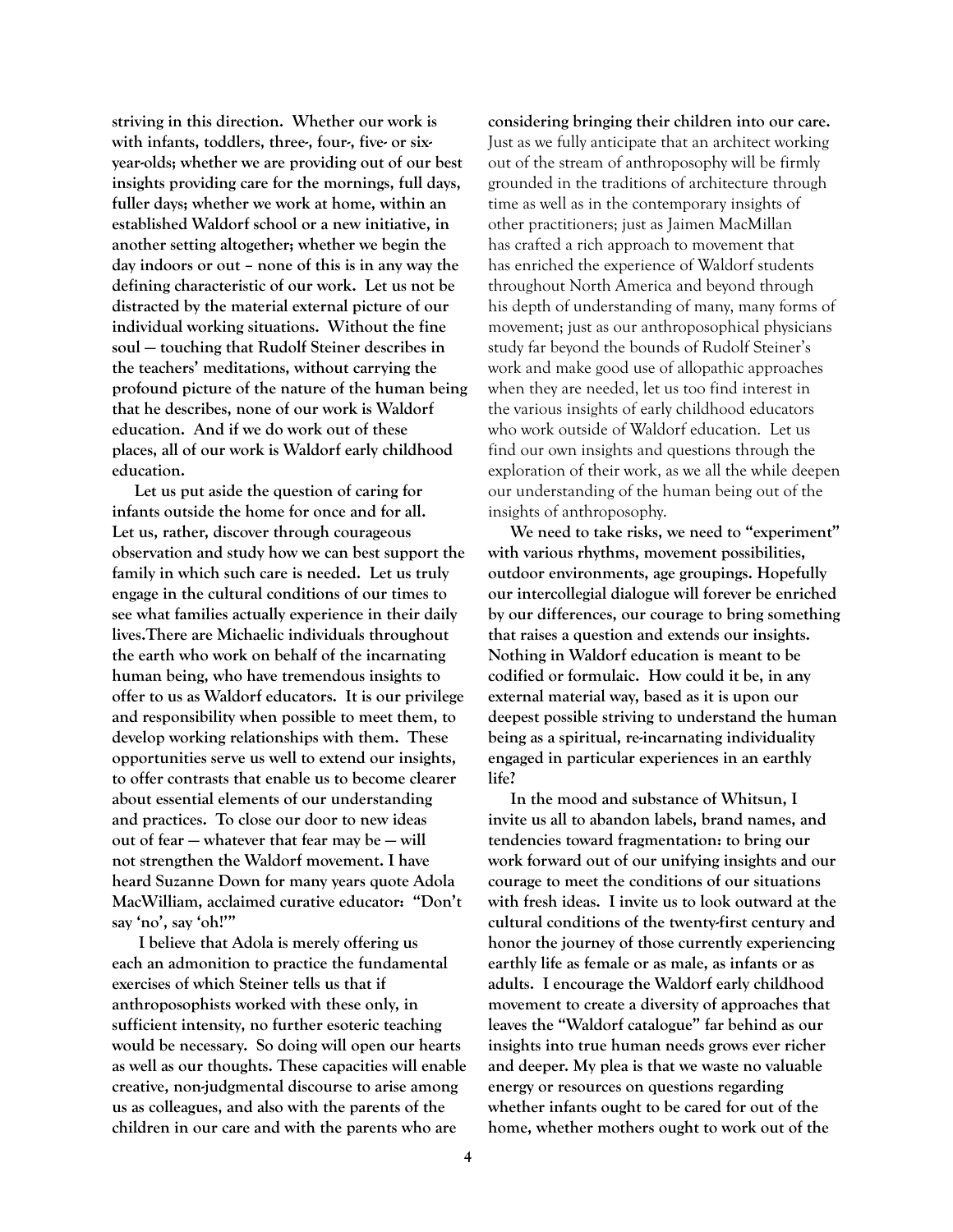**home, and acknowledge that they are and they do. Better questions need to be:**

- How we can support these choices with full respect?
- In what creative ways our programs and forms can help (or whether we might be hindering?
- Who else is doing work that can bring insights and new possibilities to our striving

Let our individual voices unite, not divide. Let us be unafraid of creative tension and even conflict as we explore and articulate our insights. Our identity as Waldorf educators arises from our inner commitment to strive to understand the human being out of Rudolf Steiner's anthroposophy. Let us allow all other labels to fall away.

Susan Weber is the founder and Director of Sophia's Hearth Family Center in Keene, New Hampshire. She is a member of the WECAN Working Group on RIE/ Pikler and Waldorf early chilhdhood education and is North America's representative on the International Association 's Working Group on the Very Young Child. She is a former teacher at the Monadnock Waldorf School and director of early childhood training at Antioch/New England Graduate School.

## *Clean-up Time and Gnomes*

#### **Nancy Foster**

Occasionally when I visit kindergartens, I hear a particular song which accompanies clean-up time, and recently there was a lovely anecdote in Gateways which involved this same song about a "dusty gnome" who calls on us to clean our home. I would like to pass on an experience I had many years ago when a master teacher from a European Waldorf school came to Acorn Hill to teach a course. I no longer recall which teacher it was, nor how this topic arose.

In any case, this teacher told us, with some indignation, of a song she had heard in American Waldorf schools involving a dusty gnome. None of us knew the song, but she impressed upon us that a gnome cannot be dusty! She said it is against the very nature of the gnomes, and that if we refer to elemental beings, it is essential to be truthful as well as unsentimental. This made a deep impression on me at the time. Later, our faculty worked with Rudolf Steiner's lecture cycle, Man as Symphony of the Creative Word (now, I believe, published with a different title) in which he speaks in detail about the elemental beings and their connection with the kingdoms of nature. My understanding of the gnomes is that they possess the capacity for instant comprehension, without our human necessity of thinking through things to reach an understanding. They can also move swiftly through matter, like light. This is a very incomplete description of the gnome's nature, but does hint at the reason for

our teacher's statement that a gnome could not be "dusty."

A few times I have suggested to teachers that if they wish to use the clean-up song about the gnome, they could change the word "dusty" to "busy;" this fits into the melody but might be more true to the nature of the gnome. This is something to consider. To this I would add a remark made by another master teacher, when her advice was asked about turning off the lights as a signal to begin clean-up. "Well," she said, "you can certainly do that. However, some day you will realize you don't need to have any signal at all. You will just clean up." Perhaps we do not always need a song for clean-up time, but can just go about our work with the children.

If you are interested in pursuing the topic of the elemental beings, their relationship to humans, and our responsibility to them, I recommend the lectures mentioned above as well as Marjorie Spock's book, Fairy Worlds and Workers. In these times of profound concern for the health of the Earth, our attention to, and respect for, the elemental beings is more important than ever.

Nancy Foster is a longtime Waldorf teacher from Acorn Hill Waldorf Kindergarten, an educator of teachers and parents and an author.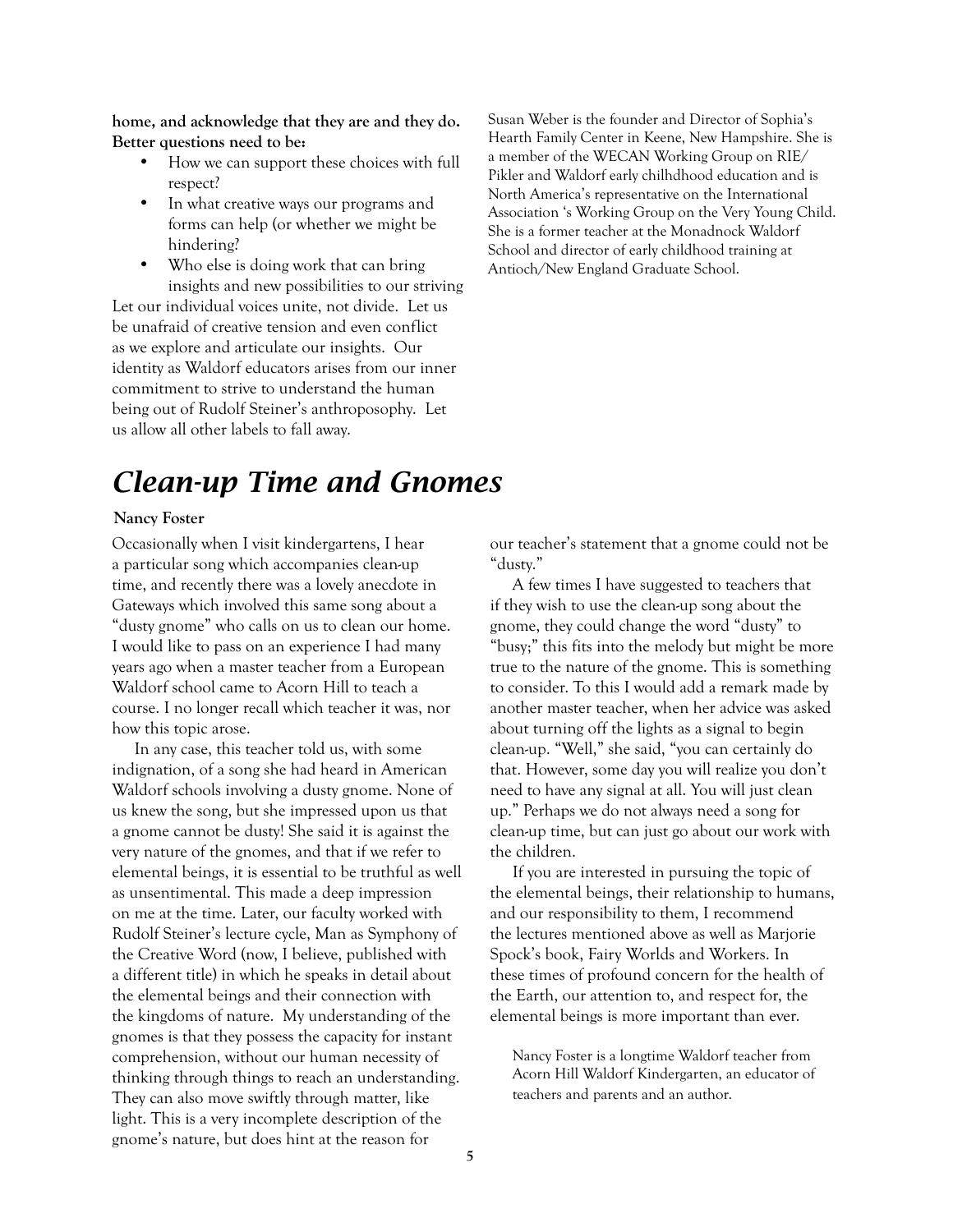# *Essentials of Waldorf Early Childhood Education*

**Susan Howard**

Is there a Waldorf early childhood "curriculum?" Are there specific activities – perhaps puppet plays or watercolor painting, for example – that are required in a Waldorf program? Are there certain materials and furnishings – lazured, soft-colored walls, handmade playthings, natural materials, beeswax crayons – that are essential ingredients of a Waldorf setting? What is it that makes Waldorf early childhood education "Waldorf?" Rudolf Steiner spoke on a number of occasions about the essentials of education and of early childhood education. His words shed light on what he considered fundamental:

*Essentially, there is no education other than selfeducation, whatever the level may be. This is recognized in its full depth within Anthroposophy, which has conscious knowledge through spiritual investigation of repeated Earth lives. Every education is self-education, and as teachers we can only provide the environment for children's self-education. We have to provide the most favorable conditions where, through our agency, children can educate themselves according to their own destinies. This is the attitude that teachers should have toward children, and such an attitude can be developed only through an evergrowing awareness of this fact. (Rudolf Steiner, The Child's Changing Consciousness)*

Thus the essential element in early childhood education is actually the educator, who shapes and influences the children's environment, not only through the furnishings, activities, and rhythms of the day, but most important, through the qualities of her own being and her relationships: to the children and other adults in the kindergarten, to the parents, to daily life in the kindergarten, and to living on earth.

These qualities, which include attitudes and gestures both outer and inner, permeate the early childhood setting and deeply influence the children, who take them up through a process of imitation. The results of such experiences appear much later in the child's life through predispositions, tendencies, and attitudes toward

life's opportunities and challenges. Viewed in this way, early childhood education demands an ongoing process of self-education by the adult. If we again ask, what makes a Waldorf program "Waldorf," the answers might be sought less in the particular activities or rhythms or materials and furnishings, and more in the extent to which these outer aspects are harmonious expressions of inner qualities, attitudes, capacities, and intentions of the teacher – all of which can have a health-giving effect on the children, both in the moment and for the rest of their lives.

Those of us who are committed to this path of Waldorf early childhood education, whether as early childhood teachers or mentors, may actively ask ourselves how qualities essential to the healthy development of young children are living in our own early childhood groups, in our own daily lives, and in our own inner practice.

Rudolf Steiner spoke on a number of occasions about experiences essential for healthy early childhood education, including the following:

- Love and warmth
- Care for the environment and nourishment for the senses
- Creative, artistic experience

• Meaningful adult activity as an example for the child's imitation

- Free, imaginative play
- Protection for the forces of childhood
- Gratitude, reverence, and wonder
- Joy, humor, and happiness
- Adult caregivers on a path of inner development

The following brief descriptions of these qualities and related questions are intended to serve as a stimulus to dialogue and self-reflection.

#### **Love and Warmth**

**Children who live in an atmosphere of love**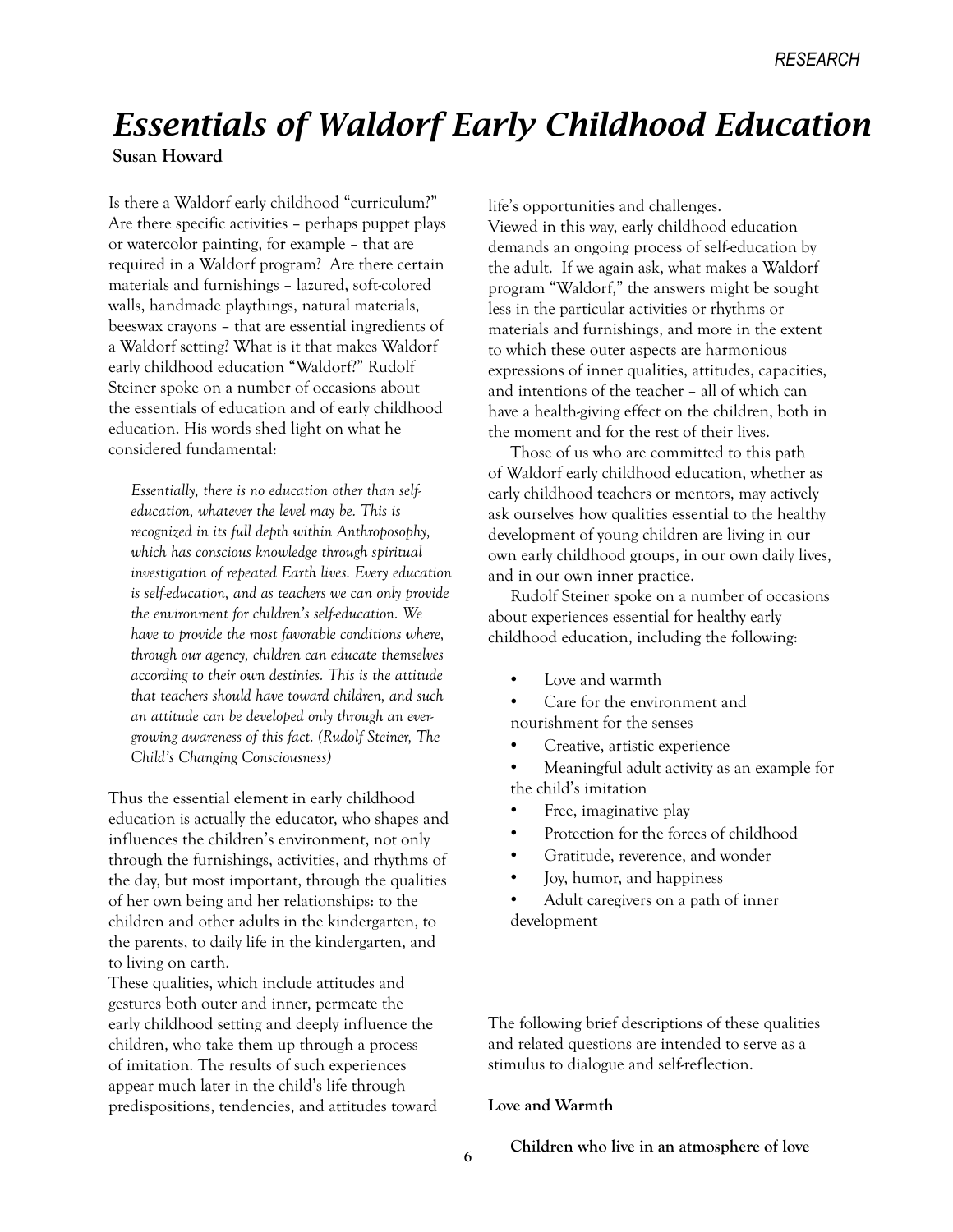**and warmth, and who have around them truly good examples to imitate, are living in their proper element. (Rudolf Steiner, The Education of the Child)**

**Love and warmth, more than any programmatic approach to early education, create the basis for development. These qualities are expressed in the gestures that live between adult and child, in the children's behavior toward one another, and also in the social relations among the adults in the early childhood center. In other words, they form the social community of early childhood education. When Rudolf Steiner visited the classes of the first Waldorf school, he was known to ask the school children, "Do you love your teacher?"** 

**Questions we can ask ourselves as Waldorf early childhood educators include the following:** 

- **Are love and warmth living in the atmosphere?**
- **How are they expressed in the gestures that live between adult and child?**
- **How are they expressed in the children's behavior toward one another?**
- **How are the social relations among the adults caring for the children?**

**Less apparent within the day, but also of great significance, are these same qualities of love and warmth in relations with colleagues outside the classroom, with the parents, and with the wider community:**

- **How are the relations between the early childhood educators and the parents?**
- **How are the relations with the other colleagues in the early childhood groups and in the rest of the school? How do we work with conflict?**
- **Are the children surrounded by a community which offers love and warmth and support?**

**Care for the Environment and Nourishment for the Senses**

**7 The essential task of the kindergarten teacher is to create the "proper physical environment" around the children. "Physical environment" must be understood in the widest sense imaginable. It includes not just what happens around children in the material sense, but everything that occurs in their environment, everything that can be perceived by their senses, that can work on the inner powers of children** 

**from the surrounding physical space. This includes all moral or immoral actions, all the meaningful and meaningless behaviors that children witness. (Rudolf Steiner, The Education of the Child)**

**Early learning is profoundly connected to the child's own physical body and sensory experience. Thus the physical surroundings, indoors and outdoors, should provide nourishing, diverse opportunities for the child's active self-education. By integrating diverse elements, and bringing them into a meaningful, understandable and harmonious order, the adult provides surroundings that are accessible to the young child's understanding, feeling, and active will. Such surroundings provide the basis for the development of a sense of coherence. The child unconsciously experiences the love, care, intentions and consciousness expressed through the outer furnishings and materials of the classroom. The inner qualities offer a moral grounding for the child's development; the environment is "ensouled" and nurturing.** 

**The adult shapes not only the spatial environment, but also the temporal environment, creating a loving, lively yet orderly "breathing" through rhythm and repetition. Through this healthy breathing process, the child gains a sense of security and confidence in his or her relationship with the world. Here we can ask:** 

**• Does the environment of the early childhood program offer these qualities of order, care, transparency, and meaning? What is expressed through the outer furnishings and materials?**

**• Does the space offer diverse opportunities for nourishing experiences in the realm of touch, self-movement, balance, and well-being?**

• Are the activities of the day integrated in time into a healthy flow, in which transitions are as smooth and seamless as possible?

• Are there opportunities for lively, joyful physical movement as well as for more inward, listening experience? for large-group, small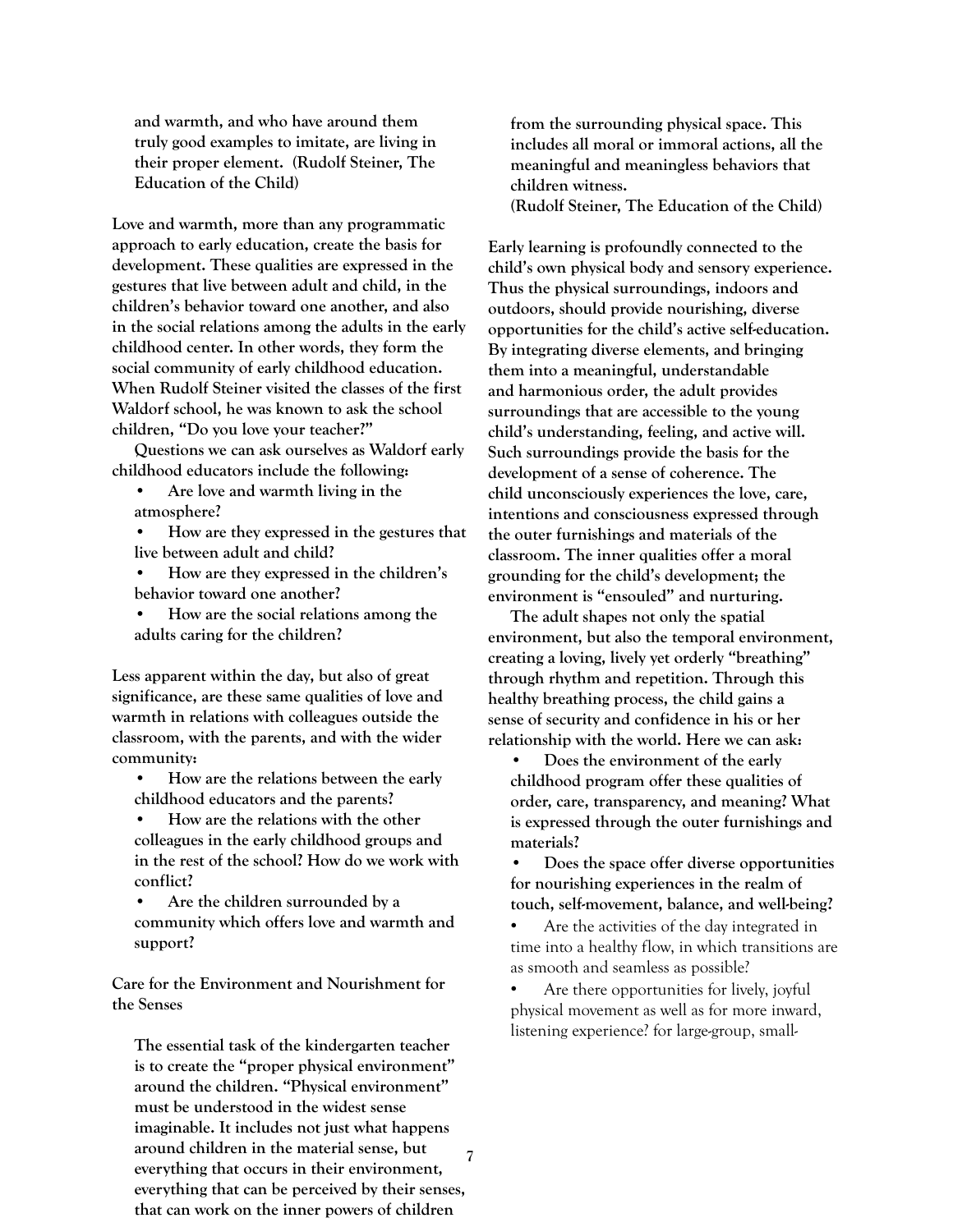group, and solitary experiences?

**Creative, Artistic Experience**

**. . . [I]n order to become true educators, the essential thing is to be able to see the truly aesthetic element in the work, to bring an artistic quality into our tasks. . . . If we bring this aesthetic element, we then begin to come closer to what the child wills out of its own nature.**

**(RS, A Modern Art of Education**)

In the early childhood class, the art of education is the art of living. The teacher is an artist in how she perceives and relates to the children and the activities of daily life. She "orchestrates" and "choreographs" the rhythms of each day, the week, and the seasons in such a way that the children can breathe freely within a living structure. In addition, the teacher offers the children opportunities for artistic experiences through song and instrumental music, movement and gesture (including rhythmic games and eurythmy), speech and language (including verses, poetry, and stories), modeling, watercolor painting and drawing, puppetry and marionettes.

Here we may ask:

- How do the arts live in the kindergarten, in the teacher, and in the children?
- How is the rhythmic flow of time formed?
- Is the teacher engaged artistically in the domestic arts and work processes?

• How is creative, artistic experience of the child fostered through the furnishings and play materials of the kindergarten?

Is the play of the children creative and artistic in its imagery, its social interactions, and its processes?

Is the teacher's work with individual children both practical and imaginative? What kinds of imaginations inform her work?

Is the teacher herself engaged in creative artistic endeavors? Is she striving to deepen her own understanding and experience of what it means to be artistic?

**Meaningful Adult Activity as an Example for the Child's Imitation**

**The task of the kindergarten teacher is to adapt the practical activities of daily life so that they are suitable for the child's imitation through play. . . The activities of children in kindergarten must be derived directly from life itself rather than being "thought out" by the intellectualized culture of adults. In the kindergarten, the most important thing is to give children the opportunity to directly imitate life itself. (RS, The Child's Changing Consciousness)**

**Children do not learn through instruction or admonition, but through imitation. . .Good sight will develop if the environment has the proper conditions of light and color, while in the brain and blood circulation, the physical foundations will be laid for a healthy sense of morality if children witness moral actions in their surroundings. (RS, The Education of the Child)**

**Real, meaningful, purposeful work, adjusted to the needs of the child, is in accordance with the child's natural and inborn need for activity and is an enormously significant educational activity. Thus, rather than offering "thought-out," contrived projects and activities for the children, the teacher focuses on her own meaningful work through activities that nurture daily and seasonal life in the classroom "home:" cooking and baking, gardening, laundry and cleaning, creating and caring for the materials in the surroundings, and the bodily care of the children.** 

**This creates a realm, an atmosphere, of freedom in which the individuality of each child can be active. It is not intended that the children copy the outer movements and actions of the adult, but rather that they experience the inner work attitude: the devotion, care, sense of purpose, intensity of focus, and creative spirit of the adult. And then, in turn, each child is free to act as an artist-doer in his or her own right, through creative free play and active movement, according to his or her own inner needs and possibilities.**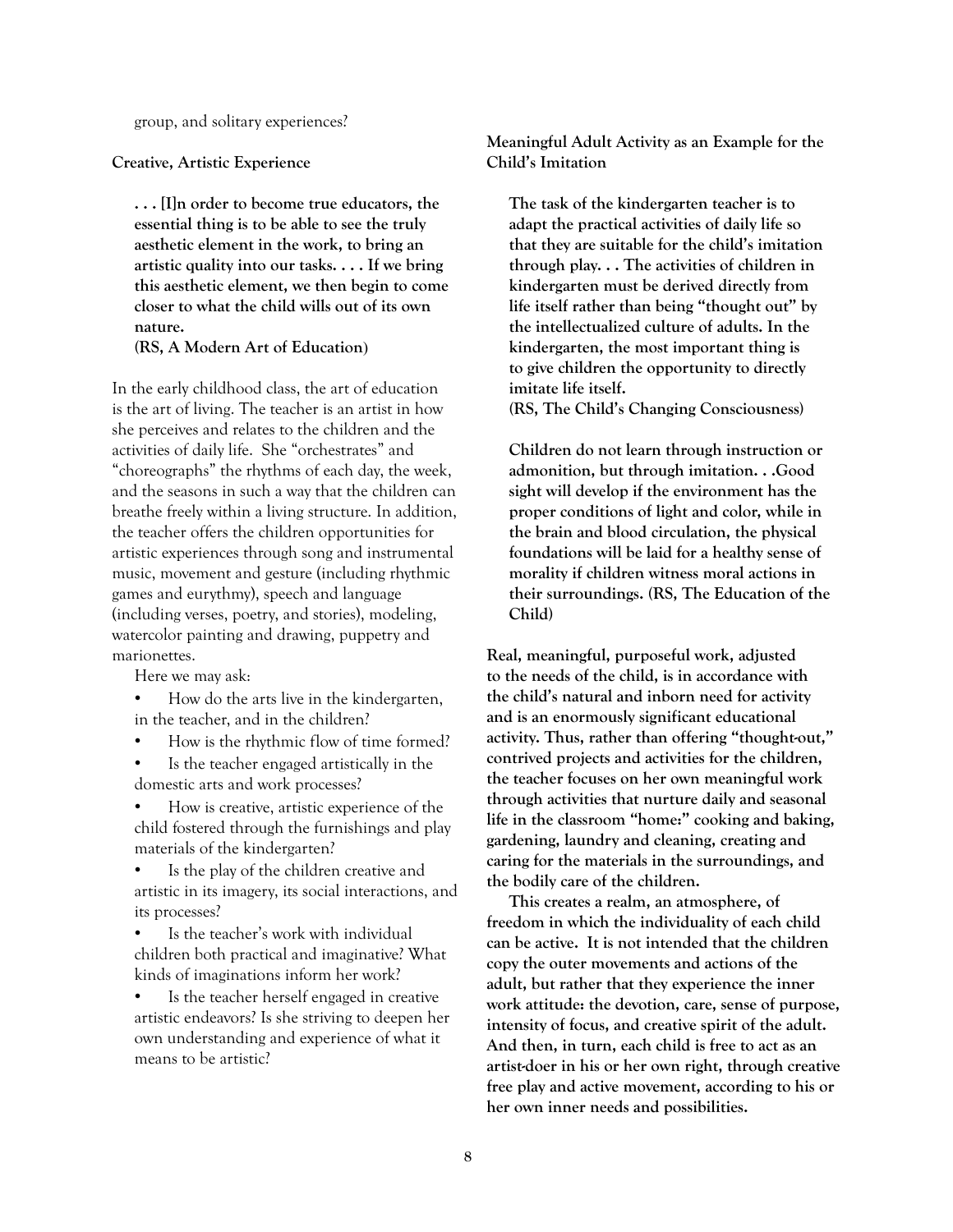**Here we may ask:**

**• How does meaningful adult activity live in the group, both indoors and out?** 

**• Does the caregiver seem able to devote herself inwardly and outwardly with enthusiasm, in an artistic way, to real life activities and adult work?** 

**• Does she appear engaged artistically in a creative process?** 

**• Are her work activities truly meaningful and purposeful, in a logical sequence that the child can grasp?**

**• Do the children imitate the adult's work through their play (not necessarily her outer actions, but perhaps more important, the inner gesture of her work)?**

**• What qualities are expressed in the children's play?**

#### **Free, Imaginative Play**

**In the child's play activity, we can only provide the conditions for education. What is gained through play stems fundamentally from the self-activity of the child, through everything that cannot be determined by fixed rules. The real educational value of play lies in the fact that we ignore our rules and regulations, our educational theories, and allow the child free rein.** 

**(RS, Self-Education in the Light of Anthroposophy)**

**And then, a seemingly contradictory indication:**

**Giving direction and guidance to play is one of the essential tasks of sensible education, which is to say of an art of education that is right for humanity. . . The early childhood educator must school his or her observation in order to develop an artistic eye, to detect the individual quality of each child's play. (Untranslated lecture by Rudolf Steiner, Feb. 24, 1921 in Utrecht, Holland)**

**Little children learn through play. They approach play in an entirely individual way, out of their own unique configuration of soul and spirit, and out of their own unique experiences in the world** 

**they live in. In addition, the manner in which each child plays may offer a picture of how he or she will take up his or her destiny as an adult.** 

**The task of the teacher is to create an environment that supports the possibility for healthy play. This environment includes the physical surroundings, furnishings, and play materials; the social environment of activities and social interactions; and the inner/spiritual environment of thoughts, intentions, and imaginations held by the adults.** 

**We may ask the following questions relating to the children's play in the kindergarten:**

**• What is the quality and duration of the children's play? Is it active, dynamic, healthy, creative? Are the children self-directed and deeply engaged, socially and individually?** 

**• How does the early childhood teacher reconcile these two seemingly contradictory challenges: to give free rein to the child at play, and to guide and direct and provide the conditions for healthy play to develop?** 

**• What are the themes and images of free play in the kindergarten?** 

**• Do the play materials offer diverse and open-ended possibilities for creativity, social interaction, and bodily movement?**

**• Are there opportunities for a wide range of play activities outdoors? How are the children active outdoors, compared with indoors? How much time is there for indoor vs. outdoor play?**

**Protection for the Forces of Childhood**

**Although it is highly necessary that each person should be fully awake in later life, the child must be allowed to remain as long as possible in the peaceful, dreamlike condition of pictorial imagination in which his early years of life are passed. For if we allow his organism to grow strong in this nonintellectual way, he will rightly develop in later life the intellectuality needed in the world**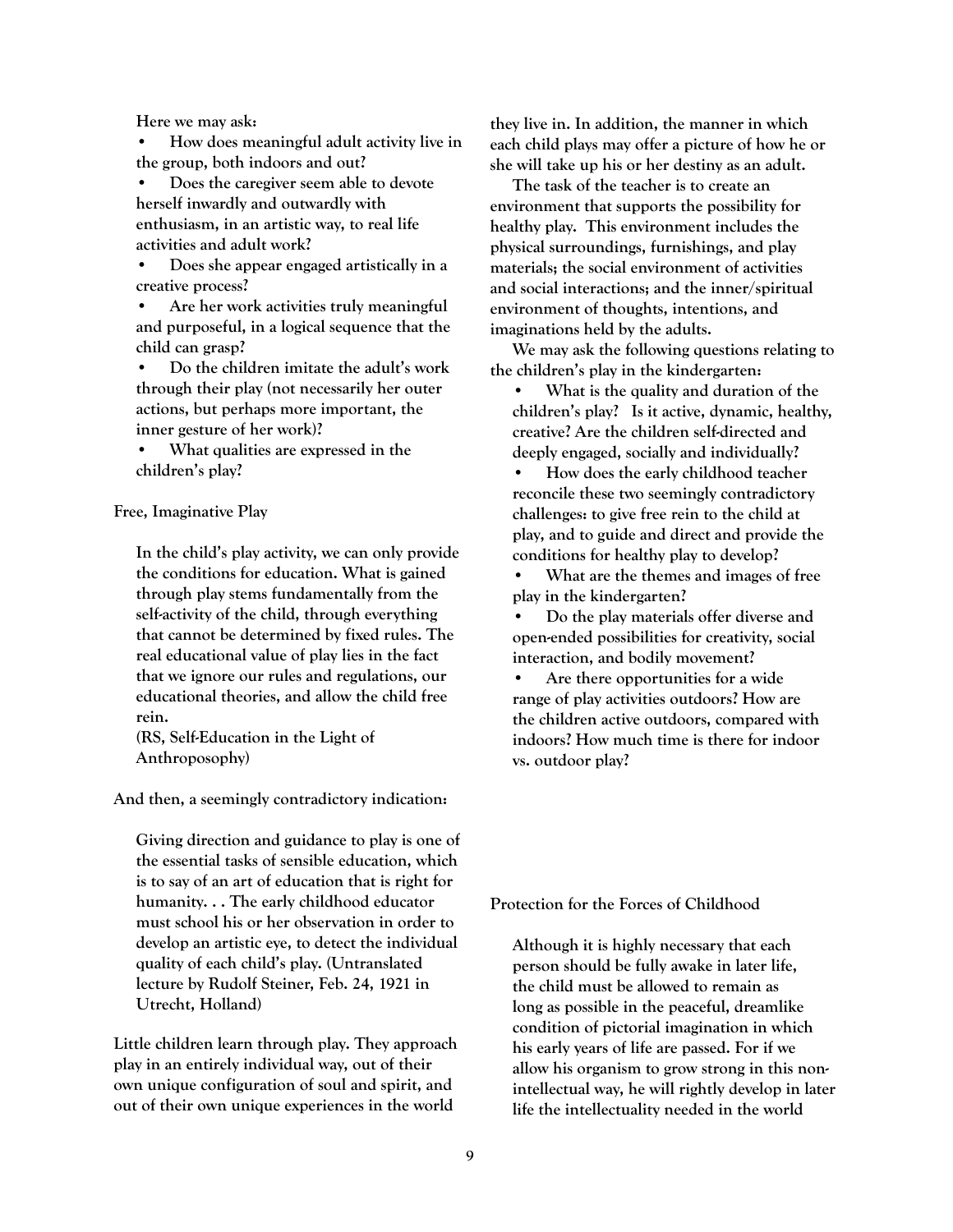#### **today. (RS, A Modern Art of Education)**

**The lively, waking dream of the little child's consciousness must be allowed to thrive in the early childhood group. This means that the teacher refrains as much as possible from verbal instruction; instead, her gestures and actions provide a model for the child's imitation, and familiar rhythms and activities provide a context where the need for verbal instruction is reduced. Simple, archetypal imagery in stories, songs, and games provides "digestible" experiences that do not require intellectual or critical reflection or explanation.** 

- **Here we may ask:**
- Does the atmosphere in the room foster an imaginative, not-yet-intellectually- awakened consciousness in the children?
- Are the children allowed to immerse themselves fully in play without unnecessary instruction and verbal direction from the adults?
- Are play processes allowed to run their course, or are they interrupted?
- Does a "group consciousness" prevail in group activities, instead of singling out individual children for special privileges and offering choices and having children take turns?
- Do the sequence and rhythms of the day carry the children along, or do the children ask what is coming next?
- Does the teacher invite children to participate in activities such as rhythmic circles or finger games through her own activity, or does she wait to see if children are "ready" or verbally explain what is coming?

#### **An Atmosphere of Gratitude, Reverence, and Wonder**

**An atmosphere of gratitude should grow naturally in children through merely witnessing the gratitude the adults feel as they receive what is freely given by others, and in how they express this gratitude. If a child says "thank you" very naturally – not in response to the urging of others, but simply through imitating – something has been done that will greatly benefit the child's whole life. Out of** 

**this an all-embracing gratitude will develop toward the whole world. This cultivation of gratitude is of paramount importance. (RS, The Child's Changing Consciousness)**

**Out of these early all-pervading experiences of gratitude, the first tender capacity for love, which is deeply embedded in each and every child, begins to sprout in earthly life.** 

**If, during the first period of life, we create an atmosphere of gratitude around the children, then out of this gratitude toward the world, toward the entire universe, and also out of thankfulness for being able to be in this world, a profound and warm sense of devotion will arise. . . upright, honest and true. (RS, The Child's Changing Consciousness)**

**This is the basis for what will become a capacity for deep, intimate love and commitment in later life, for dedication and loyalty, for true admiration of others, for fervent spiritual or religious devotion, and for placing oneself wholeheartedly in the service of the world.** 

**Here we may ask:**

• How do gratitude, reverence, and wonder live in the kindergarten?

• Do they come to natural expression from adults and children?

Are they spontaneous, sincere and unsentimental?

#### **Joy, Humor, and Happiness**

**The joy of children in and with their environment must therefore be counted among the forces that build and shape the physical organs. They need teachers who look and act with happiness and, most of all, with honest, unaffected love. Such a love that streams, as it were, with warmth through the physical environment of the children may be said to literally "hatch out" the forms of the physical organs.(RS, Education of the Child)**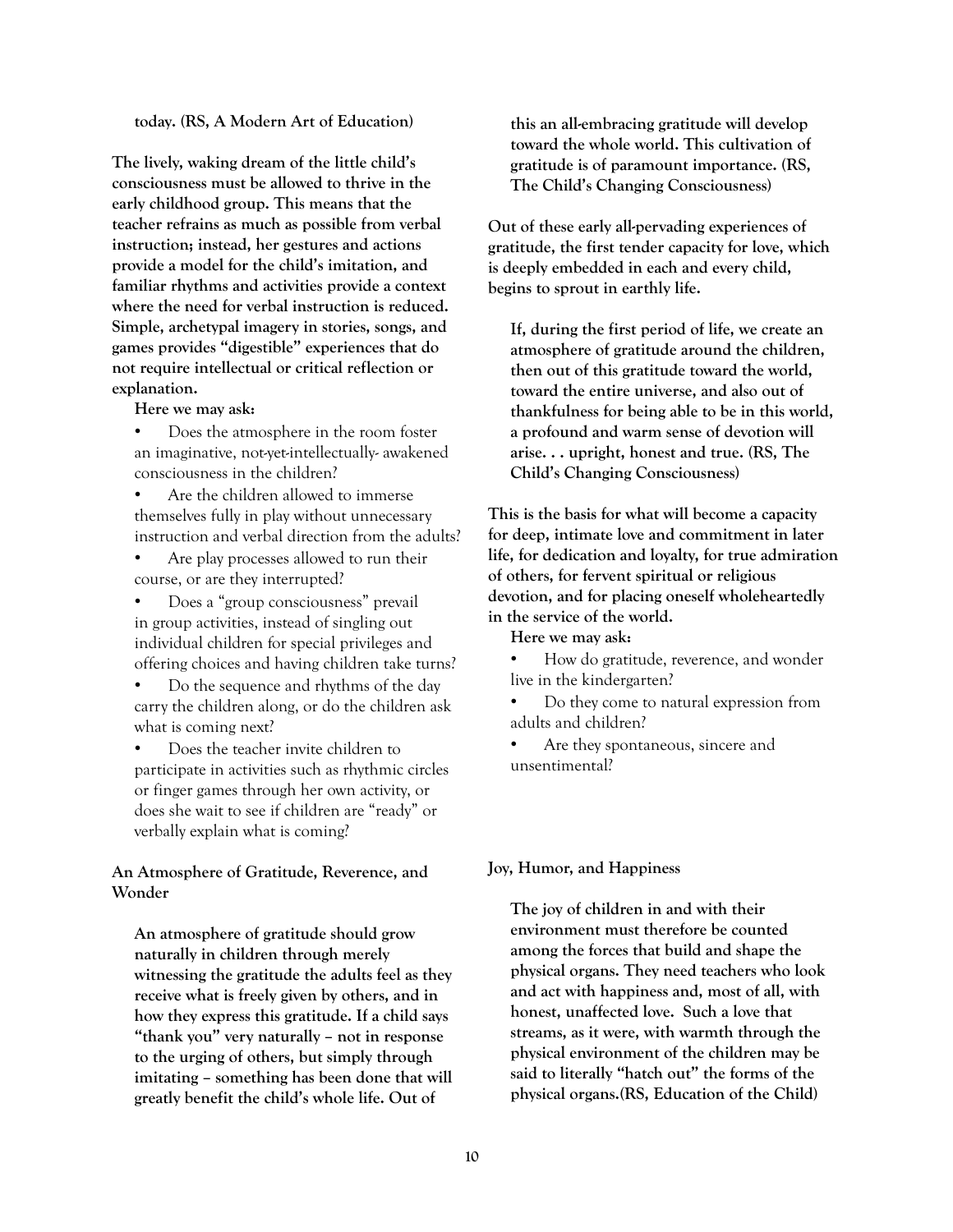**If you make a surly face so that a child gets the impression you are a grumpy person, this harms the child for the rest of its life. What kind of school plan you make is neither here nor there; what matters is what sort of person you are.** 

**(RS, The Kingdom of Childhood)** 

#### **Here we may explore the following questions:**

- Do happiness and joy live in this group of children and their teachers?
- How is the teacher's earnestness and serious striving held in a dynamic balance with humor, happiness, and "honest, unaffected love?"
- Are there moments of laughter and delight in the room? How does humor live in the community of children and adults?

#### **Adult Caregivers on a Path of Inner Development**

**For the small child before the change of teeth, the most important thing in education is the teacher's own being. (RS, Essentials of Education)**

**Just think what feelings arise in the soul of the early childhood educator who realizes: what I accomplish with this child, I accomplish for the grown-up person in his twenties. What matters is not so much a knowledge of abstract educational principles or pedagogical rules. . . . [W]hat does matter is that a deep sense of responsibility develops in our hearts and minds and affects our world view and the way we stand in life. (RS,"Education In the Face of the Present Day World Situation," June 10, 1920)**

**Here we come to the spiritual environment of the early childhood setting: the thoughts, attitudes, and imaginations living in the adult who cares for the children. This invisible realm that lies behind the outer actions of the teacher has a profound influence on the child's development.** 

**The spiritual environment includes recognition of the child as a threefold being – of body, soul and spirit – on a path of evolutionary** 

**development through repeated earth lives. This recognition provides a foundation for the daily activities in the kindergarten, and for the relationship between adult and child.** 

**In addition to the questions we have already pondered above, we may ask:** 

• How is the teacher actively engaged in inner development as an early childhood educator, and as a human being?

• How is she cultivating a relationship to the children on a spiritual basis?

- How is the teacher working with her colleagues to foster an environment of spiritual striving and a deepened study of child and human development?
- Does the teacher strive to approach her work in such a way that the children in her care are not burdened by unresolved issues in her personal life?

• Do goodness and moral uprightness stream from the being of the teacher? Is her inner and outer activity in coherence with healthy social and ethical values? Is she striving to be an example worthy of the children's imitation?

• Does the teacher love the children? Does she work to create healthy, caring relationships with their parents, with colleagues, and with the community? Does she love the earth, and the world into which the children are incarnating?

• How does she see her relationship to the past, the present, and the future of our human journey?

**This is the very challenging realm of selfknowledge and the activity of the individual ego of the adult – a realm where it is difficult to be objective in our observations. Yet ultimately it is this realm that may affect the development of the children most profoundly. It is not merely our outer activity that affects the developing child; it is what lies behind and is expressed through this outer activity. Ultimately the most profound influence on the child is who we are as human beings – and who and how we are becoming.**

#### **Conclusion**

**The so-called "essentials" described in this chapter are qualitative in nature. For the most**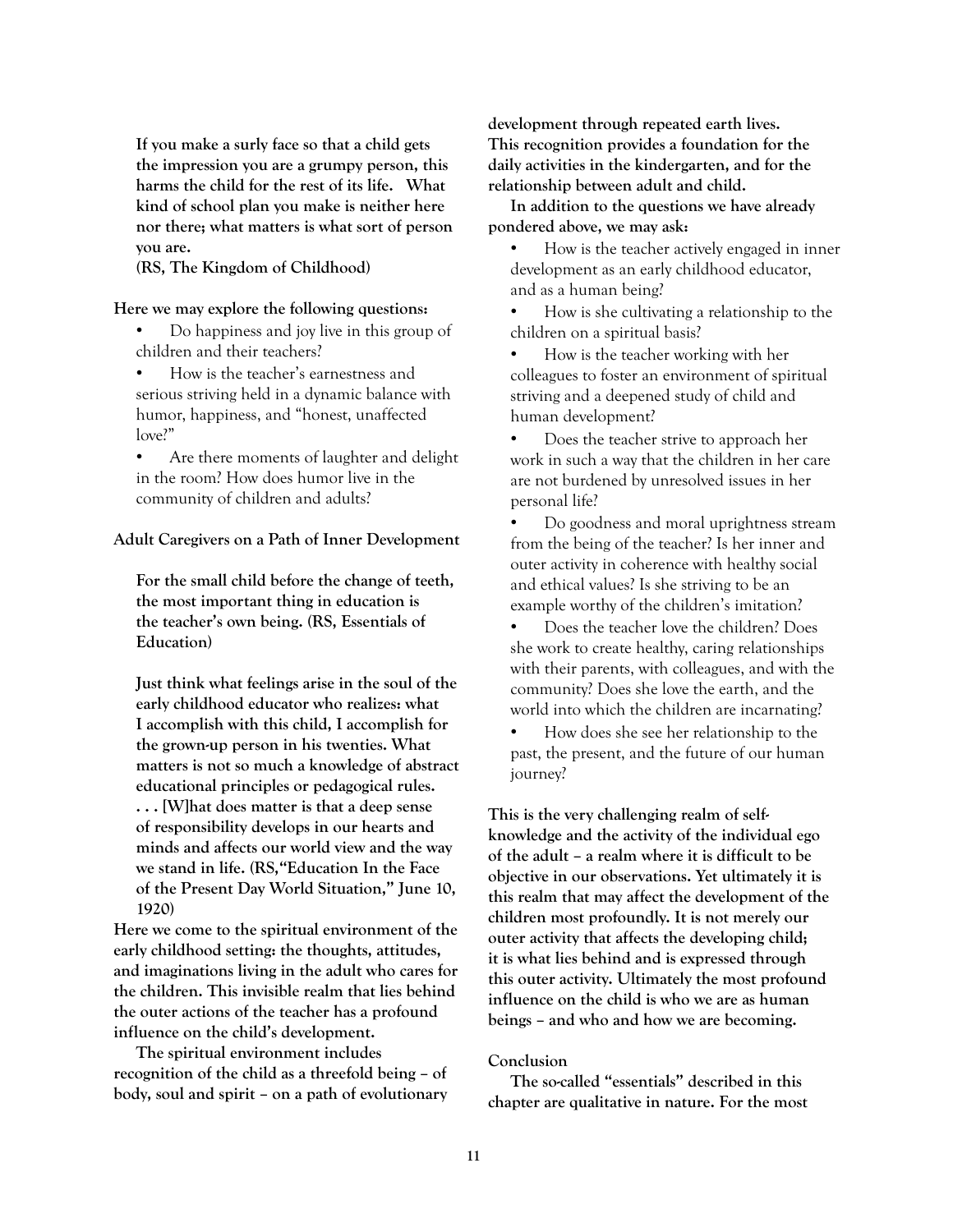**part, they do not characterize a body of "best practices;" instead, they describe inner qualities and attributes of the teacher that foster healthy development in young children. These qualities can come to expression in a wide variety of ways, according to the age range and particular characteristics of the children in a particular group; the nature of the particular program (a kindergarten or playgroup or extended care program, for example); or the environment and surroundings (urban or rural, home or school or child care center, for example).** 

**Many practices that have come to be associated with Waldorf/Steiner early childhood education – certain rhythms and rituals, play materials, songs, stories, even the colors of the walls or the dress of the adults or the menu for snack – may be mistakenly taken as essentials. The results of such assumptions can be surprising or even disturbing: a "King Winter" nature table appearing in a tropical climate in "wintertime," or dolls with pink skin and yellow hair in a kindergarten where all the children in the school and the surrounding culture are brown-skinned and black-haired. Such practices may express a tendency toward a doctrinal or dogmatic approach that is out of touch with the realities of the immediate situation and instead imposes something from "outside."** 

**There is a parallel concern at the other end of the spectrum from the doctrinal or dogmatic. The freedom that Waldorf education offers each individual teacher to determine the practices of her early childhood program can be misinterpreted to mean that "anything goes," according to her own personal preferences and style. Here too, there is the danger that the developmental realities and needs of the children are not sufficiently taken into consideration.** 

**Each of these one-sided approaches may be injurious to the development of the children. As Waldorf early childhood educators we are constantly seeking a middle, universally human path between polarities.** 

**Rudolf Steiner's advice to the first Waldorf kindergarten teacher, Elizabeth Grunelius, in the early 1920's, could be paraphrased as follows: Observe the children. Actively meditate. Follow your intuitions. Work out of imitation.** 

**Today we are challenged to engage in a** 

**constant process of renewal as Waldorf early childhood educators, actively observing today's children in our care, carrying them in our meditations, and seeking to work consciously and artistically to create the experiences that will serve their development. Our devotion to this task awakens us to the importance of self-education and transformation in the context of community. Our ongoing study of child and human development, our own artistic and meditative practices, and our work with Anthroposophy, independently and together with others, become essential elements for the practice of Waldorf early childhood education. Here we can come to experience that we are not alone on this journey; we are supported through our encounters with one another and with spiritual beings offering support toward our continued development and toward the renewal of culture Waldorf education seeks to serve.** 

**Susan Howard is the WECAN Coordinator and a member of the Coordinating Group of the International Steiner/Waldorf Early Childhood Association (IASWECE). She directs the part-time early childhood training at Sunbridge College and is a member of the WECAN Mentoring Task Force. This article will appear in a forthcoming publication by the Mentoring Task Force.**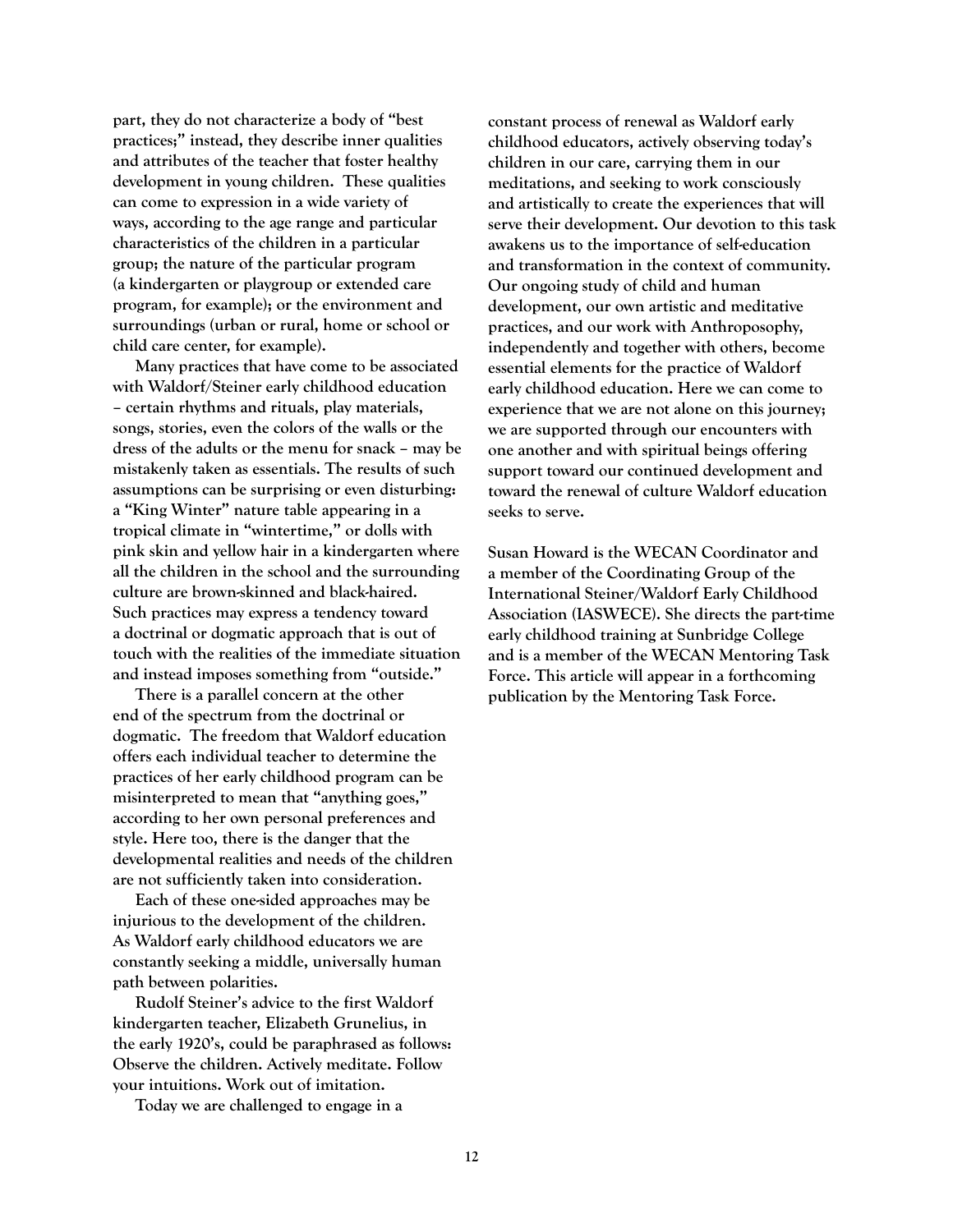# *The Healing Power of Play*

**Joan Almon**

When I began teaching young children in 1971, I was untrained and unsure of myself as a teacher, but I was convinced of two things: There was a spark of spirit in every human being and there had to be a way of keeping it alive in children; and there was a way for a classroom full of twenty three- to six-yearolds to play deeply and harmoniously with each other and not sink into chaos.

It took me some years to realize how closely related these two realities are—spirituality and play. It is hard to put into words, but there were many days in my kindergarten when I experienced the deep hum of children at play and think, this is as close to heaven as you are likely to get in this lifetime.

Over the years, I saw many individual and cultural differences in how children play, but I was especially struck by the universal quality of play. Play is one of the core experiences of life, and is intimately connected with children's growth, health and well-being.

I recently heard a well-respected early childhood educator, Gillian MacNamee of the Erickson Institute in Chicago, say that she sees play as one of the four essential indicators of a child's health, along with the ways they eat, sleep and handle toileting. Given this central role of play in children's development, we need to do everything we can to support it and encourage it, especially in these times when it is disappearing from many children's lives.

Another core aspect of early childhood that is closely related to play is the child's ability to imitate adults at work and translate that work into their own drive to play. Nowhere did I see this as vividly as on a visit to a Waldorf school in Tanzania some years ago. There were two kindergartens in the school. One of the teachers was new to Waldorf education. She had only started a month before and was not yet in a training course. She was very gifted in playing with children individually, but she did not know how to help a group of twenty-five children play. As I passed her room, I could hear the sounds of chaos, sounds I recognized from my own early days as a teacher.

On the morning I visited her kindergarten, I told the teacher that I liked to sew while visiting a classroom and wondered if she had a doll to be sewn or a cloth to be mended. She looked very puzzled, and said: "Oh, I do all of that work at home, in the evening."

"No, no," I blurted out, not very tactfully. "In a Waldorf kindergarten, we do that work in front of the children to inspire their play."

There weren't many supplies in the kindergarten, but the children were making little pom poms with yarn and cardboard. There was a basket with a jumble of short yarn pieces in it. When the children came in, I was sitting at a table, making tiny little yarn balls, singing a song about winding the yarn, and putting each ball down in a circle when it was finished.

The children seemed spell-bound by the gestures, mood and music. The whole group gathered around and watched intently. When the last bit of yarn was rolled up and the circle was complete, the children turned like a flock of birds and flew into every part of the room to play. They made a bus out of chairs, built little shops where they sold all sorts of things, and created homes for their babies. The teacher was astonished, but it was a simple picture of how children are inspired by real work and transform it into creative play through the power of imitation.

Sometimes imitation is weak in a child, and the child has difficulty playing. Then it is good to involve the child with real work—baking, cleaning, woodworking or whatever needs to be done. Usually, after a short time of working, the child wants to play and has ideas for play. In the most extreme situation I faced, I brought a child to my worktable for ten minutes every day for six weeks. By the end of that period, he was playing beautifully.

The relationship between imitation and play puzzled me greatly when I was a new teacher. Rudolf Steiner speaks often of imitation, but I could not grasp it at first. It helped to observe imitation in very young children who are learning to speak. They imitate the language that surrounds them without anyone actually "teaching" them. But where does this capacity come from?

It was a great help to find Rudolf Steiner's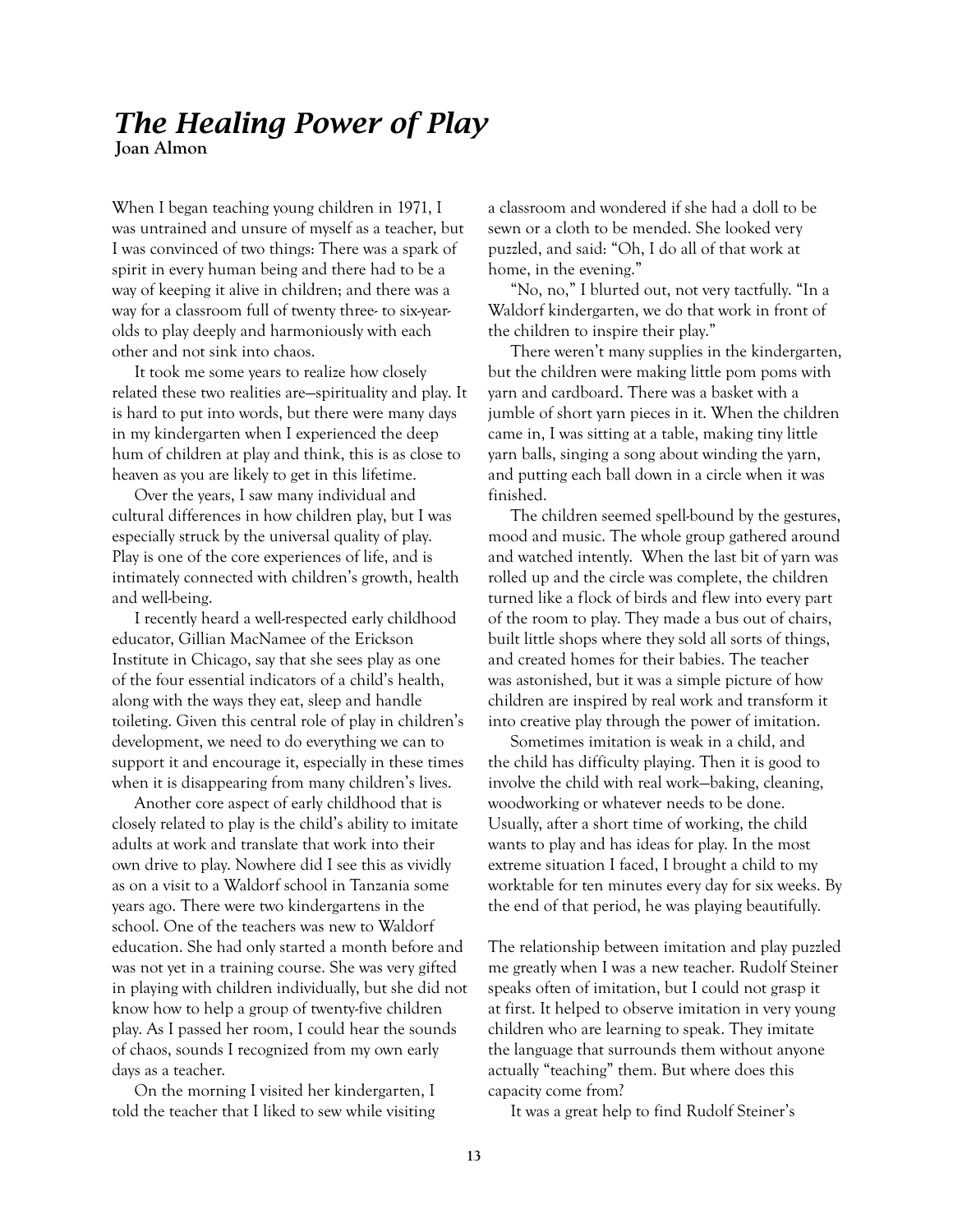explanation of the origins of imitation in a passage that is now included in WECAN's book, On the Play of the Child. Rudolf Steiner gives a picture of how human beings interpenetrate with higher beings when we are in the spiritual world before birth and after death. We learn from them, not by standing apart from them while they lecture us but by entering deeply into their being. We breathe into them and learn directly from them. This gift of entering into the other we bring down to earth with us. We experience it strongly in the first seven years, and we call it imitation. It is much more profound than simply copying or aping another. It goes to the very heart and soul of who we are as human beings, uniquely individual yet capable of being at one with the world around us.

"Children carry their prenatal experiences in the spiritual world into physical existence after birth. In the spiritual world, we human beings live in the beings of the higher hierarchies; everything we do arises out of the nature of the higher hierarchies. There, we are imitative to a much greater extent because we are united with those beings we imitate. Then we are placed into the physical world, but we continue our habit of being at one with our surroundings. The habit of being at one with the beings in our surroundings, or imitating them, continues. We continue to imitate those who are responsible for our upbringing and who are to do and feel only what we should imitate. It is extremely healthy for children to be able to live not so much in their own souls, but in the souls of the people around them… "1

In another set of lectures, Rudolf Steiner explains that this capacity to enter deeply into the hierarchies remains with us in early childhood and serves as the basis for a deeply held religious life in early childhood. This is not a religion children are "taught," but rather it is a foundation for their religious life on earth. It is then built upon, shaped and formed by their family and religious community. Rudolf Steiner describes this foundation of religious experience in this way:

Only on the basis of this knowledge can we correctly understand what expresses itself in the life and activities of children under seven. They simply continue in their earthly life a tendency of soul that was the most essential aspect of life before birth. In the spiritual realm, one

surrenders completely to the spirit all around, lives outside oneself, all the more individually, yet outside of one's self. One wants to continue this tendency toward devotion in earthly life – wants to continue in the body the activity of pre-earthly life in the spiritual worlds. This is why the whole life of a small child is naturally religious. 2

In other places, Rudolf Steiner gives indications that kindergarten teachers are like priests in the kindergarten. But one can easily misunderstand this indication. Normally, the priest is at the altar, looking up to the spiritual world and guiding the congregation toward the divine. Young children, however, have just left the world of the divine and are finding their way to the earth. Our task is to help them find their way while recognizing that the divine world works strongly into the earthly. We stand not at the usual altar but at the worktable baking the bread of life, sewing, gardening and much more.

There is a difference for the children in whether we experience the earth merely in its most external, materialistic way or whether we recognize the hand of the divine in the creation of all that is earthly. It is not necessary to speak about these things with the children, although occasionally something about the angels or God can be said, and these good beings also appear in some of our verses and songs. For the young child, our inner mood and gesture speak much louder than our words. If we hold the divine in our heart, and if our own inner practices are directed toward the spiritual, then the children feel at home on the earth in a way they never can if they are surrounded by a purely materialistic view. Deep in their being they know there is a spiritual world and are seeking an earthly experience that mirrors it. They look to us to understand this reality and they grasp it through imitating our inner mood.

The importance of the inner mood of the teacher was brought home to me often in the kindergarten. There were days during playtime, for instance, when there was a nervous energy in the room. The children were playing, but in a superficial way. I would look around the room wondering who was disturbing their play. Usually, no one was upsetting anyone else, yet there was a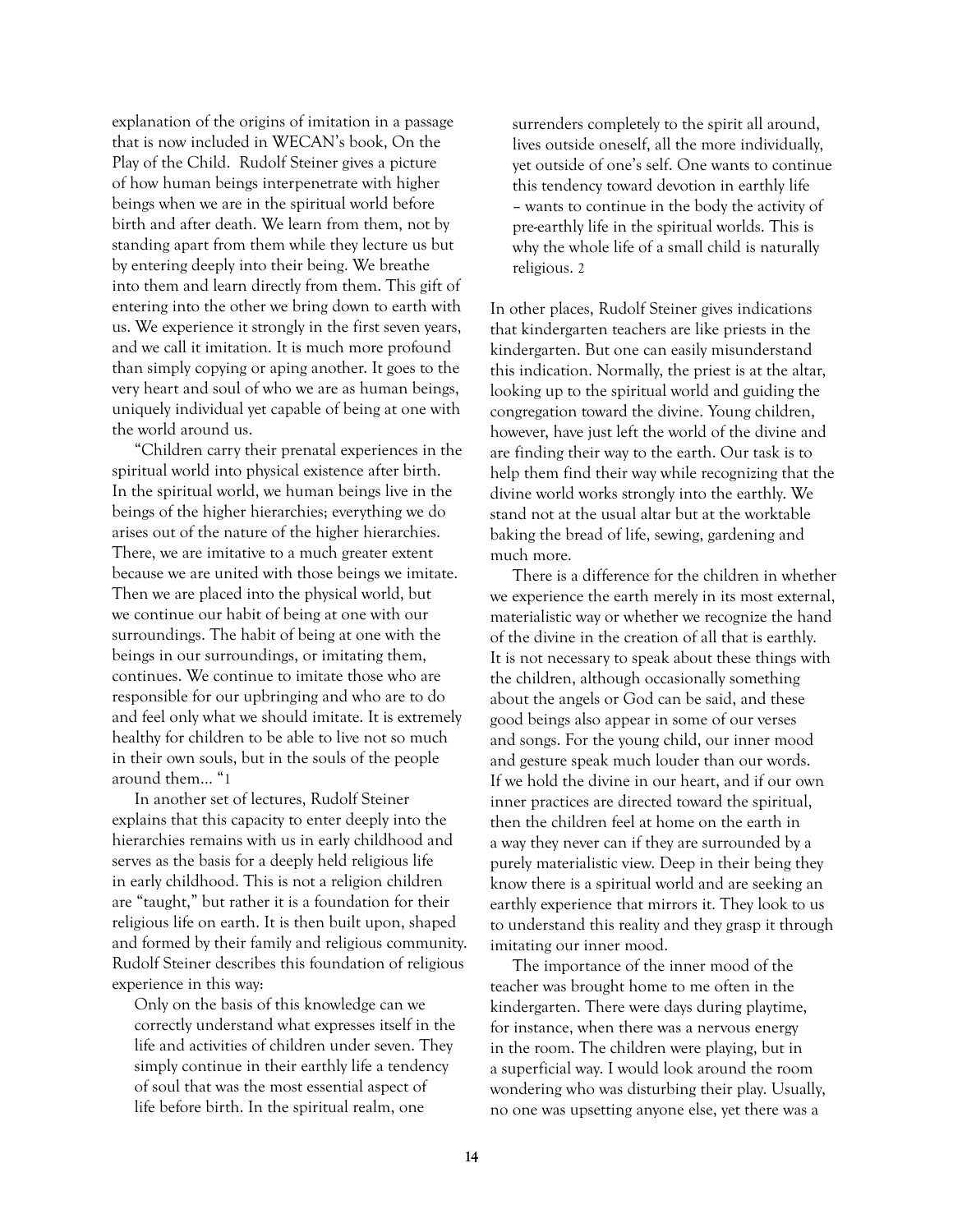noticeable tension in the air. Finally I learned an important lesson — that when I experienced that nervousness I needed to first look at myself. Often I had become inwardly agitated and had lost my calm focus. When I took a deep breath and became centered again, the whole class settled down into their play.

Side by side with the child's capacity for imitation stands another important capacity: it is a deep wisdom that guides each step of their development. Every healthy infant knows when to turn over, when to sit up and when to walk. How does it know what to do? No one instructs it, nor does the child learn these things through imitation. Rather, there is a deep wisdom in each child that guides it along its path of physical growth and development. This same wisdom is at work when children play; it helps them choose the play scenarios they need for their next steps of development, including ones they need for healing. Children often use make-believe play to resolve problems that are troubling them. They may not be able to express the problem in rational language, but they can express it in play.

There was a little boy who came into my mixed-age kindergarten when he was about four years old, and the first thing I noticed was that he had an unusual voice. His use of language was well developed, but his voice was that of a very young child. It didn't fit his age of development. I watched his play, and everyday he played in the same way. He took seven or eight wooden stumps and built a small circular house. Then he'd go into the house, and cover it with a cloth roof and spend the whole play time in it. The house had no doors and no windows. I spoke with his mother to better understand what was happening in his life. She was very concerned, and said he had been fine up until age three. Then a baby sister was born, but at first he accepted her well. When the baby was about six months old, however, something changed in the little boy. The baby was at a very cute stage and everyone responded strongly to her and not so strongly to the older child. Then he began to regress. He developed baby speech and insisted on drinking from a baby bottle again.

One day when I looked into his play house. I saw that he was curled up in a tight little circle and realized he had made a womb for himself. He had

gone back as far as he could, as if he was still inside his mother. I was concerned, but at the same time had a sense that he knew what he needed and that our task was to protect him so he could have this experience. My assistant and I made sure no one disturbed him in his play. For about two months he played in the same way each day. The rest of the morning he participated in our kindergarten activities, and seemed quite fine, although the baby language continued.

Then, one day, he left a little opening in his house, not a very big one, but it proved important. A couple of days later, he made a bigger opening, and then he went out looking for a friend. He chose a lovely boy named Bill and brought him into his house with him. There they played for a few days, but the house was rather cramped. Then it began to grow with more stumps, cloths and other building materials. Over time it grew big enough for other children to come inside and play. Gradually, the little boy's voice came back to normal. He had worked something through with that remarkable wisdom children have that guides their play.

Sometimes, however, children get caught in patterns that are not so healthy and one sees this in their play as well. They may start out in a healthy direction, but then get stuck in certain patterns. This happened to two little boys, Brendan and James. They were good friends and had played together for several years. Now they were five and you could see their intellect waking up. They became very interested in arithmetic, for instance, and would throw arithmetic problems at each other over the snack table.

They entered a very intensive phase of play with each other. Each day they took a number of playstands and built a house for themselves. They would not let any other children in, and they used many ropes to weave a kind of spider web over their heads, back and forth from one playstand to the next. At first I marveled at their intensity, but after a few days I became uncomfortable. It seemed they were retreating into an ivory tower and cutting themselves off from others.

After four or five days, I made the difficult decision that I would put the ropes away. When they entered the room and looked for the ropes they came to me and asked where they were. I simply said the ropes were resting that day. I expected a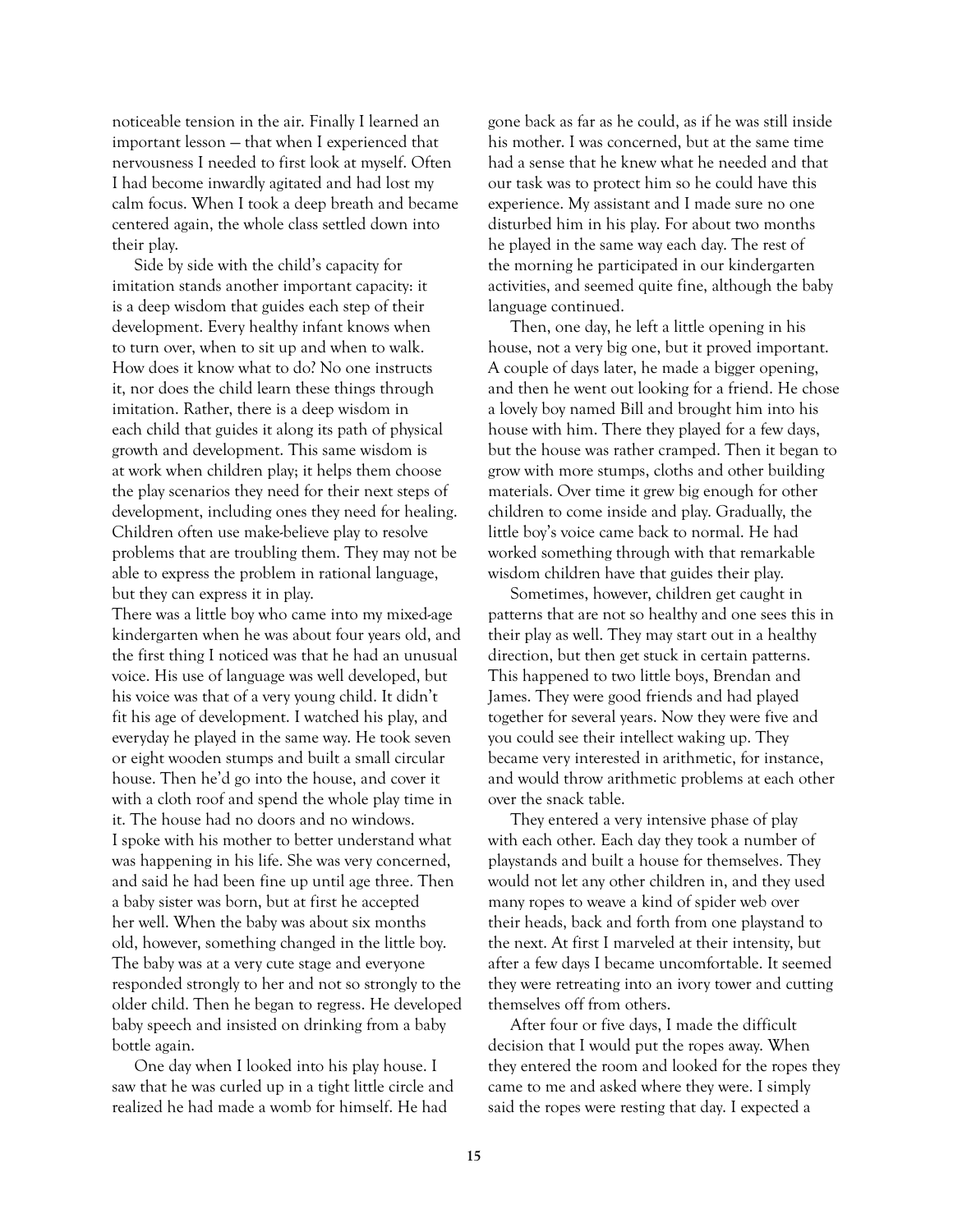storm of protest and even tears, but instead they seemed relieved and did not argue with me. They continued to play with the play stands but in a much less intense way. They gradually let other children enter into their house. Their play became quite social again.

A few days later they again asked for the ropes. I wasn't sure what to do.I could see that something had changed, and they were in a new stage, but I was concerned that they might revert back to their old play. Yet I trusted their process of growth and decided to give them the ropes. Now a whole new play developed. Playing with other children, they took the ropes and used them as telephone wires, connecting all the play houses in the kindergarten, connecting all the children in a huge labyrinth of ropes. The ropes were still a picture of their mental activity, but now with a strong social impulse.

It is not always easy to discern what is healthy and what is not in children's play, but as Waldorf teachers we can cultivate discernment through our inner work, our schooling path as adults. There are many wonderful exercises that Rudolf Steiner has given us that help us develop our inner capacities. One that I especially love is the exercise of observing that which is blossoming and growing in the plant world and that which is fading and decaying. You can do this observation out in nature or with flowers in your room. You observe the tight form of the bud, so closed yet full of potential life. Then gradually it opens, and opens wider and wider. Then the petals begin to thin, to turn brown, perhaps, to curl back and fall off the flower. Over and over you do these observations and gradually you sense in a child: "This child is in a budding, opening process, or this child is drooping and not thriving. Or perhaps this child is fading, but it feels appropriate, as if it is shedding an old skin and making way for a new one." There are no recipes for these judgments, only an inner awareness that comes in part through experience but is heightened through inner exercise and study.

When one sees how powerful play is for children's normal development and how they use it to work through difficulties, one can only be grateful for this enormous gift that every child possesses. At the same time, one needs to be very concerned that so many children are not playing anymore.

There is not much research about the decline of play, although Sandra Hofferth at the University of Maryland is compiling some data at this time, but there are many anecdotal reports. A professor of early childhood education in Boston told me of a workshop she did at a NAEYC conference. It was a year after 9/11 and she was asking the teachers if they saw an increase in violent play in their kindergartens. There was an uncomfortable buzzing in the room as they began to speak with each other. She asked what was wrong, and one teacher spoke up and said: "The problem is not that we see more violent play, the problem is that we no longer see children playing at all." She asked if others had a similar experience and about 90% of the two hundred teachers put up their hands.

In the Alliance for Childhood, we followed up on this story with a small study in which experienced public school kindergarten teachers in Atlanta were asked about play in their kindergartens. They explained how play had disappeared over a ten year period – first the play centers became learning centers, but the children could still explore freely in them and play. Then each learning center had goals and objectives, and the children had to focus and work on the learning goals. Child-initiated play had disappeared, but the teachers said something else that was equally disturbing. Several remarked that if they gave their children time to play, the children did not know what to do. "They have no ideas of their own."

Having worked with five-year-olds for years, I found this astonishing. Fives are usually brimming over with ideas. Their mothers would tell me how the children woke up in the morning announcing what they would play that day in the kindergarten. How is it possible that they have no ideas of their own?

There are many factors that contribute to such a change: the huge amounts of screen time children have today; the over-abundance of organized afterschool activities that rob them of free time to play; the fact that most early childhood programs are increasingly academic and take children away from the experience of play. It is also the case that many adults today did not play freely when they were young and do not appreciate play; they are even fearful of it.

Waldorf early childhood educators have rich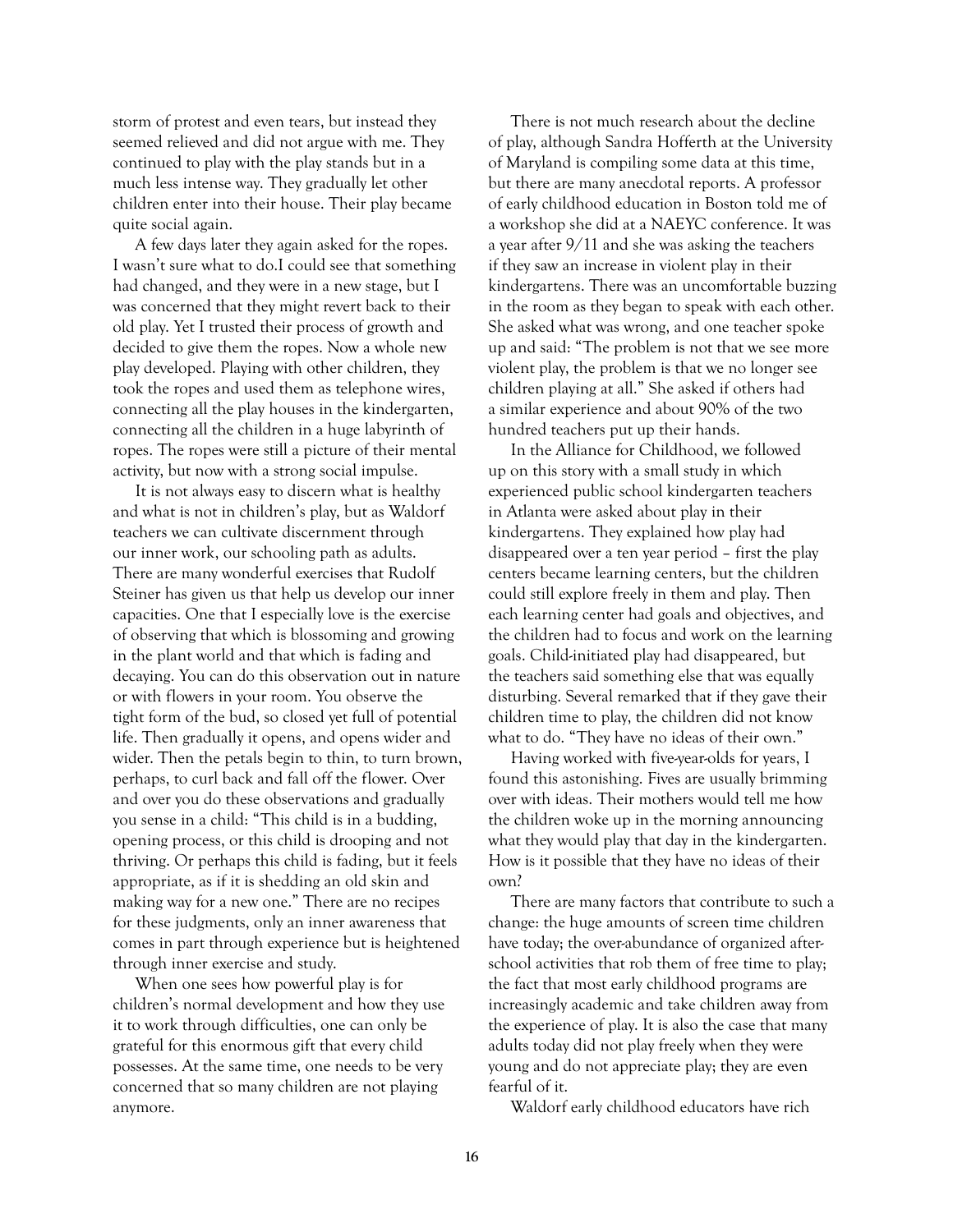experience with children's play and are in a unique experience to share their insights—in workshops and courses, in the classroom with visitors observing, in play days organized for community children, in articles for local papers and magazines.

It is vital that play remain a central part of childhood. It contributes to all aspects of children's development—physical, social, emotional and cognitive. Also, there are physical and mental illnesses that result when play disappears, and they can be serious in nature. For the sake of the children today, their future and that of our society we need to do all we can to protect play and restore it.

#### **Endnotes:**

1 From Education as a Force for Social Change, August 9, 1919, pg. 11. Quoted in On the Play of the Child, WECAN (Spring Valley, 2004) pg 10.

2 From Roots of Education, April 16, 1924, pg. 60. Quoted in On the Play of the Child, WECAN (Spring Valley, 2004) pg 11.

*Joan Almon is a co-founder and the U.S. Coordinator of the Alliance for Childhood. She is the Co-General Secretary of the Anthroposophical Society in America. Joan taught kindergarten for many years at Acorn Hill in Maryland. She was the co-founder and chairperson* 

*of WECAN from 1983-2001, and is the previous editor of this newsletter.*

# *The Name of "John" and the Fairy Tales*

**Stephen Spitalny**

This is the second in a series of article looking into the depths of fairy tales and trying to shed light on some of what can be found within. The editor asks that others offer up their own thoughts, comments and questions on this theme as shared knowledge that there is not a "one and only way" to understand stories, or any other aspect of our work with young children.

There is nothing of greater blessing than for a child than to nourish it with everything that brings the roots of human life together with those of cosmic life. A child is still having to work creatively, forming itself, bringing about the growth of its body, unfolding its

inner tendencies; it needs the wonderful soulnourishment it finds in fairy tale pictures, for in them the child's roots are united with the life of the world. (Rudolf Steiner, The Poetry and Meaning of Fairy Tales)

As an underlying thought to give a context to the following, the perspective of the author is that a fairy tale, a true fairy tale, is a picture of the human being, of each one of us. The characters depict various aspects of the human organism and psyche and all the characters are contained within each of us. The stories offer guidance through life's challenges and a path toward the reconnecting of one's souls and spirit as carried by the physical body during life on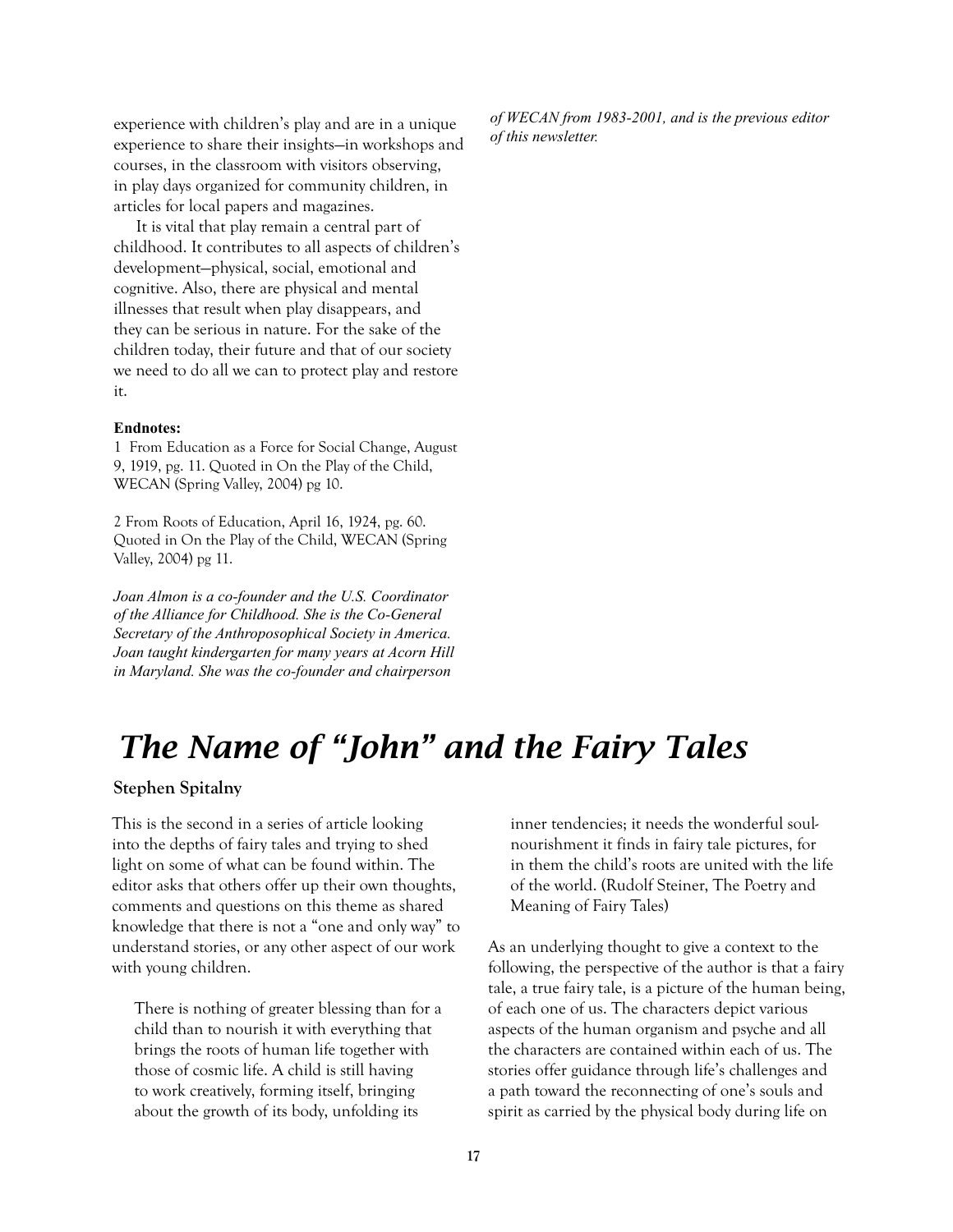earth.

For many years I have thought about the following question: Why is the name John so common in fairy tales? Or any of the many variations of the name; Johannes, Hans, Hansel, Evan, Ivan, Vanya, Ian, Giovanni, Jean, Juan, Sean or Jack. In the Grimm's tales: The Griffin, Iron Hans, The Miller's Drudge and the Cat, Faithful John, Hansel and Gretel, Hans in Luck. Or the Russian tales: The Crystal Mountain, The Three Kingdoms and Ivan the Simpleton. "Jack" stories abound in English and American tales. The name John and its many variations are widespread in fairy tales from around the world.

The John character in the fairy tales is faithful, giving and honest. He is sincere, gentle and patient. Usually though, he is described as simple and lazy and unlikely to succeed in the world. Yet it is John, out of his purity and selflessness who meets success when others do not. John bears a natural, innocent wisdom that carries him where the old wisdom no longer holds true.

Often the third son, the simpleton, can be a picture of the working of the Consciousness Soul, the newest, youngest aspect of the human soul to develop and the part of the individual human being where soul and spirit meet. One could then think of the two older brothers as Sentient and Intellectual Soul members of the human being. The Consciousness Soul brings a new capacity into humanity, a capacity to discover one's own individuality and an inner freedom to create new community. These capacities can seem unimportant and impractical at first, even lowly qualities, to others. The youngest son has innocent wisdom and a pure heart, as opposed to his clever brothers. With a warm heart, the youngest son comes to truth and facilitates deep transformation of the human psyche. It is with this aspect of the human soul that spiritual reality is perceivable.

John is quite frequently the name of that third son in the stories.

Then she took her faithful John by the hand and led him to the carriage. They drove away together and went straight to the little house John had built with the silver tools. It was a big castle now, and everything in it was silver and gold. Then she married him, and he was rich,

so rich that he had enough to last him the rest of his life. (From Grimm's The Miller's Drudge and the Cat)

The deep knowledge and golden wisdom that is the fabric of true fairy tales is palpable. As one carries the fairy tale images inwardly, more and more the underlying spiritual truths can reveal themselves. In ancient times, initiates at the various mystery centers experienced true knowledge of the spiritual world. This information was embedded in images, as stories that could speak of these truths, not to the intellect but to the heart of the listener. In long ago times, the intellect was not as developed as it is today, and so for the average person to have access to that truth, it had to be woven into story. The stories spread from the mystery centers out into the diverse cultures of the earth. Troubadours, minstrels and storytellers carried the stories on their travels and shared them throughout the lands as they wandered and told the tales.

One can try to picture a sheath of spiritual knowledge surrounding the earth, and anyone who could access that sheath was privy to the spiritual wisdom available there. The initiates and shamans and various wisdom bearers throughout the world shared access to this etheric sheath. When they "received" information in this way, it was cloaked in the trappings of the culture familiar to the recipient. This is why there is an archetype behind the story, but the actual stories have differences in the details. Those archetypes live in the etheric sheath, and as they incarnate into culture, they take on details and trappings from that surrounding culture. The true fairy tale gives information of the path an individual can take to unite the various aspects, the bodies of the human being so a balanced path in life can be attained. Fairy tales are a guide to the uniting of souls and spirit and body in the individual, yet given as story. In our time this information would be offered as a book, perhaps How to Marry Your Own Soul and Spirit, or a lecture, Overcoming the Sentient Soul by Allowing the Consciousness Soul Its Voice. In olden times, when the intellect was in its infancy, the guide to becoming a more evolved human being was story. This fairy tale character was able to see the goddess that was hidden to others.

Said Thandiwe, "You may be clothed in torn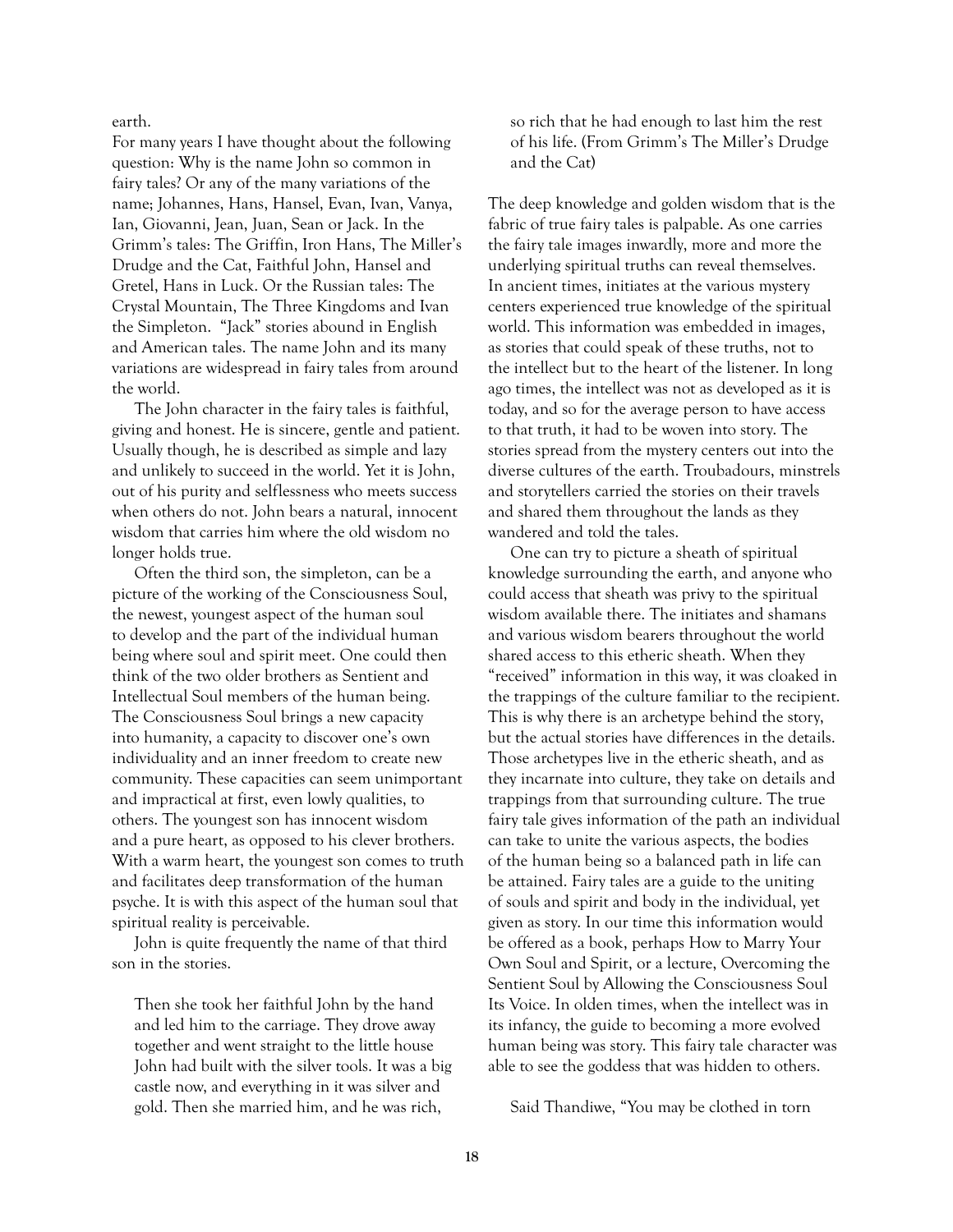zebra skins and covered with ashes, but those cannot conceal your splendor. In your eyes I see the bright gleam of rivers, ponds, lakes and seas. In your eyes I see one who greens the earth and nourishes the crops. Such beauty far surpasses the charm of well oiled skin and the jingling of bracelets and cowry shells. You are my bride. You are the Rain Goddess."

When the Rain Goddess heard these words, she knew she had chosen wisely. "Let the ceremonies begin," she said. Soon the villagers were dancing and feasting, celebrating the marriage of Thandiwe and the Rain Goddess. When the sun dipped behind the hills and the stars sparkled silver beads in the night sky, the heavens shone their blessings on the marriage.

Thandiwe and the Rain Goddess rose up into the heavens, hand in hand. They journeyed to the Rainbow House, high up in the heavens. And there they live to this day and will always live. (From an African tale The Marriage of the Rain Goddess. Perhaps Thandiwe (tahn-dee-way) is another variant of John?)

As the stories incarnated into the cultures of humanity, various esoteric groups adapted the details to help refine the process of individual development. One of the last groups to adapt these ancient spiritual stories were the Rosicrucians. As early as the seventh century, they brought in the element of esoteric Christianity to widespread fairy tales. One can look to Rudolf Steiner for more background about the Rosicrucians (see references at end of article). The true Rosicrucians have worked outside the main stream of the Church, yet they are connected to the deepest truths of the working of the Christ Being on earth. Their inner teachings were about the possibility of awakening the higher ego in each individual, by which one is connected with the guiding spirit of humanity. In historical Christianity, there have been two widely known streams. Peter began the Catholic stream, and we can see Paul as connected to the various Protestant churches. One could name a third stream the John stream to which the Rosicrucians belong. This could also be called Johannine Christianity, the streaming of the future. This youngest stream has yet to come to

maturity and be recognized for the deep truth and conscience which it represents. So from this angle, we can see John as the youngest brother to Peter and Paul, not yet valued for the capacities he brings.

Says the fairy to Jack at the end of Jack and the Beanstalk "If you had looked at the gigantic beanstalk and only stupidly wondered about it, I should have left you where your misfortune had placed you, only restoring her cow to your mother. But you showed an inquiring mind, and great courage and enterprise, therefore you deserve to rise; and when you mounted the beanstalk you climbed the ladder of fortune."

And thus Jack was able to rise into and see the spiritual world.

What does the name John offer about the role of this character in the human being? Who is John?

Two famous beings named John immediately come to mind, both play major roles in the biblical stories of Jesus Christ. Rudolf Steiner has offered profound insight on the subject of the two biblical Johns and their connection with each other. Further, Steiner explained that John was evolved to a level that allowed him in full consciousness to experience his own connection to the Christ Spirit and become the representative for all humanity in that connecting. John showed the path that is possible for any one of us to undertake, the path of true awakening and connection. Through initiation, John became the bearer of cosmic wisdom, the Divine Sophia, and his task was to tell the truth to those who had ears to hear. (That in itself harkens to the essential role of story, to bring the truth to those who are ready to receive it.) Thus the name John grows from a proper name to a symbol which characterizes him who has become or is to become the herald of the Ego. (Karl Konig, "The Two Disciples John").

John is one who is able to cross the threshold to the spiritual world consciously, to truly awaken and see and recognize the spiritual within the material world. He has developed a spiritual organ, and its name is conscience.

Ivan found the water of life and sprinkled it on his brothers. They rubbed their eyes. "How long have we slept?" they asked. "Without me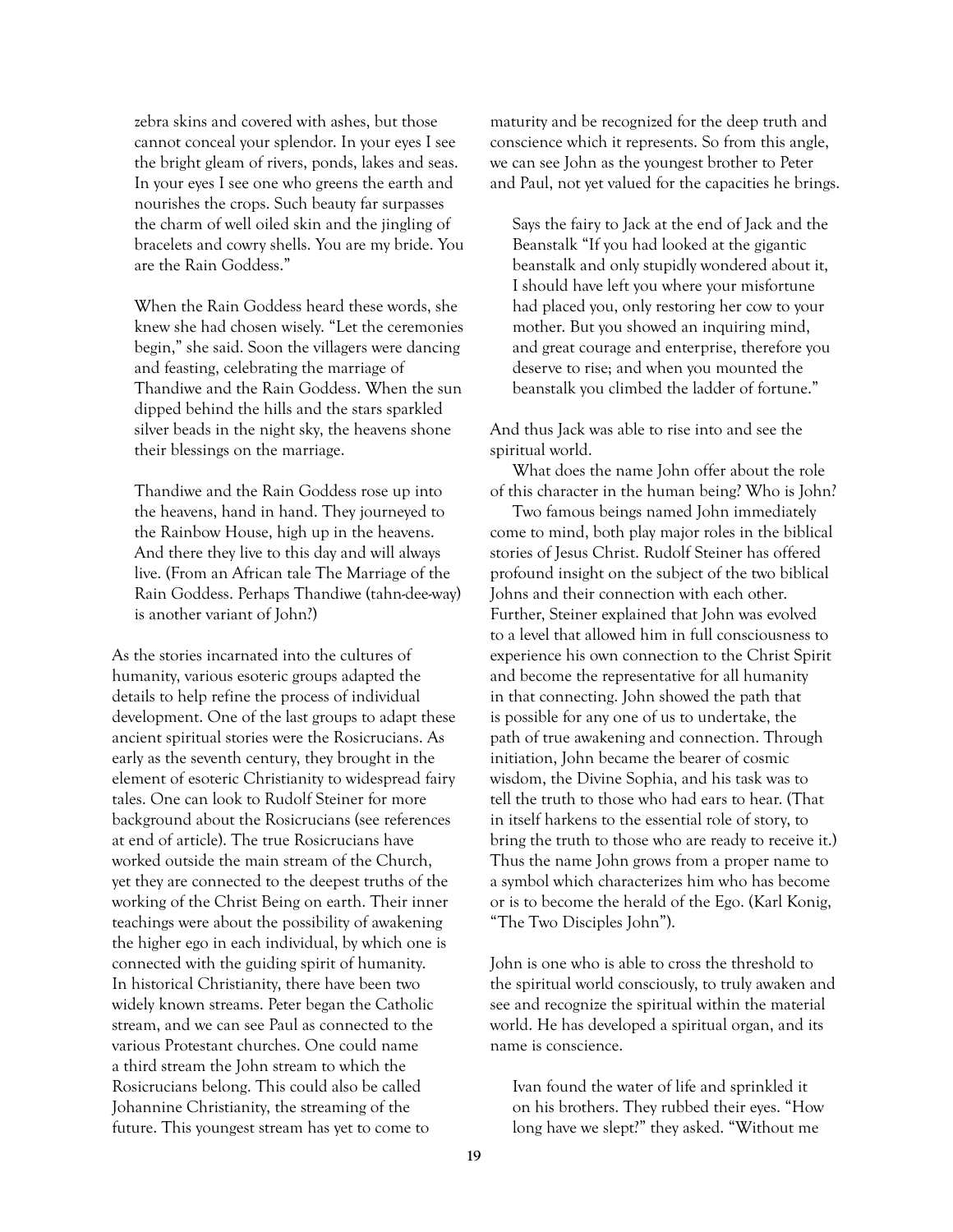you would have slept forever," said Ivan Goroh, pressing them to his heart. (From the Russian tale Ivan Goroh and Vasilisa Golden Tress)

The more ancient name for John offers some interesting insight into the name itself. In Greek, IOANNES, and phonetically in Hebrew, Jehohannen, and also in the German Johannes, we hear a particular order of vowel sounds contained in the name; the sounds ee, oh and then ah. In the last lecture in a series entitled The Easter Festival and its Relation to the Mysteries (Dornach, April 1924), Steiner described how the pupils and initiates of the Ephesus Mysteries experienced the cosmos as a form of light, and within the light of the sun, the sounds J O A (ee, oh, ah), which had effects on the pupil.

And in this feeling of the [sounds] J O A one felt oneself as the very sound J O A within the light. Then one was truly HUMAN – resounding 'I,' resounding astral body, clothed in the lightradiant etheric body. One was sound within the light. And so indeed one is as cosmic Human Being and as such one is able to perceive what is seen in the surrounding Cosmos, just as here on Earth one is able to perceive through the eye what takes place within the physical horizon of the Earth.

So one can see the ancient power which still lives in the very sounding of the name John whether or not we are even aware of its possible effects on the children we work with.

From other perspectives, Rudolf Steiner spoke about the relation of cosmic activity and the formative quality of spoken sounds. Steiner articulated that certain sounds are connected to particular planets. In reference to the vowel sounds in the more original forms of the name for John, ee is connected to Mercury, oh to Jupiter and ah, Venus. Our Earth phase of evolution began under the rule of Mars. At the turning point of time, the Mercury phase began. That is where our earth is at present. Next will be Jupiter, and then Venus phases. Ioannes is a name sounding us from the present moment toward the future, when deep spiritual mysteries will be awake in the consciousness of all human beings, and humanity

as a whole will become the tenth hierarchy. So we can consider the name John as a picture of the archetypal human being after spiritual awakening by the highest spiritual beings. He has the possibility of healing the earth and transforming it into the star of love.

John lives within all of us as a potential, and it is our birthright in this time. Yet it can only be awakened individually out of our own freedom and will-engaged activity. Fairy tales offer a roadmap to our own awakening and hence to the transformation of our world.

Steiner quotes Ludwig Laistner (1848-1896) in his lecture "The Poetry and Meaning of Fairy Tales.

The fairy tale is like a good angel, given us at birth to go with us from our home to our earthly path through life, to be our trusted comrade throughout the journey and to give us angelic companionship, so that our life itself can become a truly heart-and-soul enlivened fairy tale.

Suggested reading:

Grosse, Rudolf. The Living Being Anthroposophia. Konig, Karl. "The Two Disciples John." Prokofieff, Sergei O. The Cycle of the Year as a Path of Initiation Ibid. The Mystery of John the Baptist and John the Evangelist at the Turning Point in Time. Spitalny, Stephen. Who is John and Why Are Fairy Tales So Often Named After Him? Steiner, Rudolf. The Poetry and Meaning of Fairy Tales. Ibid. "The Last Address" Ibid. Turning Points in Spiritual History

Steve Spitalny is a kindergarten teacher at the Santa Cruz Waldorf School. He is the editor of Gateways and WECAN regional representative for Northern California. He served on the WECAN Board for many years.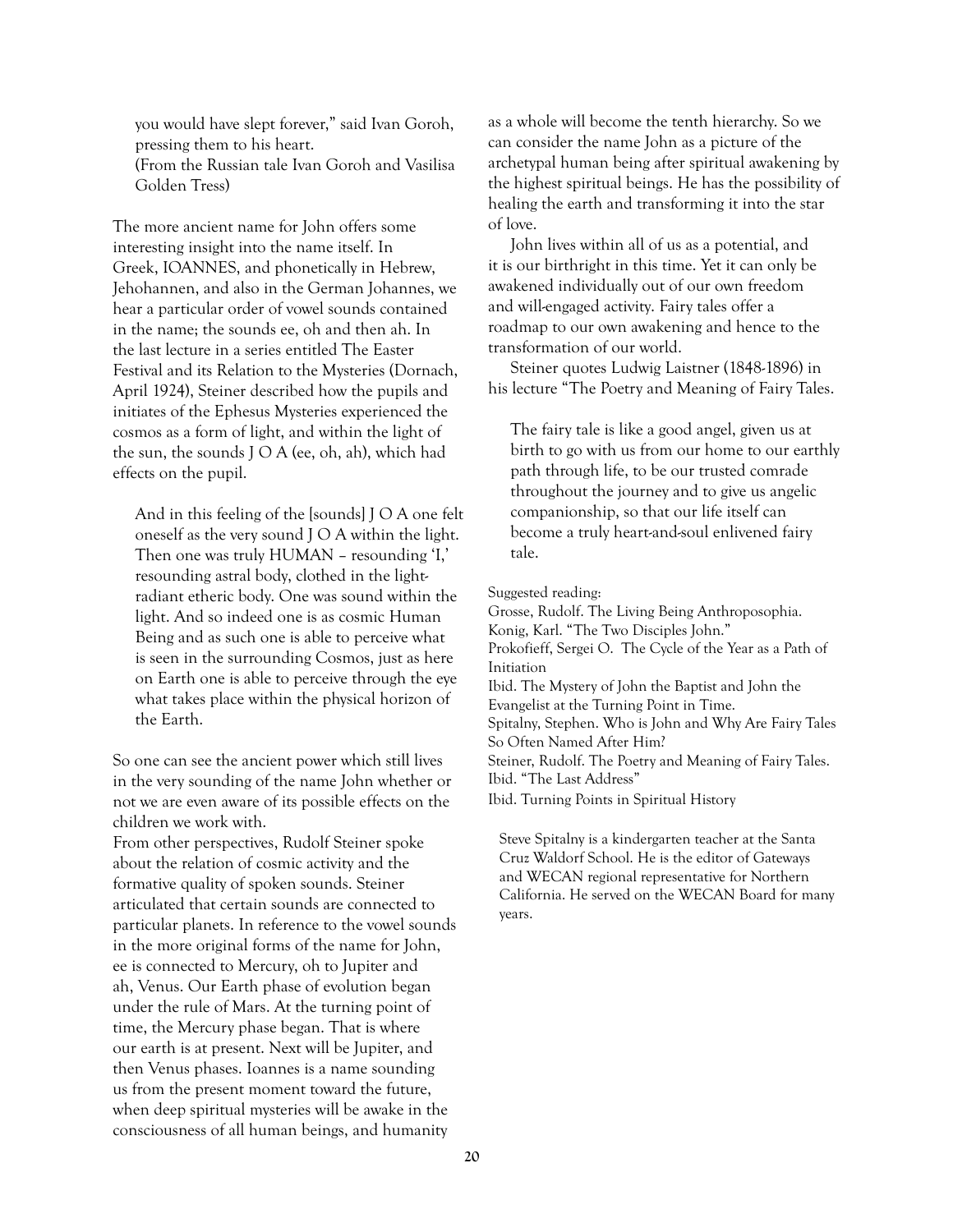*REPORTS*

## *Observing the Young Child*

Where did you come from, baby dear? Out of the everywhere and into the here. . . And how did you come to us, you dear? God thought about you and so I am here.

George MacDonald

When Waldorf early childhood colleagues are together, we are always talking about the children in our classes, care groups, and homes. We carry these children in our hearts and have a deep desire to serve them. I have heard many stories, and have a few of my own, that demonstrate how a single school year, a few months or sometimes even a more brief encounter, are evidence of the help and support teachers can offer children in this life-phase of their journey on earth. There seem to be children coming to our classes who are more individualized than in decades past, and the face, the movement/activity of childhood is changing. And it occurred to me, like in the MacDonald

poem, God must be thinking a lot about us because these children are finding their way to us in increasing numbers. At the February 2006 WECAN conference at Sunbridge College, among mounds of sparkling snow, I witnessed over three hundred teachers who were up for the challenge of wanting to know better how they might serve these children of today.

I had the good fortune to be in the Remedial Teacher Education course at Sunbridge College, and this past summer I listened and participated in the fruits of my colleagues' research and projects. I presented some of my own work and invited my fellow students to work with ideas I had shaped for observing the four foundation senses in the young child's movement, expressive speech and play. As a teacher educator, I am engaged in organizing information and giving opportunities for direct experiences to new teachers so that they might have a good foundation for observation and child study, an essential component for better serving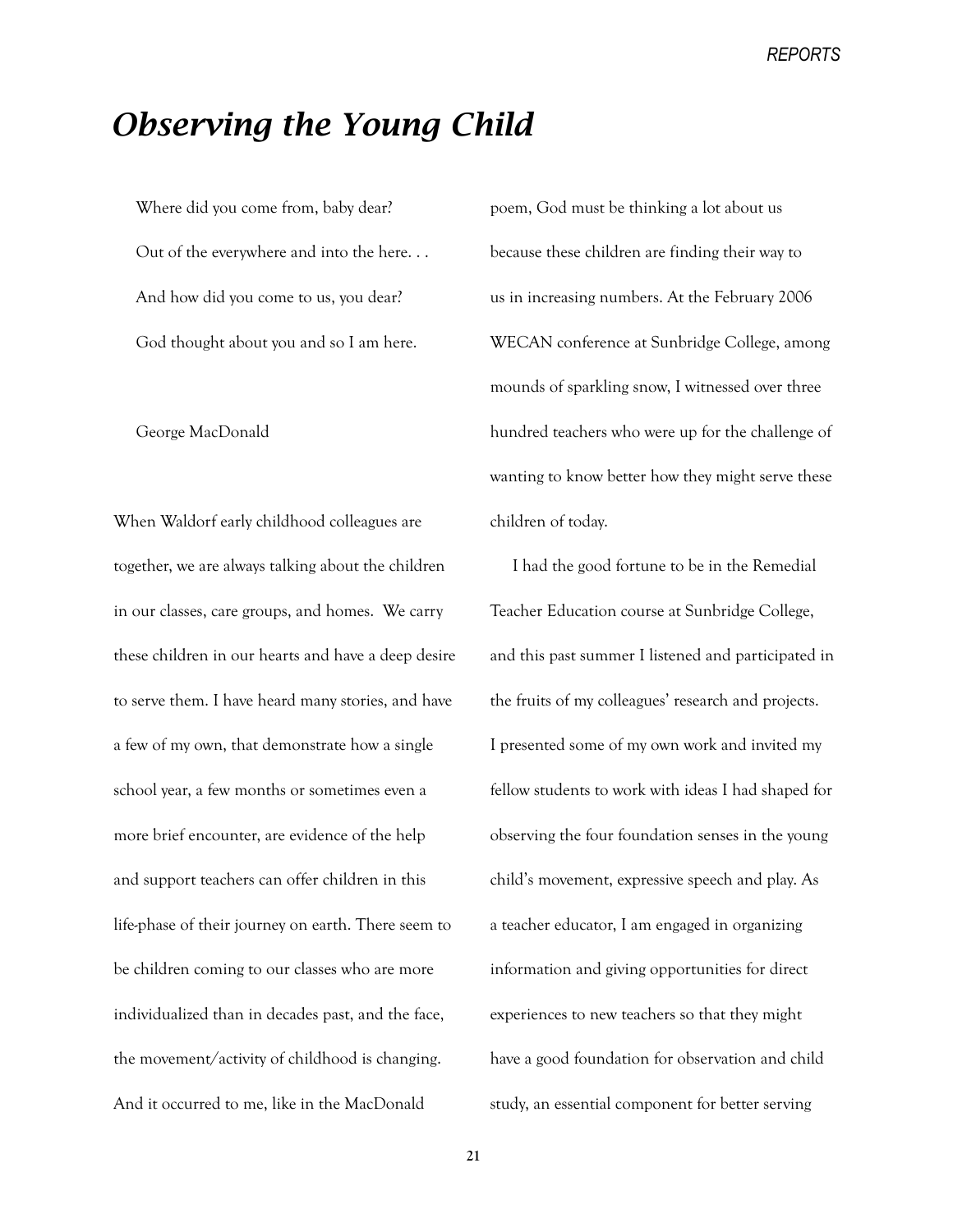each child. Reading visible movement can yield important information for understanding the invisible in the child.

In studying the works of Rudolf Steiner, Karl Konig, Audrey McAllen and others, there is emphasis laid on the healthy development of the four lower senses (touch, life, self-movement, balance) as being the foundation for health in the four middle (sight, smell, taste, warmth), and four higher senses (hearing, thought, language, ego). The young child integrates and organizes the information from its own activity (movement) and sense impressions establishing a basis for life-long learning. Observing our children is the scientific side of our work. Understanding more about the twelve senses and how they are always interacting can broaden the viewpoint for some of what we see and hear in our children. This objective observation must then be joined with our response and our spiritual activity of thoughts and meditations for us to really "see and hear" what the child is revealing to us through what we observe.

It is hoped that preparing adults to be with

children through the presentation of case studies of children exhibiting phenomena that demonstrate disturbances in these senses will support the new teacher. These objective descriptions (case studies) are a tool for building mental pictures of the child in one's imagination. This faculty of imagination is critical in the teacher's reflective practice for gaining insight at the subtle, spiritual level that can affect true understanding. In the first two to three years of teaching, new teachers often experience stress in managing situations during class time. It is hoped that the pictures and case studies will arise in the new teacher as images and ideas of how to beneficially approach a child in the moment of incident. For the experienced teacher, there can be greater meaning when related areas in the study of human development broaden our context, and in turn deepen our insight.

What I have outlined below is a work in progress. I reviewed observations from my own classroom experiences and harvested from other Waldorf early childhood teachers of children ages three to six years. I invite the reader to join me in this research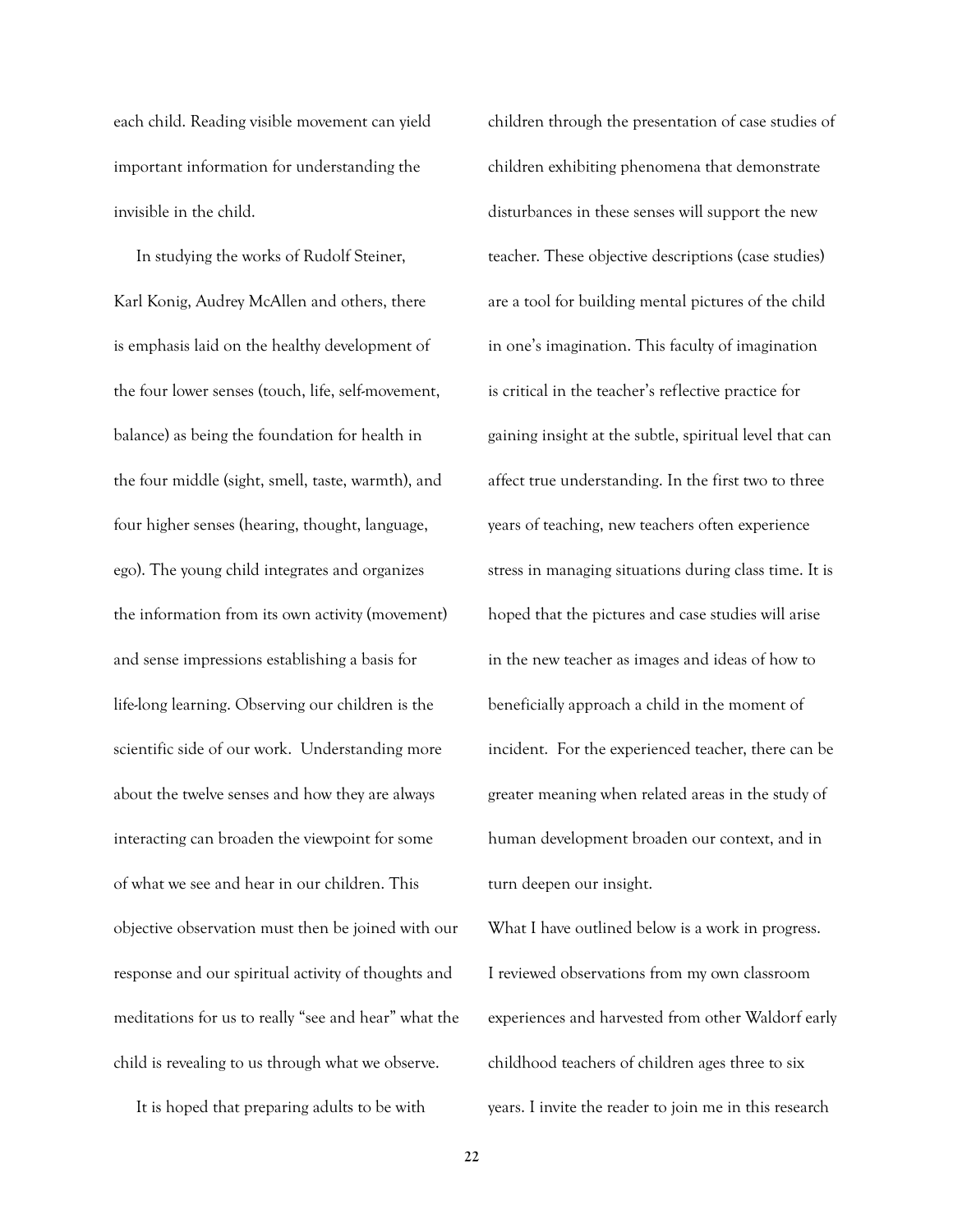and let me know if you find these descriptions to be true, or not. I would welcome additional examples from the reader's observations in the young child's movement, expressive speech and play.

I used each of the four foundation senses as a category (touch, self-movement, life, and balance) and then applied movement, expressive speech and play phenomena as three observable aspects for each of these categories. These phenomena provide vocabulary and understanding for what the teacher is seeing and experiencing with the atypical child exhibiting challenges in the indoor and outdoor classroom setting and through social interaction. The teacher might observe one or many of these as possible indicators of the need for support in the child's sense of life.

#### **Touch**

Movement. Avoids new touch experiences, or certain textures are avoided (water, sand, mud, rough wood), tactile defensive; the child does not like to be touched; is very particular about clothing, wears too loose or too tight, wears clothes a season

behind (likes soft, well-worn clothes); touch must be firm and not slight; may exhibit under-sensitivity.

Speech. Speech sounds may be slurred or not articulated with precision; strong negatives in expression.

Play. Avoids being touched by others; frequent posturing for kind touch by adults or children; strokes face and arms with soft things. [note: with tactile defensiveness, the behavior can be paradoxical they avoid unexpected or unsolicited touch, but crave touch and will seek firm pressure on their own terms]

#### **Self-Movement**

Movement. The child bumps into things and people; "crashers and bangers;" continually misjudges spatial needs going up/down steps, sitting into a chair; child in constant motion; has many bruises due to bumping into things, boundary-less sense of self; difficulty remaining upright.

Speech. I do not yet have enough observations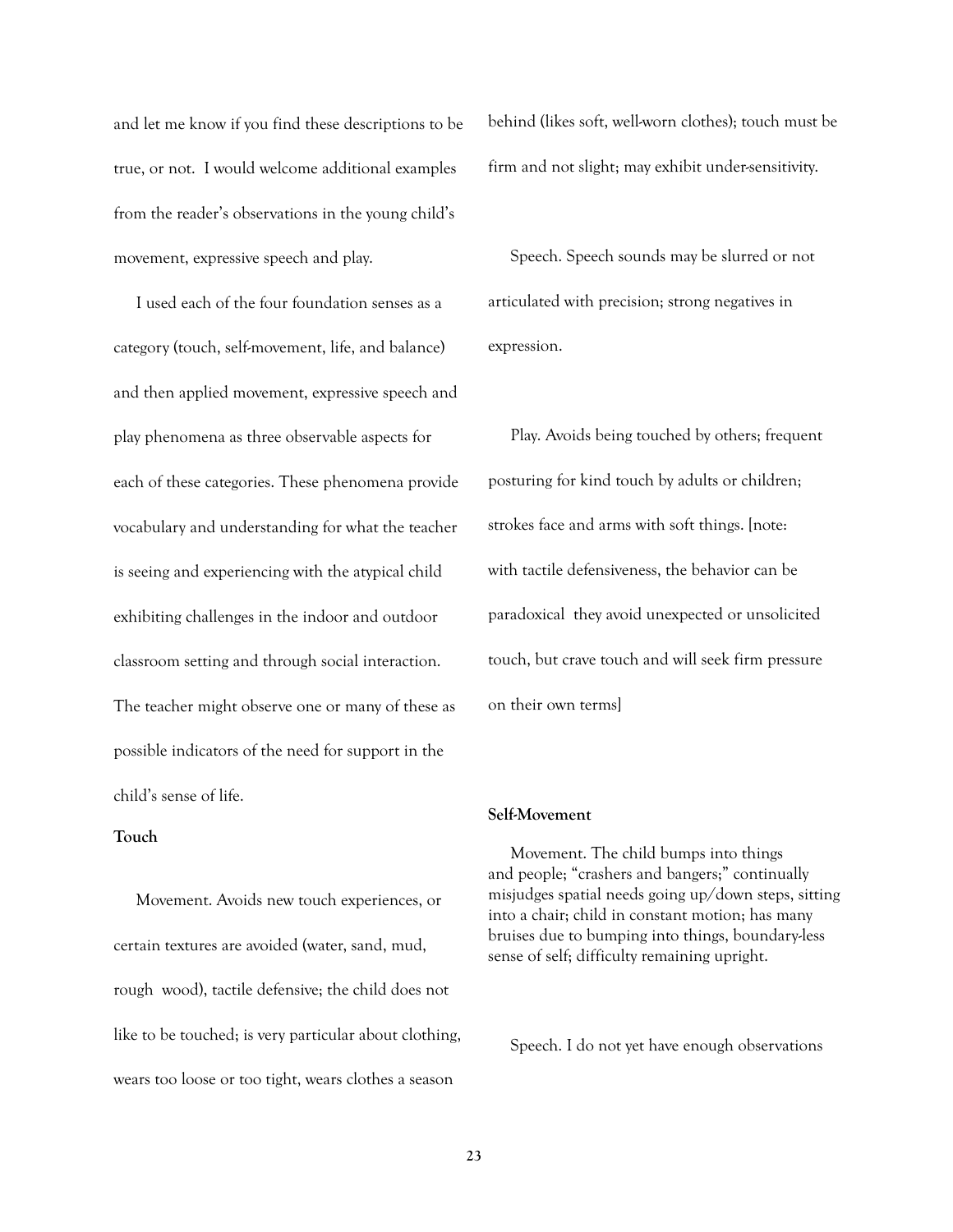# *In Search of Nurture The International Waldorf/Steiner Childcare Providers' Network*

**Margaret Ris**

#### **Introduction**

**The Worldwide Initiative for Early Childhood Care undertook to establish a global network of caregivers. Responding to a mandate from the International Waldorf Kindergarten Association (now known as the International Association for Steiner/Waldorf Early Childhood Education), we sought to strengthen linkages between Steinerbased caregivers and mentors worldwide.**

**We devised a questionnaire, had it translated into German, Danish, Spanish and Russian and distributed as widely as possible. Caregivers responded by sending us back basic information about their programs (childcare, parent education, playgroups, etc), the ages of children in their care and a profile of their professional training, education and work experience. They also shared their personal philosophies and motivations and the particular problems and challenges they faced. They were also asked to indicate whether they felt they needed mentoring or whether they could offer it to others.** 

By April 2006, we had received one hundred fifty-five responses from twenty countries and six continents. Nearly half of the respondents came from North America, the rest originated from Europe ( Germany, Switzerland, Austria, France, Spain, United Kingdom, Ireland, Belgium, the Netherlands, Denmark and Sweden), plus Ukraine, Latvia, Chile, Argentina, Japan, Australia, New Zealand and South Africa. Nearly ninety-five percent of respondents gave permission to share their information via a secure website.

In North America, the largest number of responses came from teachers of Parent-Child programs or Nursery/Kindergartens; the next largest group ran home day cares. Fewer worked in institutional day care settings or ran playgroups. Many offer parent education sessions. The majority of caregivers have been trained, although some informally, and eighty percent have worked in the field for more than five years. Many have dedicated over twenty years of their lives to the care of young children. A significant number (twenty percent)

work alone.

We discovered that outside of the US and Canada, most caregivers we heard from work in institutional day care centers. The vast majority have earned a training certificate or professional diploma related to childcare or education. They state similar motivations and challenges as their North American colleagues, but more of them wrote openly and warmly of Steiner's ideas of anthroposophy being the main guiding principle for their work.

Respondents across the board felt they needed more training to be able to work with children and parents. They consistently voiced the difficulty of working long hours and the need for support for new programs. Over half of them requested mentoring. Fortuitously, more than half of the respondents offered to act as mentors for others.

#### **Voices**

**Additionally, we have been given a picture of how caregivers across the world are using Steiner's understandings of the human being to inform and transform their work. Steiner gave definitive indications for a wide range of human endeavours, among these: education, medicine, farming and the arts, and he encouraged others to develop their own capacities of imagination, intuition and inspiration in their chosen fields. In his lifetime, however, the domain of child care rested squarely with mothers who stayed in the home and were supported culturally by close-knit communities, common practices and healthy traditions. Unlike the elements of curriculum he specified for each grade in Waldorf education, Steiner left little in the way of a specific framework of indications for the daily care of the young child. Among followers of Steiner's teachings, this area of research is still in its infancy.**

Yet today, in an era when empowering women in the workplace is a progressive agenda and women are achieving more workplace parity, when families everywhere find it necessary for both parents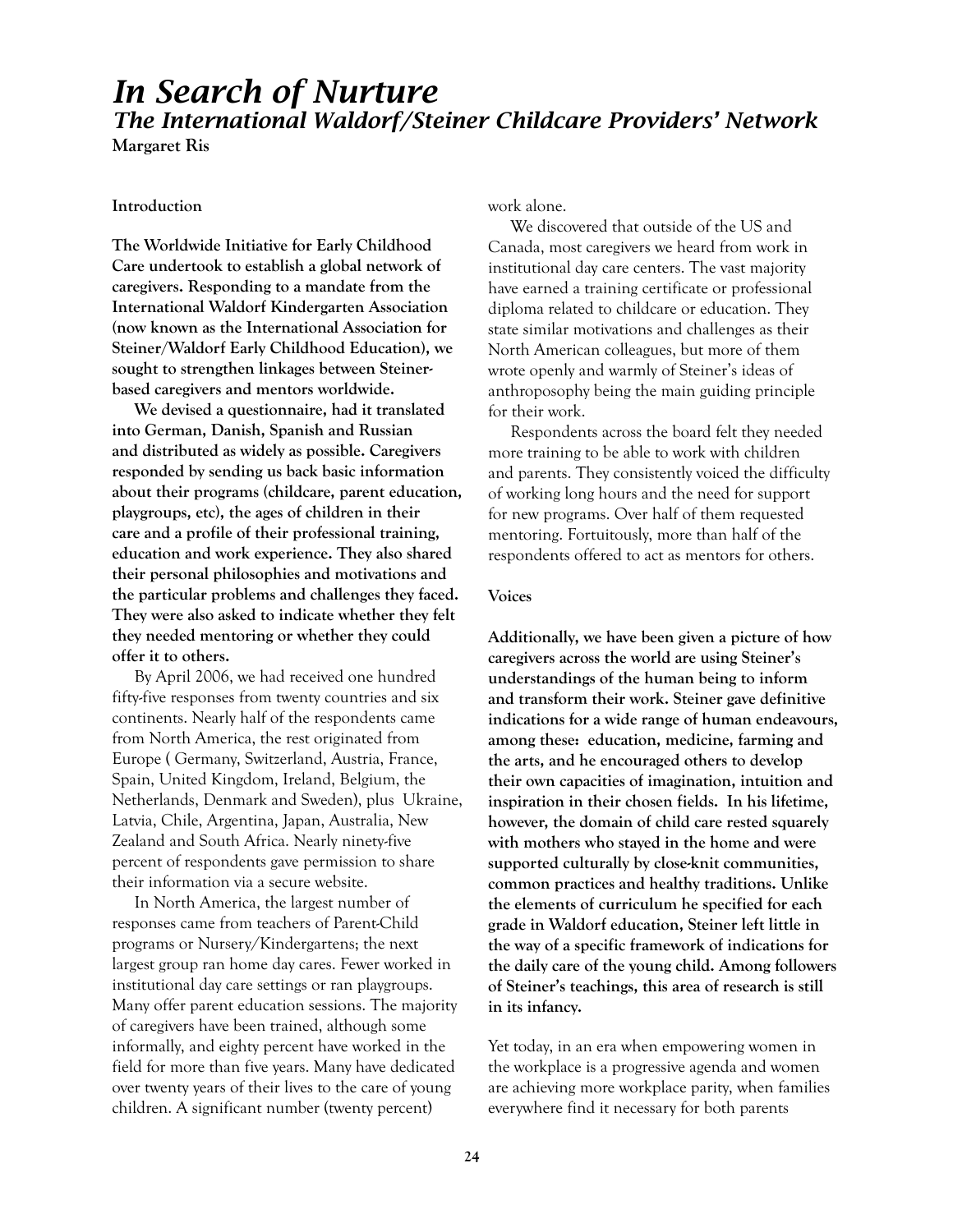to work to maintain fiscal stability, even more children require day care so their single parent can work to support them. One can only question: Who is advocating for the children? Who is keeping the needs of the child as a spiritual being at the forefront of concern? How can the profession of caretaking be elevated to an art? And how can mothers and fathers be supported in order to best support their own children?

Although specific writings from Steiner on the subject of infant and child care are limited, many caregivers we heard from use his broader writings on the nature of the human being to inspire their practice. Some also use complementary approaches such as those of Emmi Pikler, Magda Gerber and others to create new models of professional caregiving.

A survey of the responses highlights a number of common themes.

1. Many, many caregivers across the spectrum share the deep conviction that their work with children serves an important need in today's family structure. Many feel passionate about protecting childhood from overstimulation, sensory overload and unintended neglect. They recognize that our changing times require attention to the influences on early childhood. They feel an urgency about this work and its importance to the future:

"I am choosing this work because that I saw that many children in the kindergarten are tired, ill, nervous, unhappy, physically and psychologically neglected."A.S., Belgium

"I feel the protection and healing of childhood in our present age is of great importance for the future." F.C., Wales

"Many children in our community (Great Lakes, Canada) are at risk. I returned from work in the third world and found I was needed in Canada." M.G. Canada

"I feel strongly that the children we teach now must be prepared to meet challenges in their future that we can only guess at." E. S., USA

"In South American countries…we have a large diversity in economic, cultural, social and religious aspects This situation makes us work deeply in the social realm to find the best future for our children and humanity." M. W., Argentina

Overwhemingly, these caregivers feel passionately that the protection of childhood is critical to our future. They sense that environmental and societal influences on childhood are robbing today's children of their physical and emotional wellbeing and will have eventual impacts that we cannot predict.

2. Respondents feel it is very important to serve and educate parents.

"I am most interested in exploring with parents of young children the qualities and conditions of authentic relationship." A. B., USA

"Parents have no other place to come together as community and create a network of support for themselves with others of like mind." S.W., USA

#### **"Parents are vulnerable at this time." Y. H., South Africa**

"My reasons for this work . . .to nourish parents so that their children are nourished."

"Through my work I would love to nurture a greater recognition of the spiritual mission of parenthood and encourage parents to support one another and have the courage to trust their intuition." E. T., UK

**"It seems forgotten that the. . .mothers themselves are spiritual beings." C. T., Yukon, Canada**

**"I want to help mothers, to be there for them, to be on their side." M. J., Switzerland**

They are aware of the inestimable influence parents have on their children. They are also aware that competing societal influences, isolation and insecurities play on parents' vulnerabilities. They recognize that parents are stressed in a new way, and they seek to educate and nurture the parents. The primary concern of the caregivers for the children expands into concern for the parents. They view both as spiritual beings at differing stages of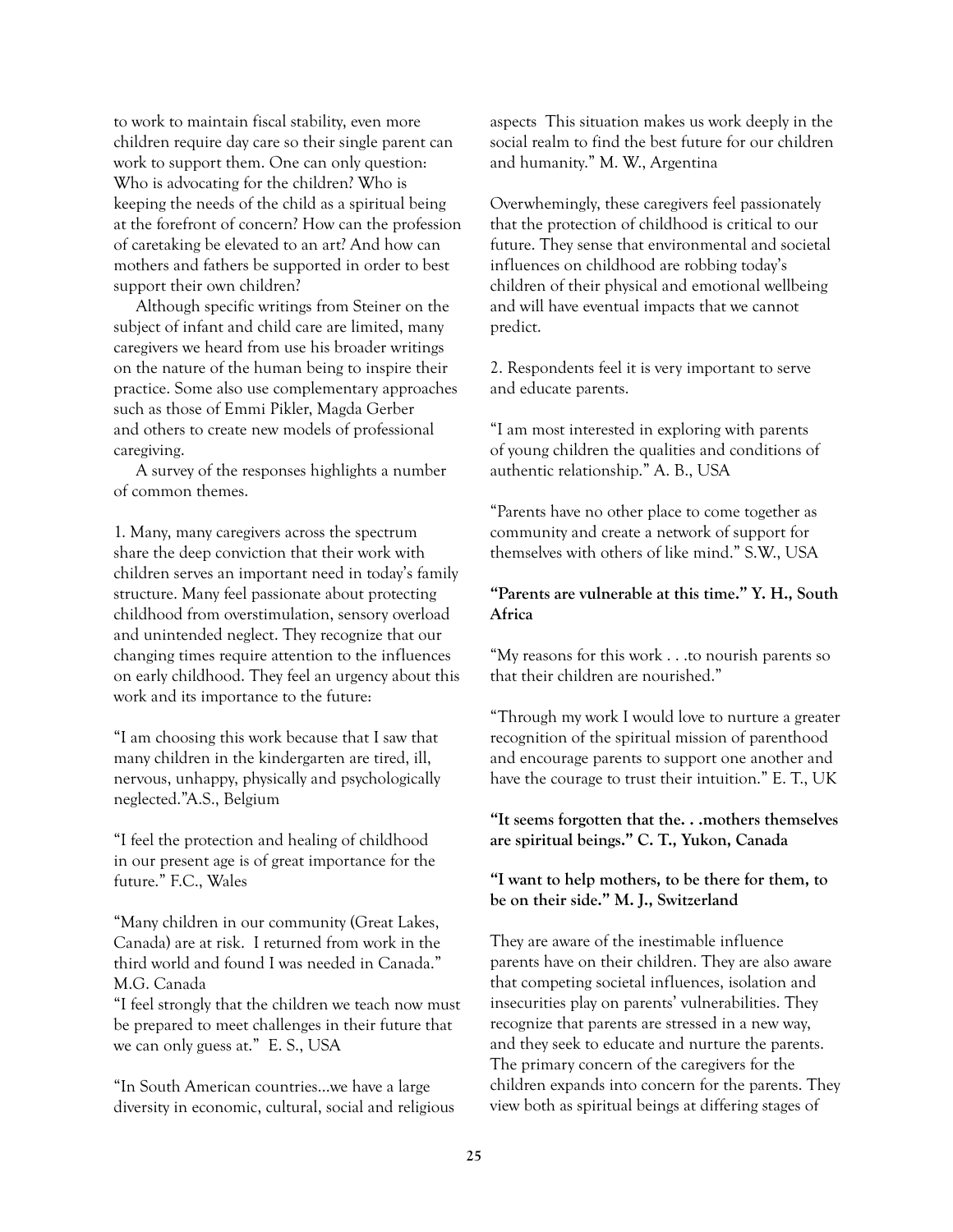development, with different but interrelated needs.

3. These caregivers work out of love for children and out of their own spiritual convictions:

"This work chose me." K. B., USA

"I would like to find a way to better myself while bringing light into the world." C. C., USA

"This work is the most intensive, most beautiful work I have ever done." M.L.N., Switzerland

"I love to empower parents and free babies." M.P., USA

"It became more and more clear to me that the first seven years are the most important, the most precious, the most awe-inspiring, exciting years. . .and that the first three are even more intensively so." C.C., Denmark

Many caregivers feel a deep sense of purpose and fulfilment in this work more than a normal "job." They mention feeling a sense of "calling" for this work, a deep resonance at being a part of something that is larger than they are.

4. To a lesser extent, they take on the work for practical, tangible reasons: to increase the enrolment base at their Waldorf Schools, to make an impact on a child care system, or as a way to support their own young family:

"We regard these parent-child sessions as the best way to inform and practically introduce parents to Waldorf education." U.E., Wales, UK

"I am an advocate for young children and want to impact in a positive way the day care system in our area and beyond." S.D. California, USA

"Right now being at home with my children as part of this program…and working for myself fits into our family balance best." H.S., USA

While caregivers may have concrete reasons for undertaking the work, their motivations usually involve bettering the systems in which they are

involved.

5. They are deeply aware of the dilemmas and difficulties of working with parents to protect the sanctity of early childhood and to counteract the influences of media and consumerism:

"Where do parents learn how to parent?. . .Parent education does not exist in any fully conscious way in our world. . .a parent education that honors the mystery and offers growth from observing." N.A., USA

"Helping parents face consumerism and the drug companies is a real concern of mine." *C.B., USA*

#### **"The interest of the parents for small children is disappearing. This is widespread." A.W., Germany**

"Parents are more difficult to work with due to high rate of divorce and other difficulties." P.W., USA

"I am dismayed by the screen obsession of our time (TVs, computers, videogames). I struggle to remain calm in what I believe is a battle to protect the innocent." K.H., Canada

"I cannot prevent (the children) from watching TV or computers, etc. what else do they need to grow up strong and healthy?" E.S., Chicago, USA

These caregiver-educators are clear-eyed in their assessments of society's problems that impact the arena of caregiving. They show courage and conviction in tackling what is really impacting children's lives.

6. They hold profound questions about the forces and capabilities they need to do their best work:

"What kind of forces do I need to strengthen the children in a large group on long days?" L.M.K.,Germany

"How can we support mothers morally?" S.M., Japan

"Do we make it too easy for parents to leave their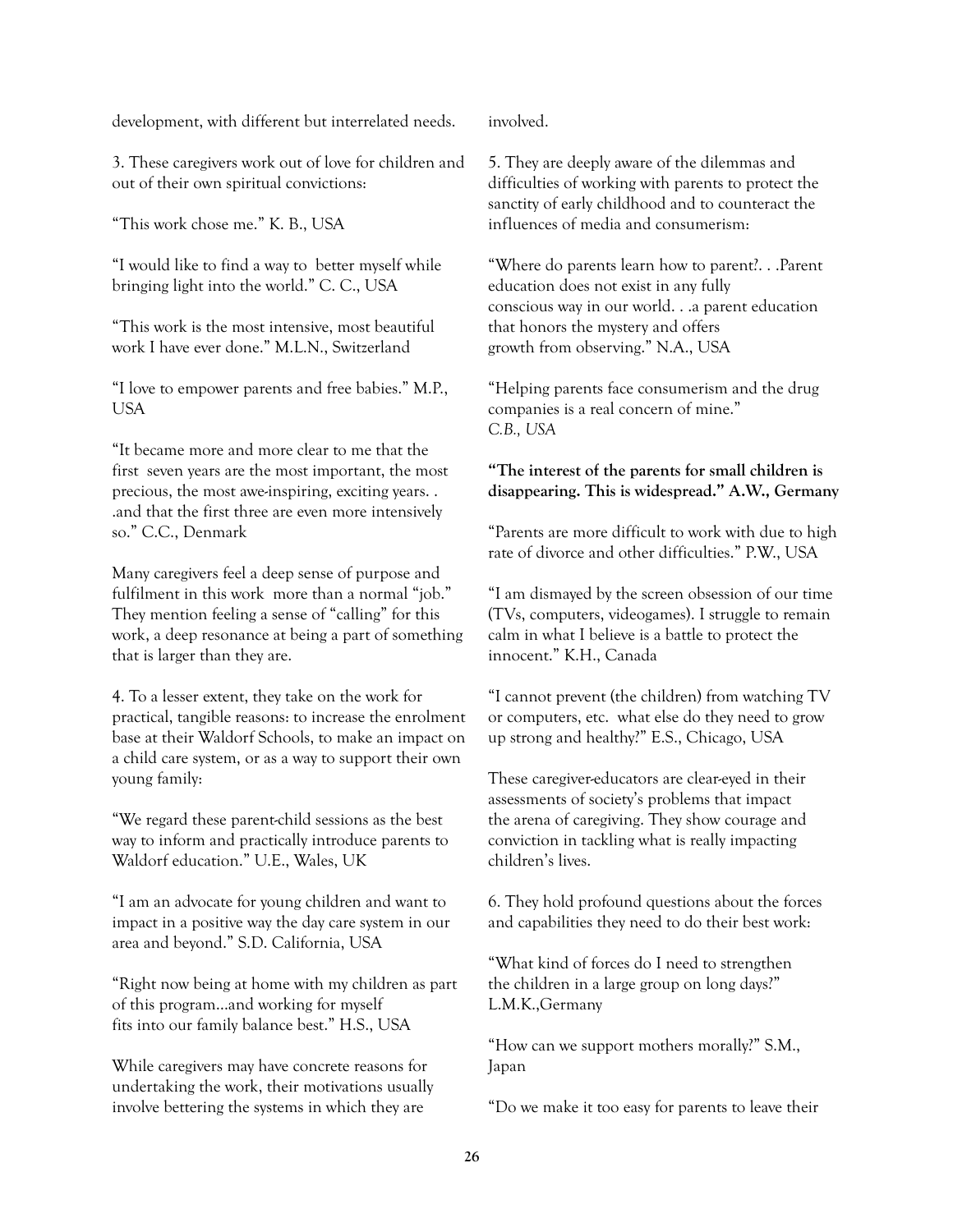children to be cared for by others?" C.R., Austria

"How do we remain open to parents without becoming their parents?" C.C., Denmark

These caregivers express real courage to "live with the questions." One can sense a willingness in their responses to seek inner answers for deeply perplexing and vexing issues of our times.

7. They articulate challenges which are practical and/or emergent in this evolving field:

"We offer childcare in a school. Yet when the child turns three, programs are only on the school schedule. . .will we expand to offering childcare year round after the child is three? What will the salary and vacation schedule be? The kindergarten teachers are not caregivers and are used to holidays and summers off." M.R., Canada

"It is a challenge working with three other caregivers in the room. It is not like being a teacher/ego and requires deep attunement to each other." M.R., Canada

" I wish to foster reverence and allow natural religiosity, but most families actually value their secularity and are cautious with anything that smacks of religion. We must take little steps with our festivals and daily rhythms if we do not wish to contradict the family. "

"I believe everything has to be redone in France for young children." Mme. L., France

"I am not happy with the "unprofessional" status of being a day care mother." R. S., Germany

"It is difficult financially to make this work." L.H., USA

They long to create structures of respect and recognition for their work, which is often underappreciated and underpaid, yet increasingly essential in today's society. Especially in the US, many providers face space and funding needs. Government support for child care particularly in Europe is measurably higher than in the US and other countries. More North American caregivers

mention feeling isolated and seek to maintain balance in their work and wish for more training in special needs assessment.

Universally, caregivers feel they need more training and support both individually and within the movement as a whole. Specialized training for work with children from birth to three is especially sought by those outside of North America:

"There is no training for this parent-child work in the UK. . .there are particular skills that I need for parent-child work and I have to go outside the Steiner movement to get them. This is not necessarily a bad thing!" D.M., UK

"With the changing demand of society and high demand for child care before kindergarten, we cannot offer this kind of care yet. . .the training of carers for children is highly essential." U.E., Wales, UK

**"I wish to gain more education/information about early year education."** 

**"Personally, I need more resources more puppet show training, more singing training in mood of the fifth. I wish I had a mentor." K. C., USA**

**"We wish to be included in your international network so we can receive and participate in sharing information in Spanish. We warmly greet you and await your response."** 

**There is widespread need to support caregivers with professional training opportunities and ongoing mentoring. Large scale conferences lend legitimacy and recognition; regional and local workshops and seminars provide more accessibility and the chance for ongoing exchange.**

**When we link individuals with peer support and professional development options we will strengthen the caregivers themselves and the movement in general. Healthier children and families will result from lending these caregivers the support they need as they nurture and care for children and families.**

**Next Steps**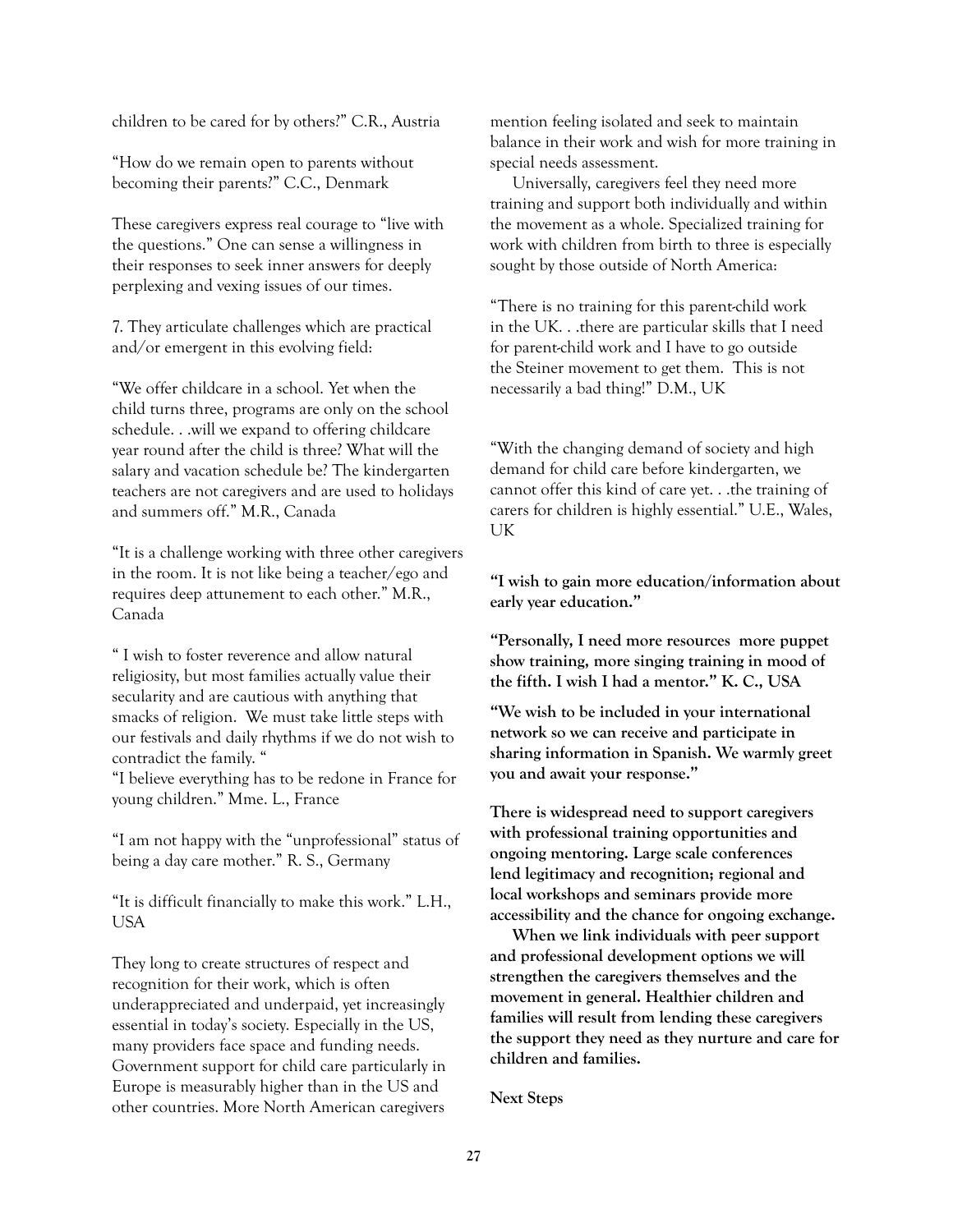**IASWECE's website may be expanded to include an on-line resource for those who wish to use it. Use of a contact management system (with user name and password) could enable users to access all of the information directly from the database without involvement of the central secretary. The body of responses can also be practical for those who train and support these dedicated caregivers. Presenters who design workshops, trainings and conferences, can use the information voiced by these caregivers and parent educators to tailor programs to their needs and facilitate exchange among them.**

#### **In Conclusion**

The network project has several uses: First, it will link caregivers and those who mentor them. This will be accomplished by closing the loop with caregivers, sending a "welcome" letter, letting them know they are now part of the main IASWECE data base and including a list of available mentors in their area and information about existing chat rooms they can join for electronic support. Other aspects of the network's future possibilities will evolve over time.

A secondary application of this information is to provide a "snapshot" in time of an emerging field of Steiner-inspired childcare. We see in it a picture of caregivers worldwide linked in a common commitment to improve the future by attending to the present. They recognize that "as the branch is bent, the tree will grow," so they work tirelessly and devotedly to create optimal healing and respectful care for children from their earliest days. These educators and child care professionals are responding to our changing world by finding ways to protect and preserve childhood, while accompanying, educating and nurturing parents. It is the task of those who are given to train and advocate for these caregivers to create a hierarchy of support for them as they embrace the parents and children who share our common future.

Many thanks to the following individuals whose quotes appear in this report:

Annelise Sysman, Fran Crichton, Marilyn

Grudniski, Elizabeth Stubbs, Maria Wedeltoft, Anne-Marie Bley, Susan White, Yvonne Herring, Rosie Stocks, Emma Tyler, Chalia Tuzlak, Manuela Jacoby, Katherine Brown, Christine Collet, Maria Luisa Nuesch, Marilyn Pelrine, Christine Christianssen, Ulrike Engelbrecht, Simone Demarzi, Heather Stearns, Nikki Amodio, Christine Bassett, Anita Walter, Pamela Woods, Kim Hunter, Lucia Maria Kunz, Elizabeth Swisher, Sono Matsurra, Claudia Rose, Margo Running, Jacqueline Beecher, Mme. Larmand, Rita Schrittenlacher, Lois Hartman, Dorothy Male, Stelle Mutule

Margaret Ris has worked for a number of years at the Waldorf School in Lexington, Massachusetts, in the nursery and as a parent-child teacher. She joined the International Association's Working Group on the Very Young Child to work on a worldwide networking project for childcare provid ers.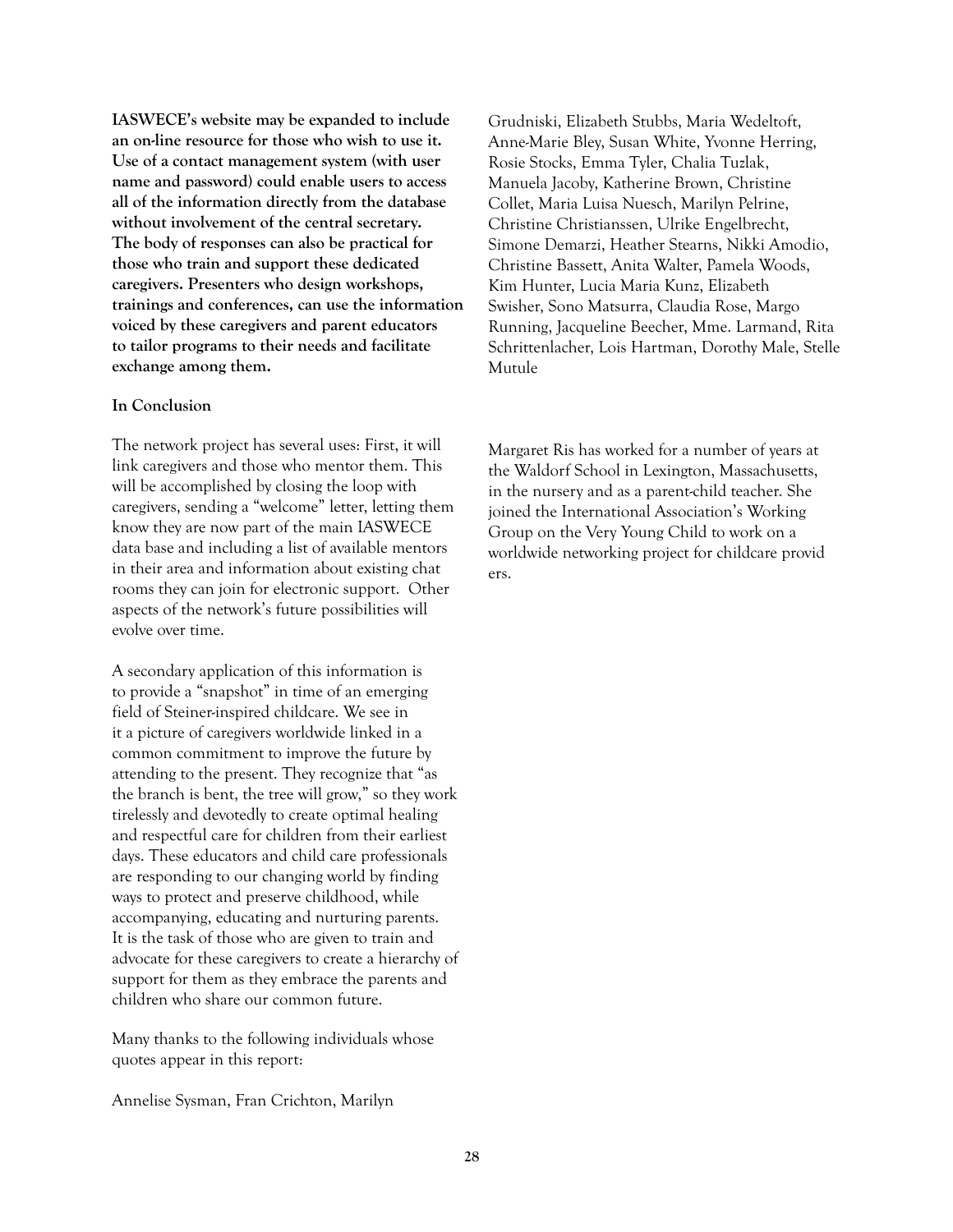### *An Update of the Alliance for Childhood*  **Joan Almon**

When the Alliance for Childhood formed in 1999, we had one major goal in mind: to address the declining health and well-being of children and help restore many of childhood's healthy essentials such as play, the arts, story telling and strong relationships with caring adults. I often ask myself, how are we doing?

There is certainly a much wider recognition now than there was then of the growing stress children face and of problems like obesity that plague many children's lives. The awareness is not yet deep enough, but the beginnings have been made. We are working toward a "tipping point" when the public awakens enough to the problems and becomes committed to taking action. Impossible? We don't think so, but it is certainly challenging.

Meanwhile, we are working on several fronts: the excessive use of computer technology and other media in children's lives; the commercialization of childhood, and most actively now on the restoration of creative play in childhood.

We often hear that children don't know how to play anymore. The Alliance takes this seriously, and we realize that getting adults to value play will not be enough, important as that is. We also need to find ways to help children play again in many different venues: in homes, schools and neighborhoods, in parks and in children's museums, in zoos and all the other places where children go for fun and recreation.

Fortunately, we had met a highly creative playworker from London, Penny Wilson, at a play conference in Baltimore. Playworkers are trained to help children of all ages play. They work primarily in Adventure Playgrounds, and these often resemble a big Waldorf kindergarten where school-age children are free to build and play creatively within boundaries of safety. For an overview of Adventure Playgrounds and links to organizations and playgrounds, go to http://adventureplaygrounds. hampshire.edu/.

At the same time that we were trying to find a reason to bring Penny to the U.S., we heard from the head of a parks department in Franklin Park,

a small community outside Chicago. The parks director is committed to play and wanted to make his programs far more playful. The result is that we have invited Penny to the States twice to help train staff in the Franklin Park parks department as well as individuals from nearby children's museums, local zoos, and other venues. The reports from Franklin Park are very heartening as the staff brings creative play into their programs, and the children and parents are responding deeply. We've just received a grant to bring Penny over two more times this year.

We have also grown deeply concerned about recent developments in early childhood education. Virtually all public kindergartens are now highly academic with no time for child-initiated play or hands-on learning. The trend is moving strongly into preschools, and at both levels schools are using scripted teaching more and more. In this approach teachers are not only handed a curriculum, they are handed a daily script for part of their day and must follow that script to the letter. They are even told what questions children are most likely to ask during a particular lesson and how to answer them.

The Alliance is planning a campaign to help restore creative play and hands-on learning to preschools and kindergartens. Part of this campaign is based on a Call to Action we issued last year and which has been signed by many leading authorities in this country. You can find it and other new materials at our website at www. allianceforchildhoood.org.

We have also commissioned two studies about the status of play vs. academic instruction in kindergartens and preschools in the New York area. One is a qualitative study being conducted by professors at Sarah Lawrence College. They will visit a number of public schools this year, including one in the South Bronx where Susan Kotansky and Monica Alexandra are bringing Waldorf approaches to young children. After the researchers visited Susan's preschool last spring, they sent a jubilant email saying, "Play is alive and well in the South Bronx!"

We will have more to report on this campaign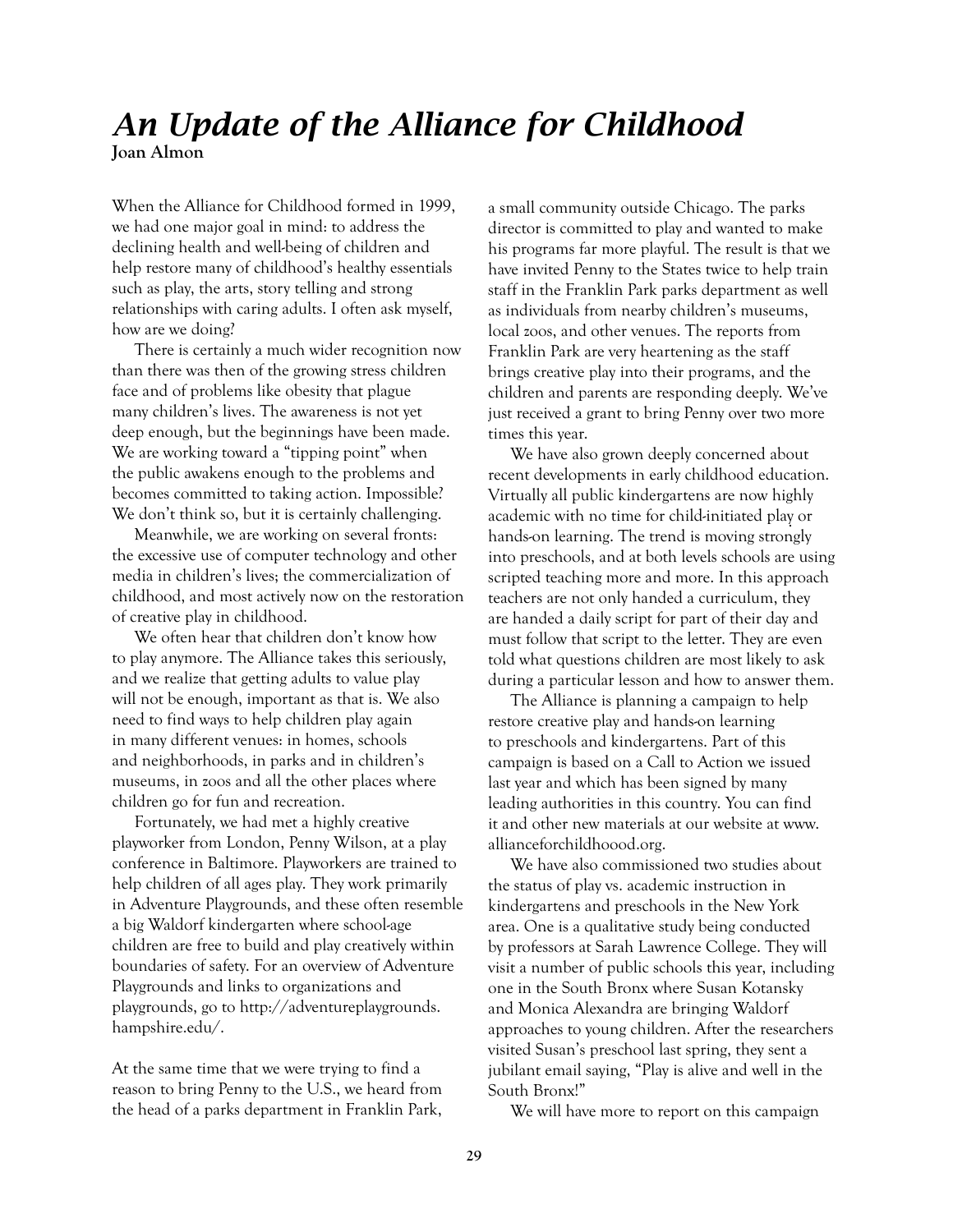as the year progresses, and we hope that Waldorf teachers and parents will take part. On a personal note, I miss my work within Waldorf education very much but also feel gratified that the work of the Alliance is progressing well. With our new focus on play there may be increasing ways to work together. I'm looking forward to focusing on play at the February WECAN Early Childhood conference in Spring Valley and hope to see many of you there.

#### *INTERNATIONAL WORK*

# *Sharing Impressions of England*

**Nancy Blanning**

A summer holiday trip to England had me reciting verses and songs from the kindergarten Wynstones collections. I was actually seeing things I had only imagined.One Wynstones song kept coursing through my mind as I saw "bracken" for the first time.

Yellow the bracken, golden the sheaves, Rosy the apples, crimson the leaves, Mist on the hillside, clouds grey and white, Autumn good morning, Summer goodnight.

Bracken (if you share my unfamiliarity with it) is a tall, vigorous, fern-like plant that grows on the hillsides. But unlike the ferns I know, these are huge. A hike took us tramping through a hillside of bracken, as tall as my shoulder. We literally had to whack our way through with a stick, so thick, sturdy, and abundant were these tall "fern trees." Our English friend guiding us said that though they seemed like a small forest in the height of summer, in the autumn they would all fall flat to the ground, covering the hillside like a yellow carpet. When I saw a photograph of autumn bracken, I experienced with my eyes what the song describes. The color is a golden yellow. The plants are completely collapsed to the ground. To see it grow and regenerate the next spring must be a very heartening and encouraging experience. I found myself wanting to change the words to

"sheep on the hillside." Once out of the cities, every hillside is dotted with sheep, everywhere. It was explained that this is necessary not only for raising the sheep but to keep the forests back. If the sheep and cows did not openly graze on meadow land all the time, soon the land would become reforested. This is such an amazing contrast to the semi-arid, etheric thinness of Colorado! I think holding these images in our minds as we speak and sing these pictures to the children has a healing and supporting effect, even if they do not physically "see" what is being described in their own environment.

I also happened upon an old book describing a farm child's experience of the festival, seasonal year in simpler, pre-mechanized times. Some of these seemed to enlighten my understanding of images we use in the kindergarten. Clara's Country Year, by Ralph Whitlock, describes a time much simpler than our own. Although the exact date is not specified in these descriptions, farming was the major occupation, labor done by human effort with the assistance of farm animals. Technology and mechanization were long off. It was still a time when the year was marked by rhythmic festival celebrations, reflecting traditions and wisdom from times past.

Reading about "Wassailing the Apple Trees—January 16,**"** made me think of an apple verse in an orchard autumn circle in Nancy Foster's Let Us Form a Ring. She credits the verse as "traditional English."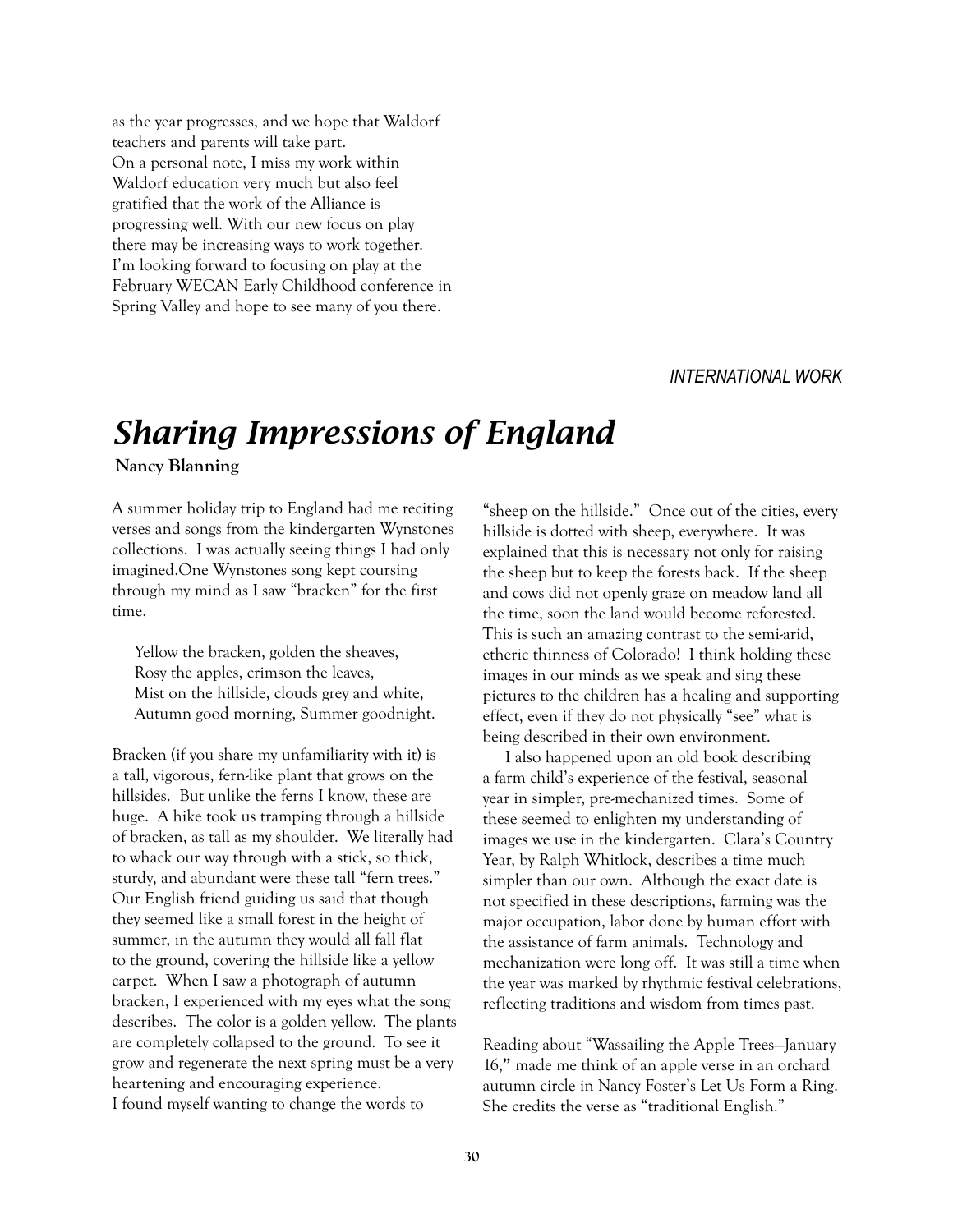**Here stands a good apple tree. Stand fast at root, Bear well at top, Every little twig, bean an apple big: Every little bough, bear an apple now. Hats full! Caps full! Three-score sacks full! Hello, boys, hello!**

**The tradition described is that on this wintery, cold night, all the family went out into the apple orchard. Bread had been toasted crisp during the day. A young member of the family was lifted up to reach the tree branches where s/he placed pieces of toast, soaked in apple cider, into crooks of the tree branches. Others poured cider from a jug over the trunk of the tree.** 

**Then the adult men fired off their guns, others beat on pots and kettles, making as much noise as possible "to make sure the spirits of the apple trees are paying proper attention to what we have been doing." This was all done to assure that the apple trees would bear well in the growing season. Then everyone sang this song:**

**Old Apple Tree, Old Apple Tree, We wassail thee, and hope that thou wilt bear; For the Lord doth know where we shall be Till apples come another year; For to bear well and to bloom well So merry let us be, Let every man take off his hat and shout to thee, Old Apple Tree, Old Apple Tree, We wassail thee and hope that thou wilt bear Hat fulls Cap fulls Three bushel bag fulls, And a little heap under the stairs.**

**A Wynstones version:**

**Here stands a tall apple tree. Stand fast root, Bear well top, Pray, God send us a howling crop. Every twig**

**Bear an apple big. Every bough Bear an apple now. Hats full! Caps full! Three score sacks full Hurrah! Boys, Hurrah!**

**The next festival description that struck a familiar chord is "Pancake Day—Shrove Tuesday." On this day, traditionally all perishable foods and fats are eaten up—eggs, milk, butter, flour—in a feasting before the long fast of Lent. Making pancakes was the traditional way to use up these ingredients. Part of the festival day was the annual village pancake race. The women of the village would gather at the church with their frying pans. Each had a pancake in her pan. On the given signal, women would all race ahead, tossing the pancake up in the air and catching it back in the pan. The first one over the finish line, having successfully tossed and caught the pancake three times, was the winner.**

**One wonders whether this custom was not inspiration for Christina Rossetti's poem often used in the kindergarten:**

**Mix a pancake, Stir a pancake, Pop it in the pan.**

**Fry the pancake, Toss the pancake, Catch it if you can.**

**Holding the picture of these women racing across the church yard to win a prize for her family brings this picture alive. We could perhaps turn it into our own little game on Shrove Tuesday with felted "pancakes" being tossed and (hopefully) caught.**

**A harvest festival custom of "The Corn Dolly" prepared the way toward the new growing season. While we make our own corn husk dolls in America, in British terminology, "corn" refers to all grains in general—wheat, rye, barley, and oats. "Corn" as we know it in America, is referred to by the British as "maize."**

**The story goes that the men harvested the last standing grain with their heads bowed, eyes fixed**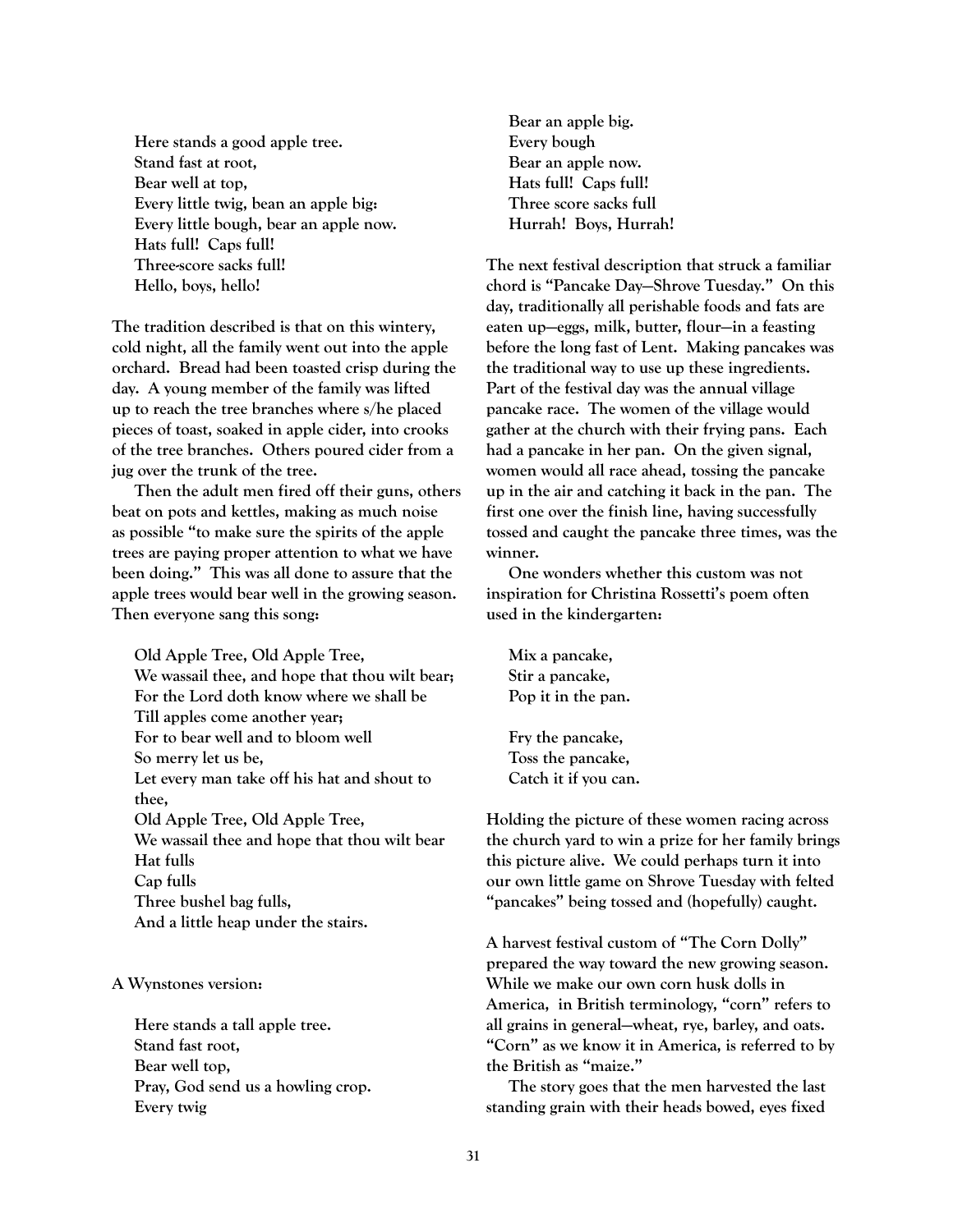**firmly on the ground, not looking at the stalks of grain. They knew that the "Corn Goddess," a very powerful spirit who put life into the grain, lived in these fields. They knew she had been able to escape from their harvesting through a gap in the hedge from one field to the next as they progressed to the last field. But once in the last field, there was no escape. The harvesters covered their faces so she could not see who it was who cut the stalks of her last refuge and on whom she might take revenge. The harvesters took some grain stalks from the last sheave and plaited it into a "kern baby" or "corn dolly." The plaited corn dolly is placed as an honored presence at the village harvest festival and celebration.**

**On Plough Monday, the first Monday after Twelve Night, the last of the Holy Nights, the fields were ploughed for the first time since harvest. The corn dolly was placed in the first turned farrow and buried there. This was to return her to the cornfields where she gives life to the seed and produces the harvest. She was in the last stalks of the standing grain. Now as dolly made from those last stalks, she goes back into the soil after the new year to start her work all over again. Perhaps our corn husk dolls' ancestress was this corn dolly, a very powerful and revered image.**

**A traditional "**Harvest Shout**"** from this time is one we might find home for in our harvest circles.

**Well ploughed, Well sowed, Well harrowed, Well mowed. And all safely carted To the barn With never a load throwed! Hip, hip, hip hooray!**

Nancy Blanning is a remedial and therapeutic teacher at the Denver Waldorf School and prior to that, taught 17 years in the preschool/kindergarten. Nancy is a member of the WECAN Board and is a WECAN regional representative for the Texas/Mexico/Southwest/Rockies

### *Nuestro Hogar A Sheltering Environment for the Very Young Children at Risk Inspired by the Insights of Dr. Emmi Pikler*

 **Joyce Gallardo** 

In the brilliant morning sunshine of la sierra (the highlands), the fields and gardens along the road leading to Nuestro Hogar in Pifo, Ecuador sparkled greenly, while the distant peaks of the Andes were royally adorned in soft purple hues. "It is a perfect morning for a walk," said Maria del Carmen Vasquez, director of Nuestro Hogar, as she greeted me warmly at the top of the road. She and the older children went for a long walk every morning at the same time, regardless of the weather, Maria del Carmen told me.

As we walked along the path to the house, I saw the three older children run to the gate to greet her. "They know of your visit and are very excited," she said as she squatted down to greet each child at his

eye level, taking his hand or touching him lightly on the shoulder. She spoke softly and clearly as she told them that she had come to take them for their walk. "This is Senora Gallardo, our visitor. She has brought us bread to eat and flowers to decorate our house."

The children very gently touched the roses I had brought and wanted to smell them in turn. Their eyes lit up as they smelled the fresh-baked bread. "Para el almuerzo," (for lunch) I told them. I noticed that their speech was limited and that they basically repeated key words from sentences which Maria del Carmen spoke, e.g. pan (bread), flores (flowers). I watched as they gaily went off on their walk, stopping frequently to touch the long, waving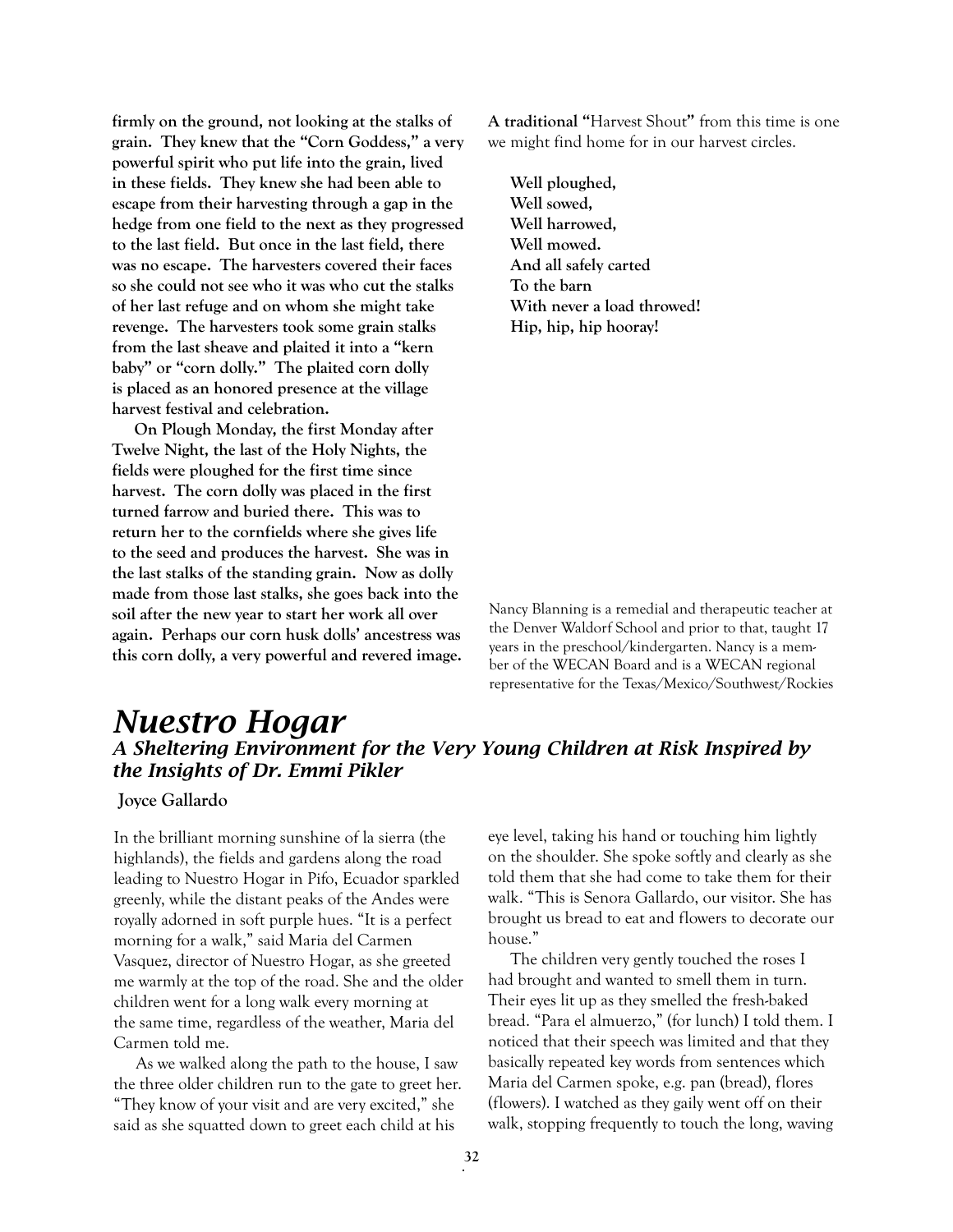leaves of the corn stalks growing along the edge of the garden. The children know and love this lush organic garden well, for they help the adults harvest and prepare fresh vegetables from it daily for their meals.

Eleven children live with their caretakers in the house known as Nuestro Hogar, Our Home, located twenty-five km east of Quito, the capital city of Ecuador. Maria del Carmen, who is Ecuadorian and her husband, Etienne, who is French, have owned this organic farm for twenty years. When the private school where Maria del Carmen had taught for many years closed its doors, she and Etienne, who was an administrator at the school, worked together to realize the dream of creating a home on the natural, healing environment of their farm for children birth-four years who were living in situations of extreme vulnerability. With their own resources, they specially designed and built this beautiful two-story home of wood and natural materials to receive the children. Maria del Carmen worked tirelessly for two years with government agencies in Ecuador to legally create a foundation, known as AMI, Amigos de la Vida, Friends of Life, a non-profit organization, of which Nuestro Hogar is a part.

AMI is part of a network of diverse institutions of the Metropolitan District of Quito. Within this network they have an opportunity to demonstrate the uniqueness of Nuestro Hogar and possibly influence policies affecting the lives of young children in Ecuador. They have translated pamphlets from Loczy into Spanish and made them available to the general public. Together with the Metropolitan District of Quito, Nuestro Hogar organized an international conference in 2005 entitled Early Childhood – A Social and Political Responsibility. They are planning a second conference in 2007.

Nuestro Hogar is a way of life for Maria del Carmen and Etienne — a synthesis of years of experience working with children. "It is not a methodology nor a school of thought," they told me during a previous visit here. "We share what we are and what we have." Maria del Carmen added emphatically, "This is not a charity. We work out of a conscious respect for the dignity of humanity and we honor the life of our children. Nuestro Hogar is a demonstration that it is totally possible

to treat all children, and especially these children from marginalized sectors of our society, with unconditional love, respect and dignity during this most delicate stage of childhood, birth to four."

Nuestro Hogar was inaugurated in January, 2004. The caregivers had been trained for six months. The inspiration for their training came out of the work of Loczy, the residential home for children in Budapest, Hungary founded in 1946 after World War II by pediatrician Emmi Pikler. Loczy is not only a model for the respectful care of young children in residential homes in Europe and now in South America; it is becoming a model for Waldorf early childhood educators in Europe and the U.S. for our work with children from birththree. Many of the insights of Emmi Pikler are compatible with those of Rudolf Steiner. Maria del Carmen and Etienne have visited Loczy and have attended trainings there, Nuestro Hogar is endorsed and recognized by L'Association Internationale PIKLER (Loczy).

I was struck by the many similarities to Loczy in the physical environment of Nuestro Hogar and in the manner in which the caregivers here walk slowly and deliberately amongst the children, speaking in soft, clear, gentle voices to them and always stooping down to their level. There were low, little fences and gates separating the play areas outdoors. Sand was mounded high in the sandbox, inviting children to come dig. Two children were climbing up the jungle gym. Since the climate is temperate all year round, the children spend most of their time outdoors. In the house, there were low wooden tables and stools for play and for eating. The children's little wooden beds were beautifully handcrafted, as were their neat little cubbies. The indoor play area was inviting, clean and well-ordered. Hardwood floors and wood ceiling beams shone softly in the sunlight that streamed through the windows. The delicious aroma of lunch cooking wafted through the house. It felt inviting — like a home where people lived and loved.

As I sat as unobtrusively as possible on a little stool in the corner of the room, I observed Galo, who was almost three, trying to put on his shoes. He was grunting and whining loudly in his struggle. His caregiver encouraged him in a soft voice, but did not offer her help. He managed to get one shoe on and struggled with the other, all the while receiving encouragement from his caretaker. Finally, the two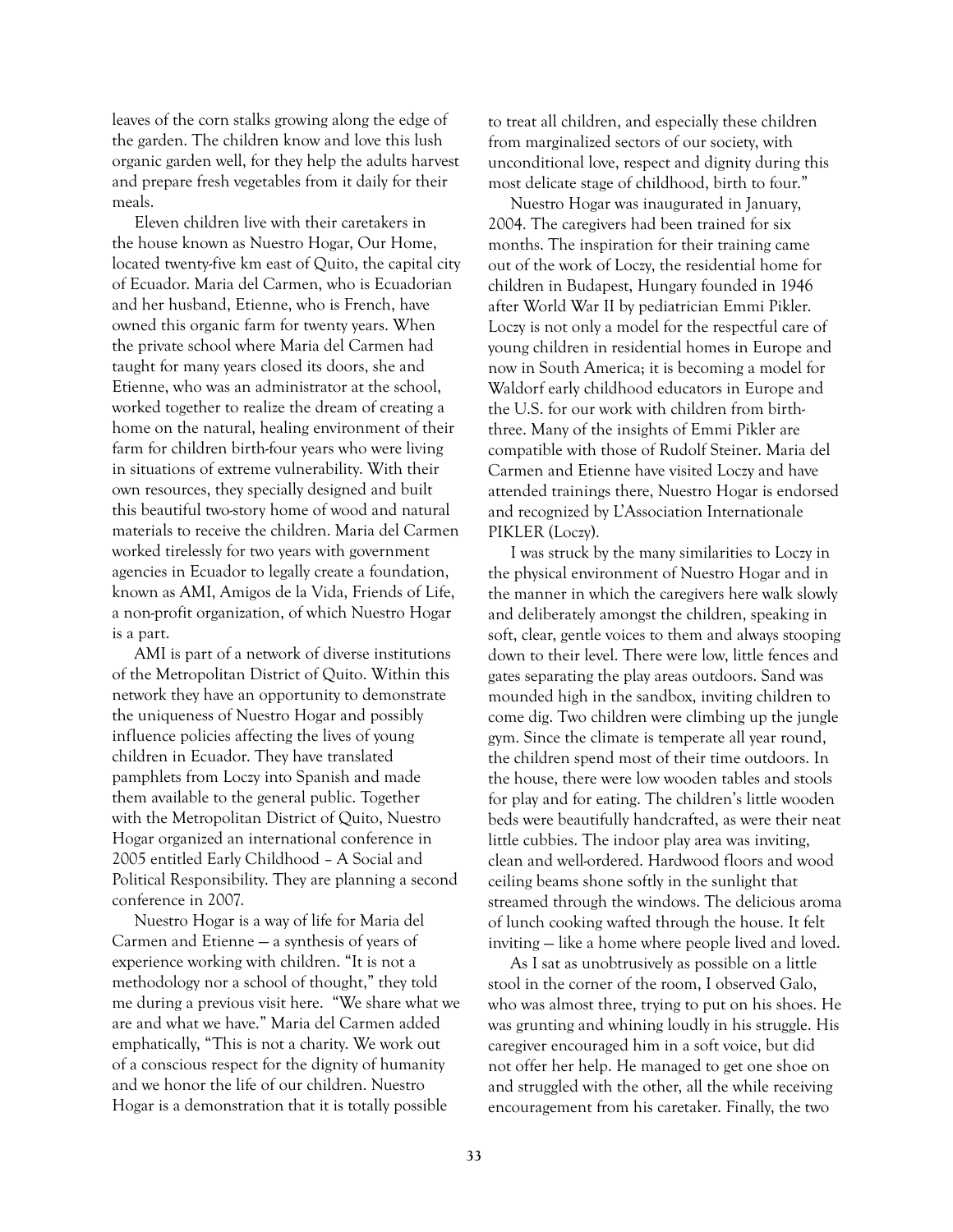shoes were on with a bit of help from the caretaker at the end, and Galo ran off happily to play. Another child was struggling to put on his sock. Proudly, he showed me that he was able to do it.

Outside, two children were watching the gardener dig and rake the soil. A little bird hopped across the mat where a baby, ten months old lay on his back playing with his hands, half in the shade, half in the sun. Maria del Carmen told me this morning that this baby had been found in the trash when he was newborn. His caregiver came to announce to him that she was going to pick him up. She took him tenderly in her arms and tied a bib on him. She gave him food from a glass to drink. Some children watched from the other side of the fence. They, too, were thirsty. The nurse gave her undivided attention to the baby and spoke quietly to him as he drank. When he was finished drinking, she put him down in his crib, announcing to him first what she was going to do.

Diego had been whining and crying all morning. He didn't want the caregiver to leave his side. She told him that she had to go into the house to help another child. He continued to scream and cry, and the caregiver spoke to him in a low, calm voice, stooping down to soothe him with her words and her hands.

Another caretaker called the children inside to fetch their bibs and bring them to her to tie. When the bibs were on, each child was given freshly-made pineapple juice in a plastic pitcher to carry outside to drink. The children sat down together at a table on little stools they had carried out for themselves, and poured their own juice into plastic glasses that were already on the table. One little girl sat by herself at a small table on a wooden base with a bench. She was not yet ready to join the other children at the table, so was given her own special table. (This is also done at Loczy.) The caretaker sat nearby.

Afterwards, the children washed their hands with a washcloth in a small rubber basin. The caretaker helped them to dry their hands, giving her whole attention to each child in turn. She untied their bibs and the children brought them inside to hang on a hook where all the bibs were hung. Luis proudly collected all the glasses and pitchers, put them into a basin and carried it into the house, with the caretaker close by.

 A peaceful, calm environment such as this, with predictability, consistency and continuity have not been a part of these children's young lives. When they arrived, they manifested signs of aggression, boredom, hyperactivity, lack of concentration and other mental and physical difficulties as a result of the often stressful and unprotected environment into which they had been born. This lack of protection and nourishment of their lower, physical senses of life, touch, movement and balance have profoundly affected the children. Here at Nuestro Hogar, they have come to rely on the rhythm of each day to always be the same. At Nuestro Hogar, indoors and out, in the work of the adults and in the play and movement of the children around them, there is a rhythmical, orderly hum of activity that is nourishing and healing to the damaged lower senses of these children. Etienne strongly feels that the farm work that goes on around the children is fundamental to this healing process. The children see and know that the adults care for the land, the animals and the plants with consistency, love, and devotion, and the adults also care for the children with consistency, love and devotion.

Galo goes running gleefully to his caretaker when she tells him that she is going to change his diaper. He knows that this is his own special time with his caregiver and that she will be there just for him. She tells him what she will do, step by step. He anticipates her every move and cooperates with her. Galo repeats the words, pie, pene, agua, toalla (foot, penis, water, towel). . .as the caretaker tells him what part of his body she will wash. As she dries him gently with the towel, he repeats again as she tells him how she will dry him. She diapers and dresses him slowly with a firm but delicate touch as he stands, talking softly to him all the while.

Luis came up to hug the caregiver's legs when she stood up. She laughed, "Oh Luis, you are hugging my legs!" and bent down to give him a hug. He hugged her, smiling, and she told him she was going to stand up. He let go and ran off.

The verbal communication of the caregiver with the children is not only important, but essential here at Nuestro Hogar. The role of the adult is most crucial in the development of the speech in the children, as many come with neurological damage, self-destructive tendencies, and emotional and psychological problems. "The older children did not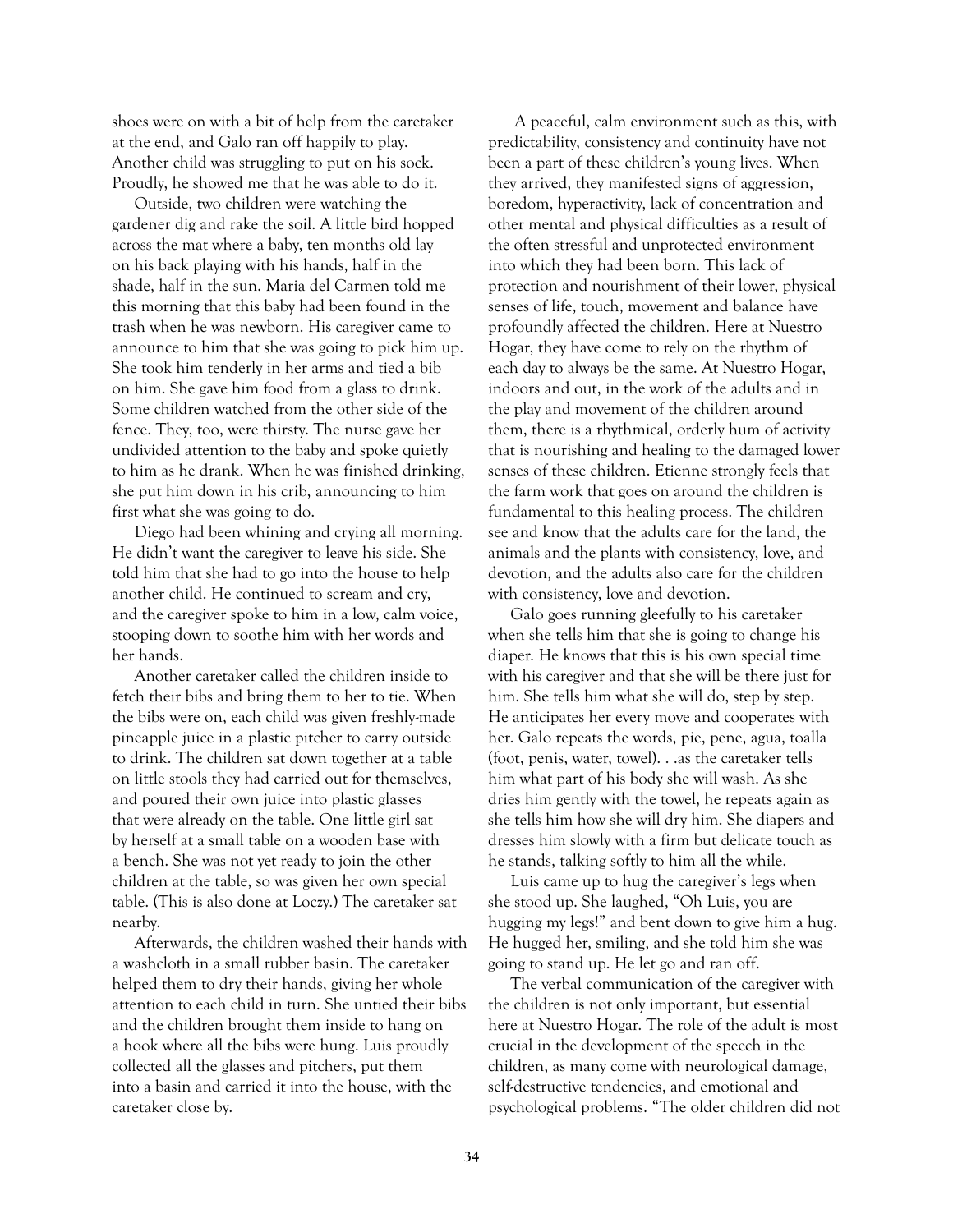speak when they arrived," Maria del Carmen told me. "If they did say something, it was an imitation of the violence they had experienced around them. Several months passed before they made sounds, or spoke syllables or elemental phrases. It has been a process. . ." "In time," she continued, "with consistent demonstration of unconditional love and the building of trust in their relationships with the adults around them, the children were able to begin to utter sounds. We tell the children what we are going to do and we do it. We do what we say. We do not employ therapy at Nuestro Hogar for speech difficulties. Through respectful caregiving and unconditional love and acceptance of the child, he develops trust and confidence in himself and in the adults around him. Speech development naturally follows." Recording of this development is meticulous. A careful record of the children's growth and development is kept. The caretakers record their daily observations of each child out of their daily experiences with them.

One of Nuestro Hogar's objectives is to first support the process of the reintegration of the families of the children who live there, rather than first seek adoptive families. They try to locate children's families and strive to develop relationships with parents. Conversation and short visits are encouraged in the beginning of the process. Workshops for families and professionals focusing on child development from pre-natal to birth, the authentic needs of the child from birth to four, and the child with special needs are held at Nuestro Hogar. The parents may observe how their children are cared for with respect and dignity and observe the caring relationships between children and caregivers here. Later in the process, the parent's visit with their child is facilitated, with Maria del Carmen always present. It may take months before the return of the child to her family can actually take place. In some cases it may not take place at all and another solution must be sought. The way is very carefully planned with a social worker and with Child Protection Services and other institutions.

The older children returned with Maria del Carmen from their morning walk. It was lunchtime and the younger children were already seated at the table waiting. I waved good-bye, "Adios, ninos. Adios." The bread I had brought had been sliced

for the meal and was in the center of the table. One of the children turned toward me with a big smile on his face and pointed to the bread. "Pan!" he exclaimed, as he took a hearty bite of his slice.

The sun was high in the sky when I left. The fields and gardens along the road to Nuestro Hogar shone even more greenly and the mountain peaks were royally cloaked in deep purple. That was in early July. Now, back home in North America, I am inspired daily in my work with the young children in my care by what I saw at Nuestro Hogar. . .the courage, sacrifice, dedication and spirit of generosity of a true Michaelic deed.

 Joyce Gallardo is a member of WECAN'S RIE (Resources for Infant Educarers) / Pikler Research group and completed the RIE I training this summer. She is in her third year of Spacial Dynamics training. Joyce is the director of Los Amiguitos, a home-based nurserykindergarten in Harlemville, N.Y.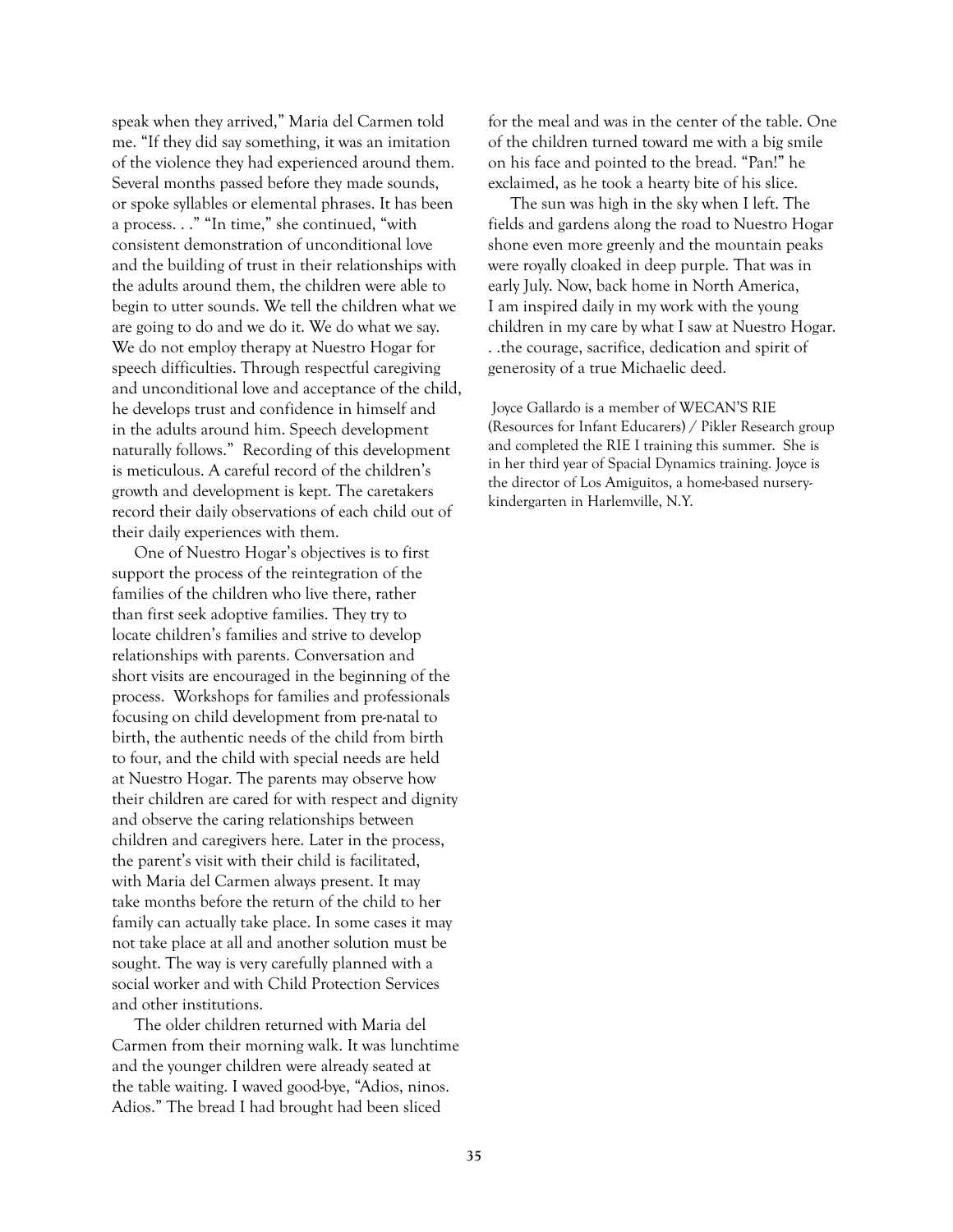# *A Report from Kolisko, Mexico*

#### **Andrea Gambardella**

The Mexican colonial city of Guanajuato and the Colegio Yeccan, a Waldorf School in Guanajuato, hosted the North American Congreso Kolisko (conference) in August. The Congreso Kolisko was held in a hotel conference center that was once a monastery where vast halls with high stone walls gave us ample room for lectures and meetings. When an almost daily thunderstorm coincided with a lecture, it pounded the roof and rumbled with a great voice through these spaces. Going outside once the rain subsided I encountered how quickly everything dried off, which it gave me the sense of how precious water is in the semi-arid hill country of this inland state. Guanajuato is a charming town and was a welcoming place for the gathering. About two hundred fifty teachers, doctors and therapists attended. Nearly half were from Mexico, another larger group from South American countries and a small group from the US, Canada and Europe. Lectures were simultaneously translated.

Guanajuato is the capital city of the state of Guanajuato, and the Congreso was opened with words of welcome by both the mayor and the governor. I was heartened by the governor's remarks that love, freedom and justice are needed in an effective education.He is a former university president and spoke of his commitment to education as a critical agent for change. Octavio Reyes Salas, the General Secretary of the Mexican Anthroposophical Society, also welcomed participants and proved to be a hero of many needed details throughout the weekend. A Kolisko conference is an active dialogue gathering. Interest groups meet following the lectures to take up points from the keynote and work with them. I attended the group for early childhood educators in English; another much larger group met for Spanish speakers. In the English section group, there were a few teachers from Mexico schools and initiatives, Norway and the USA. I introduced myself for WECAN to the Spanish language section later on in the week. Our group was led by Joan Almon of the Alliance for Childhood and a Waldorf school doctor from Germany. Here in this small group representing different cultures, we met

with common issues in parent work and parent education, working with challenging children and finding a balance in ourselves as teachers.

Dr. Michaela Glöckler gave five keynote addresses on "The Medical Foundation of the Waldorf Curriculum." Her lectures spanned the child's life from birth to age twenty-one. Each day she presented aspects of the body's maturation and growth describing how that is observed in activity, soul activity and what is needed from the relationship of the adults. With each age she emphasized that the teacher must ask:

1. What are the age-specific intentions of the child?

2. How is each child managing its age-specific life-situation? As a teacher, how do I find where the child is meeting and not meeting milestones, and where is support needed?

3. How can the teacher deepen understanding of the child's development, so that the child finds a partner for its development?

Of special interest for Gateways readers, Dr Glöckler shared how the child in the first three years parallels Christ's three years from the baptism to Golgotha. In Christ's call of "I am the path, the truth and the life" (John, 14:6) we see the child take on walking (the path) in the first year, speaking (the truth) in the second year, and the birth of fantasy (the life) in the third year. In the first year, the child is drawn to uprightness to achieve its human destiny; in the second year, the child is only capable of speaking the truth. She points out that because we adults have all experienced this in our own childhood we have access to this reality. And in the third year, the birth of independent spiritual activity with the blossoming of imagination is the only way one can come to true self-direction in selfthinking, which is true life.

 Dr. Bruno Callegaro presented on child observation, diagnosis, and how to support the child's needs. He pointed out the boundaries between the pedagogical and the remedial and medical professionals. The doctor works from the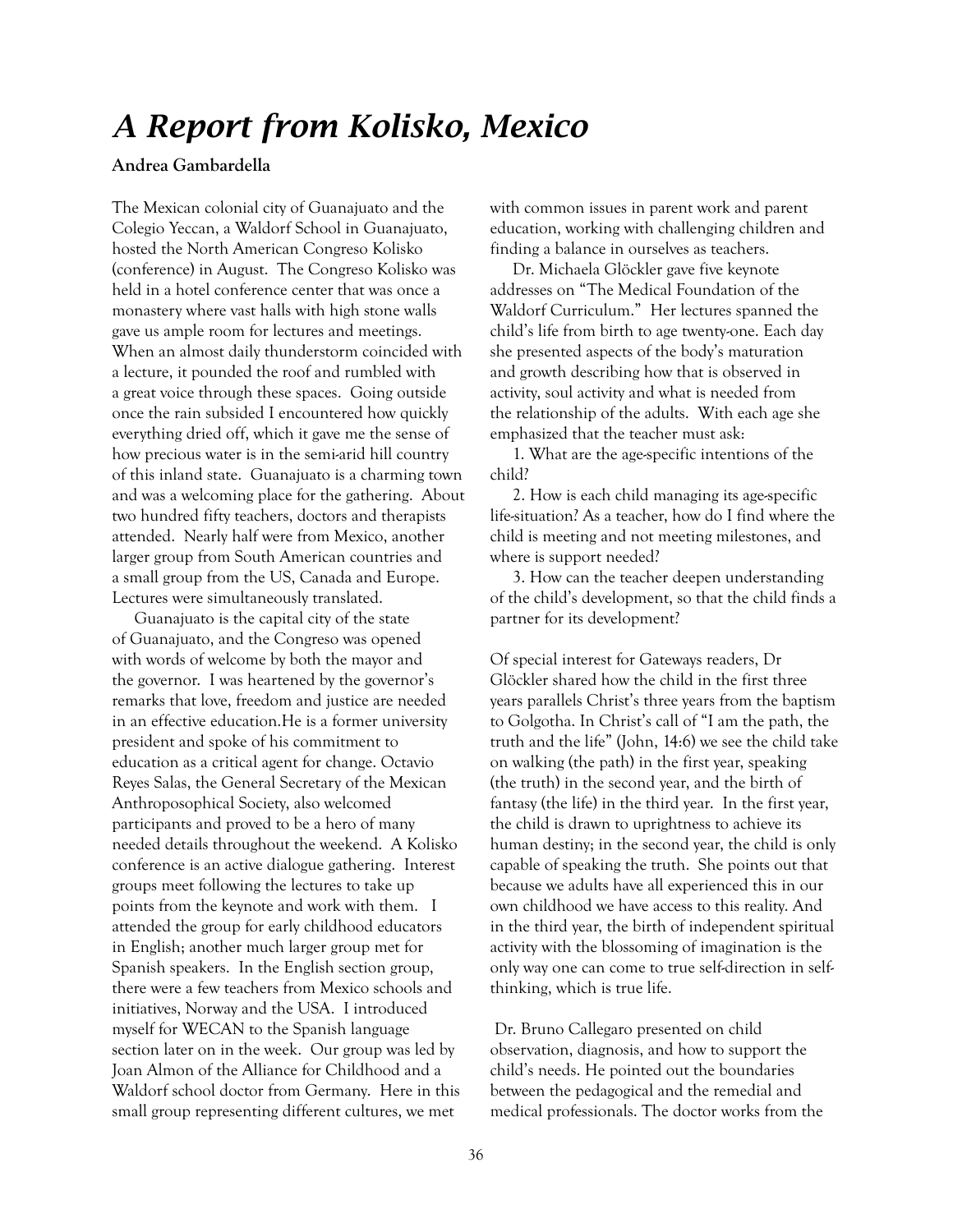past into the present, and the teacher works with the present for the future. Pedagogical diagnosis is different from the medical, however, the teacher and the doctor can meet on common ground through the observation and descriptions of the physical body. The physical descriptions are the same across the professions and here is where we meet as natural scientists. Descriptions of behavior will be different because the description includes the person describing. These descriptions can be fruitful, but we must accept there will be different points of view and that these differences must not be feared, but welcomed.Dr. Callegaro recommends that a child study process follow this sequence:

1. Describing the physical — here everyone can find agreement.

2. Reproduce/imitate the child's movements and reproduce/imitate the child's speech — by trying this, the group can come to trust and find confidence in the observations of the physical and reach greater understanding. (Here he believes it is also possible for a sense of peace to enter the group because they meet a common understanding. This peace can enhance our social workings when sharing differing behavior descriptions.)

3. Describe behavior — this allows for different points of view to be appreciated.

ADD and Dyslexia. He shared stories of the children he observed and interacted with who taught him core issues of these conditions. He expressed gratitude for the obstacles children and adults face as true inspirations for our development as teachers, doctors and therapists. Our role is not to eliminate these obstacles but to see how they translate as gifts.

The Medical and Pedagogical Sections at the Goetheanum have a companion publication for the conference, Education- Health for Life: Education and Medicine working together for healthy development. There is a Spanish language volume as well.

Andrea is teaching at Sunbridge College as program director of the full time Early Childhood Teacher Education program. She is a WECAN board member and the Mid-Atlantic representative and previously taught at the Waldorf School of Baltimore.

Dr. Callegaro brought the challenges of autism,

## *The First Seven Years: Physiology of Childhood*

By Edmond Schoorel Rudolf Steiner College Press, 2004 Reviewed by Stephen Spitalny.

If you have ever wished that someone who had fully digested Steiner's Study of Man would focus on the first seven years of the child's life and expand and deepen our communal understanding by writing a book on that theme, then consider your wish fulfilled. Dr. Edmond Schoorel, a Dutch pediatrician, has written such a book. Originally published in Holland, it has been translated and published in English and is available now. As Rena Osmer says on the back cover, "This book may well become the new study text for Waldorf early childhood educators." Dr. Schoorel looks

at all aspects of early childhood and penetrates it with his deep understanding. The workings of the four bodies of the human being, the developing and function of the senses, the workings of the etheric all receive in-depth treatment in a clear and accessible way. In particular, Schoorel examines Steiner's admonitions in Study of Man to teach the children how to breathe, and how to sleep. So he looks at much of child development, and the activities that can support that in the light of breathing and/or sleeping.

One example that caught my attention right away is the description of the polarity of naughtiness and curiosity, the former being an awake and antipathetic activity, and the other a falling asleep into something as sympathy.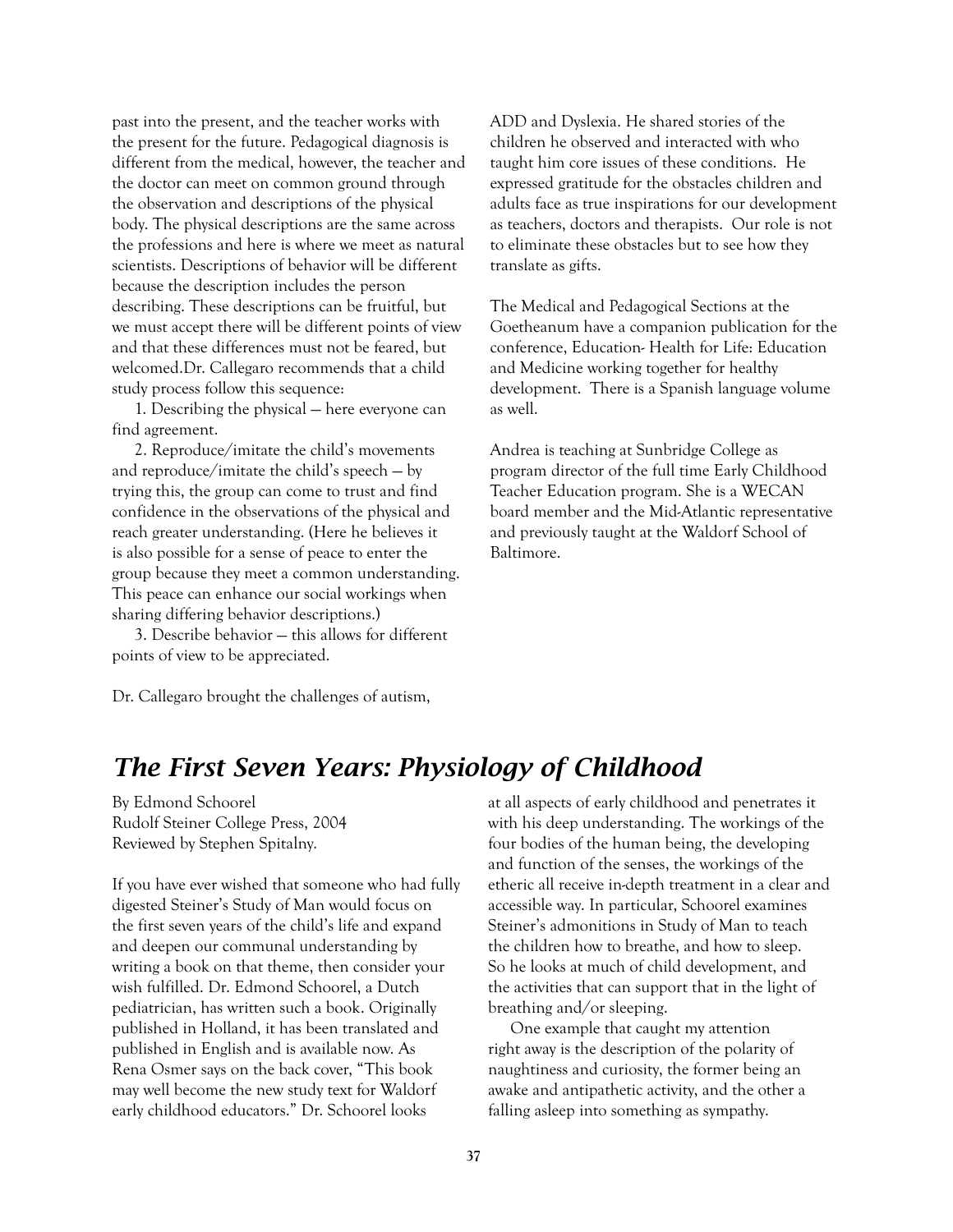Also fascinating is the description of a kindergarten group as an organism having its own ether body. This organism is created out of the individual children, the habits and "norms" that prevail and the design that created the kindergarten that comes from teacher, parents, institution and tradition. And this kindergarten organism must obey the etheric laws.

These include: each single part has an influence on the whole; there must be equilibrium between maintaining form and adjusting to changing circumstances...[The ether body is] a form-giving entity that works between the polarities

of substance and form, aiming at proper development, and using time processes. (p.81)

In his preface, Dr. Schoorel says this book is written as a travel guide for the developmental processes of young children. This book is not about education, but about the landscape in which education takes place.

The First Seven Years is a profound example of what one can do with applying a sort of "Study of Man thinking" to a particular phase of child development, and is filled with challenges to the reader's thinking to find ways to support the child as he or she travels the highways and byways of early childhood.

This book, rich with its descriptions of the landscape of the first seven years and the mapping of various roads and scenery along the way, is an invaluable resource for Waldorf early childhood educators, caregivers and parents. I am grateful that it arrived in my mailbox, and recommend it to all of you. But don't merely put it on your bookshelf. Read it. Use it. Refer to it. Share it with colleagues and parents. Study it with others.

And send a thank you note to Dr. Schoorel for writing it and Steiner College Press for publishing it when you start to notice your copy's dog-eared pages, underlines and high-lightings.

# *Calendar of Events*

#### **Workshops and Conferences**

**Restoring Play to Preschools and Public Kindergartens**, February 2-3, 2007, in New York City. Contact www. allianceforchildhood.org.

**East Coast Early Childhood Conference with Joan Almon and Fred Donaldson**, February 9-11, 2007. The theme this year is the Healing Power of Play in the Life of the Child and the Adult. There will be a wide array of workshops, as well as puppetry, and folk dancing. A meeting of child care providers and directors will also take place during the conference. Contact Sunbridge College at 845-425-0055 or info@sunbridge.edu.

**Mid-Winter Eurythmy Workshop**, Life Questions/Life Themes with Christina Beck and Barbara Schneider-Serio, February 10, 2007. The theme for this course will be developed out of the questions and interests of the participants. Beginners and all levels of experience welcome. For information contact Christina Beck, 845- 356-2492, or email info@eurythmy.org.

**Teachers Conference**, February 17-21, 2007, Rudolf Steiner College, Fair Oaks, CA. "Overcoming Abstraction: Pathways to a Living Relationship to the World" with Craig Holdrege, and Cynthia Aldinger for the Early Childhood mini-conference. Our modern culture tends to cultivate abstract thoughts that cut off both adults and children from the richness of actual experience. What can Waldorf educators do to overcome this propensity toward abstraction? How can we help our students ground their lives in living experience and make our thinking, observing and discerning more flexible and alive? Contact 916-961-8727.

**The Path of Self Knowledge Themes from Macbeth,**  Eurythmy Spring Valley Mini-Tour, February May 2007 The Faculty of Eurythmy Spring Valley will be traveling this winter, bringing classes and mini-performances. In the workshops offered on tour, Barbara Schneider-Serio, Christina Beck and Jennifer Kleinbach will explore the nature of choice, forms arising out of our actions, and the transformative insight found in gesture and movement. For information on the tour itinerary call Christina Beck, 845-356-2492 or email info@eurythmy.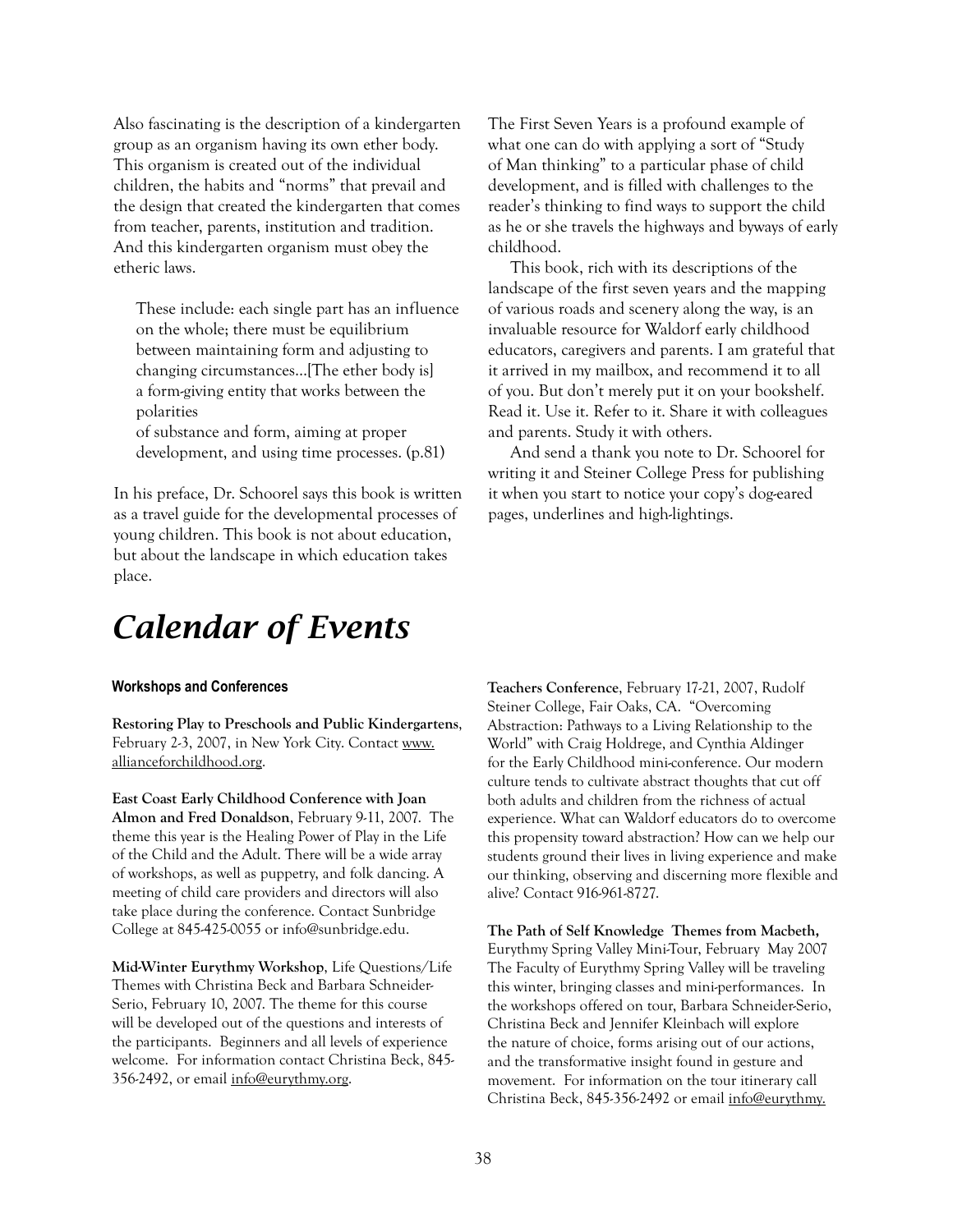org.

**Educating the Will**, Sunrise Waldorf School in Duncan, British Columbia is hosting a teacher's conference February 18-22 on strengthening the child's will through practical activity with Dorothy Olsen, Nancy Blanning, Ruth Ker, Jack Petrash and Bernard Graves from Hiram Trust. Contact Ruth Ker at 250 748-7791 or email rmker@uniserve.com.

**Transforming Ourselves for the Sake of the World**, March 30-April 1, 2007, with Rena Osmer, Cynthia Aldinger, and others inTampa, FL. Call Barbara Bedingfield at 727-581-6195 for information or to register, call Beth Hartwell at 727-518-2208.

**Nursery Rhymes, Puppetry and the Development of Speech**, March 28-30, 2007, with Suzanne Down and Cynthia Aldinger at Rudolf Steiner College LifeWays training in Fair Oaks, California. This training segment is open to public enrollment. Contact Rudolf Steiner College, 916-961-8727 or admissions@steinercollege.edu.

**LifeWays Introductory Seminar**, April 13-14, 2007, London, ONT with Cynthia Aldinger, Connie White and others. Contact: Connie White at connie39@sympatico.ca

**Nurturing and Nourishing Children and Caregivers,**  April 13-16, 2007 with Freeport, Maine with Elizabeth Sustick, anthroposophical nurse. The weekend includes the nurturing arts, movement, and the creation of a "heavy baby doll." This session of LifeWays training also has open registration for \$250 including materials fee and lunches. Contact: Susan Silverio, East Coast LifeWays Director, 207-763-4652, silverio@tidewater.net.

**Waldorf in the Home**, April 21-22, 2007. Annual spring conference with Joseph Cornell (Sharing Nature with Children), Suzanne Down, and 45 workshops on Waldorf education, parenting and home schooling. See www.waldorfinthehome.com.

**LifeWays Introductory Seminar**, April 21-22, 2007 in Austin, Texas. Contact: Jean Dordek at 512-441-5253.

**LifeWays Introductory Seminar**, April 27-29, 2007 in Kansas City, MO. Contact: Beth Cooper at 816-756- 5340**.** 

#### **Trainings**

**New LifeWays Training**, June 11-22, East Troy, WI, with Cynthia Aldinger, Mary Schunemann and others. Contact: Cynthia Aldinger at 405-579-0999 or ck.aldinger@sbcglobal.net.

**New LifeWays Training**, June dates TBA, Sarasota, FL. Contact: Rena Osmer at 772-287-1118 or rena@steinercollege.edu

**Childcare for Infants and Young Children**, July 2-13, 2007 at Sunrise Waldorf School, Duncan, BC. Sponsored by the West Coast Institute for Studies in Anthroposophy. Part one of a two-part series offered by Bernadette Raichle, Dr. Johanna Steegmans, Marjorie Thatcher and others. Part one includes the archetypal home and family of today, the supporting role of anthroposophical child care, artistic and practical applications. Part two in July 2008 with further courses on principles and practice to support infants and the very young child. Contact Marjorie Thatcher at 604- 985-3569 or info@westcoastinstitute.org.

**Waldorf Early Childhood Teacher Training 2007-2009**. New program begins July 2007. A part-time program designed for those with a background in Waldorf early childhood education. Each year - three weeks in the summer, one week in the fall and one week in the

**The Child in the First Three Years**, July 2007, at Sophia's Hearth Family Center, Keene, New Hampshire. This summer begins a new cycle of the 13-month part-time training course for early childhood teachers, parent-toddler & parent-infant group leaders, childcare providers, parents and expectant parents. In addition to the part-time training, Sophia's Hearth Family Center invites participants in four five-day courses: July 2-6, Nurturing the Young Child in the Early Years with Susan Weber and Jane Swain; July 9-13, Helle Heckmann, "Creating Programs for Young Children"; July 9-13

An Introduction to RIE (Resources for Infant Educarers) ; and July 16-20

Advanced Insights from the Pikler Institute An Experiential Course in Child Development with Ute Strub. Please contact: 603-357-3755, info@sophiashearth.org, or <http://www.sophiashearth. org> for information on all course offerings.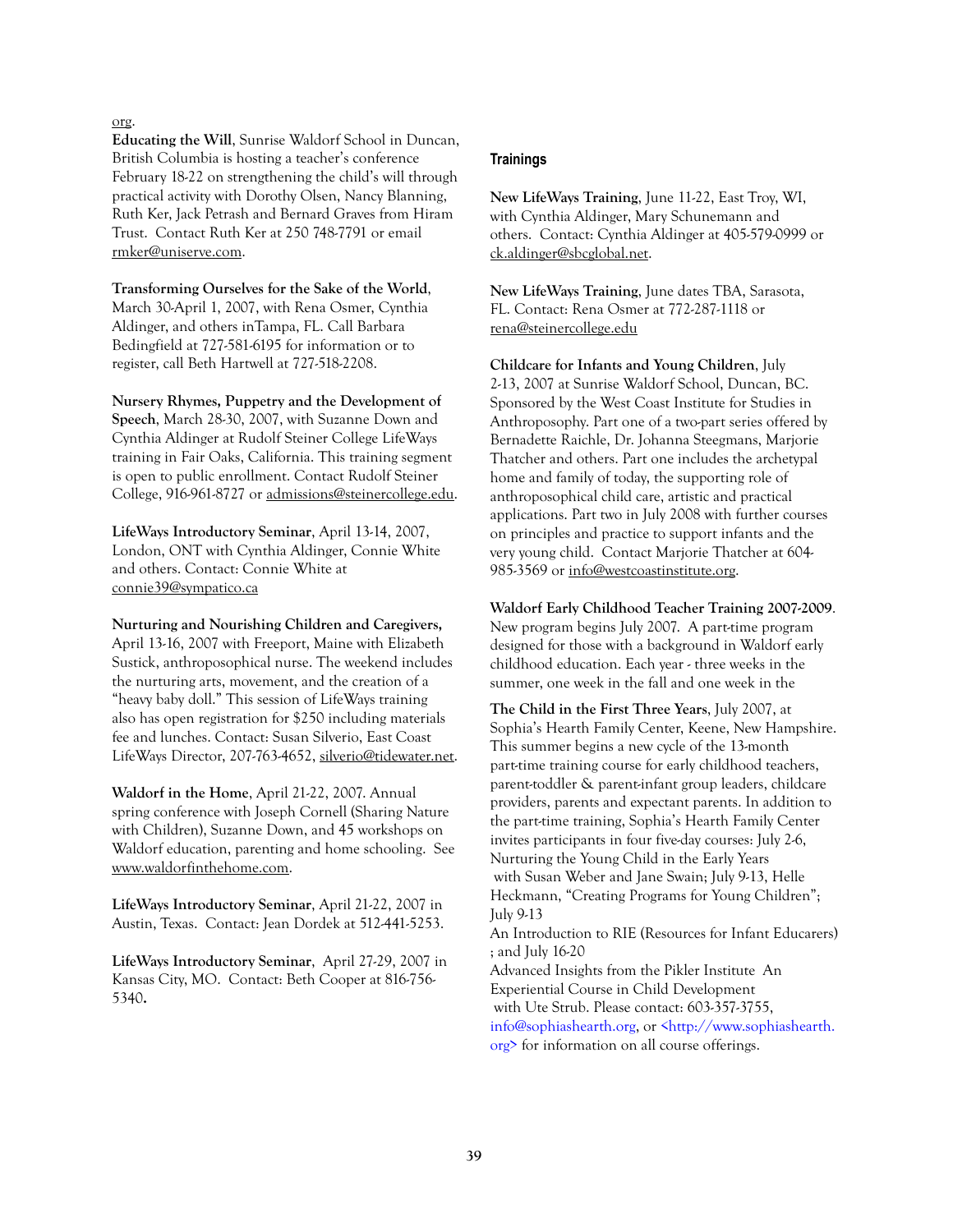#### **Puppetry Workshops and Trainings**

For all puppetry events listed below contact Suzanne Down, 1-888-688-7333, www.junipertreepuppets.com, suzanne@junipertreepuppets.com,

#### **New Puppetry Trainings Beginning:**

**Juniper Tree Puppetry Three Part Certificate Training Course**, new series beginning June 25-July 5, 2007, Chicago, IL. A serious training in the healing art of story and puppet theater, part one: pedagogical theme with strong emphasis on early childhood.

**Eight Week Full Time Story and Puppetry Training Apprenticeship**, April 14-June 8, 2007, Vancouver Island B.C. A full immersion in the art of storytelling, puppetry, story creation, puppet making, therapeutic, artistic, and pedagogical focus.

#### **Professional Development Training:**

**Elements of Therapeutic Early Childhood Education**, June 18- 22, 2007, Pacific Northwest location TBA with Nancy Blanning and Suzanne Down. The wisdom of the life processes and fairy tales for therapeutic circle journeys and the process of ensouling our puppets with healing archetype, solo marionette presentation.

**The Curative Clock and Therapeutic Puppetry**, July 9-13, 2007, New England location TBA with Adola McWilliam (master Camphill curative education trainer)and Suzanne Down. A profound look at the karmic journey through the twelve signs of the zodiac and the twelve poles of human condition and practical therapeutic tools to bring balance to these tendencies. **Weekend Events**

**Puppets for World Change**, January 28-29, 2007, San Diego, CA. Easy solo marionette, technique for multicultural stories that bridge the beauty of cultures with the universality of the human being.

**All Hawaii Early Childhood Puppetry Conference**, February 20, 2007, Maui, Hawaii. What opens the heart to puppetry, and how do we fill it with magic and meaning, ensouling our puppet work with wisdom and archetype.

**Northwest Therapeutic Arts and Renewal Series: The Healing Wisdom of the Fairy Tale and Archetypes in Marionette Theater**, March 10-11, 2007, Vancouver Island, BC. An introductory weekend.

**Northwest Therapeutic Arts and Renewal Series: Introduction to the Healing Art of Early Childhood Puppetry**, April 14-15, 2007, Vancouver Island, BC. An immersion in story, puppets, magic, and meaning.

**Northwest Therapeutic Arts and Renewal Series: Healing the Eye and Heart with Color**, May 26-26, 2007, Vancouver Island, BC. Natural dyeing silk, wool, and felt and creating story characters that sing with colors.

#### **Classified Advertisements**

Maple Ridge Sheep Farm: Natural colored wool batts and rovings for felt or stuffing. Machine washable sheepskins, wonderful infant and toddler sleep mats. Maple Ridge Sheep Farm. 802-728-3081. www.mrsf.com.

Hinode Farm: Pure Beeswax Candles: Tapers, Votive, Pressed Flower Pillars, Angels, Lavender, Cream/Balm. www.hinodefarm.com 1-888-855- 1932 candles@hinodefarm.com

See www.heartwoodarts.com for carved Waldorf toys and more. Call Bill Bloom at 707-277-0130.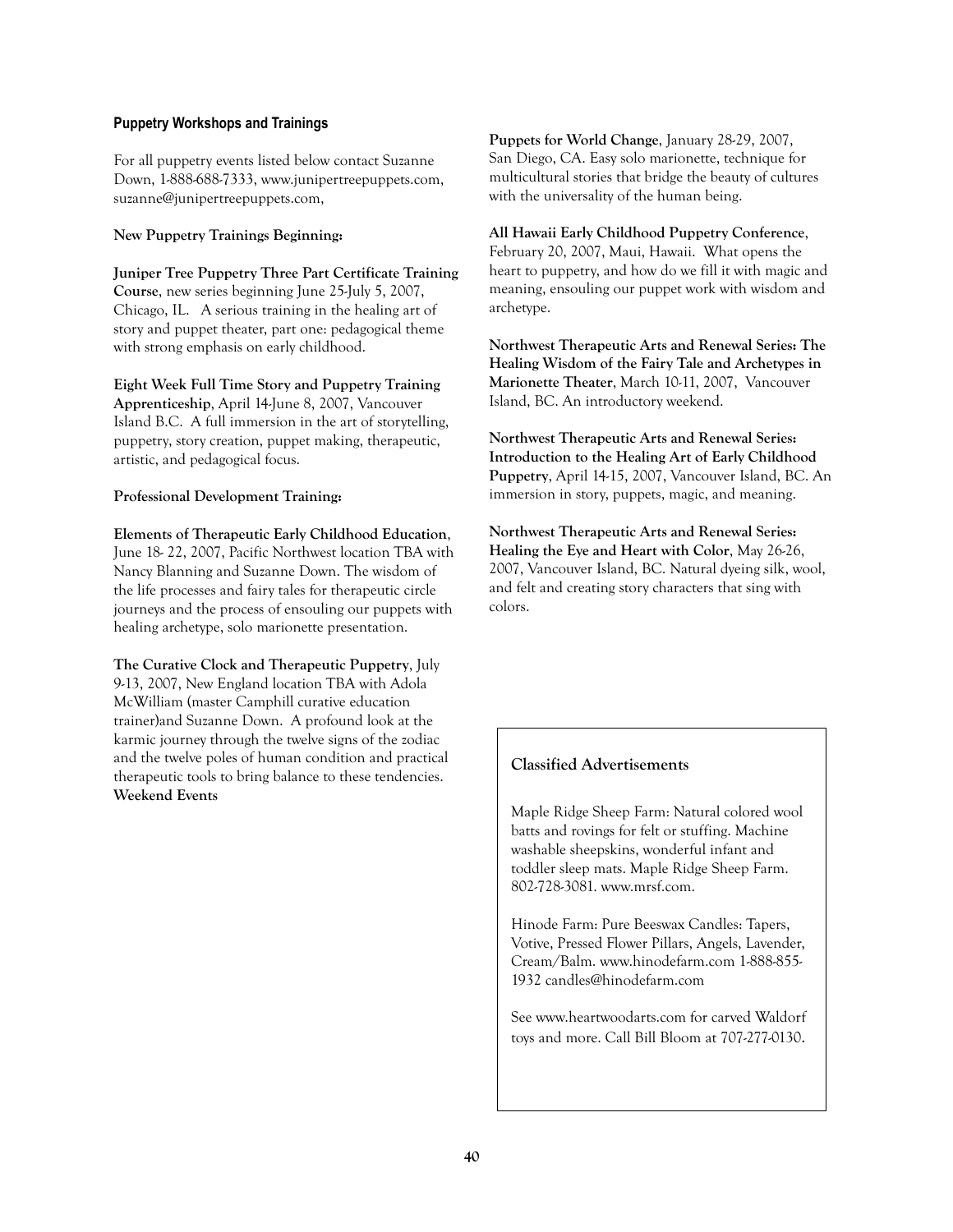Editor: Stephen Spitalny Editorial Advisors: Susan Howard Managing Editor: Lydia Roberson Administrator: Melissa Lyons Copy Editor: Sandy Milczarek Cover Art: Michael Howard Art Work: Erika Merkling Production: Frank Costantino Graphic Artist: Pamela Weidel

#### **Special Thanks**

We would like to thank everyone who contributed articles for this issue directly, or indirectly through other publications.

Past issues of *Gateways* are available online with many articles posted at http://www.waldorflibrary.org/gateways.html. The most recent issues will not be posted online. Hard copies of current issues and back issues can be ordered from WECAN.

#### **Seeking Your Contributions**

\*Articles based on your experiences, observations or research.

\*Practical activities such as stories, circle times and crafts.

\*Book reviews of books that are resources for our work as early childhood educators.

\*Reviews of books that support our work.

\*Articles about or interviews with the elders in the Waldorf early childhood movement.

\*Websites that support early childhood work.

\*Your comments and questions about *Gateways* and past contents.

Annual individual membership, which includes subscription, is \$40. Deadlines for articles and advertisements are September 15 and March 15. It is preferable that articles be sent on disk or emailed as an attachment to publications@waldorfearlychildh ood.org.

*Gateways* is published twice yearly by the Waldorf Early Childhood Association of North America, 285 Hungry Hollow Road, Spring Valley, New York, 10977. Telephone (845) 352-1690, Fax (845) 352-1695 info@waldorfearlychildhood.org.